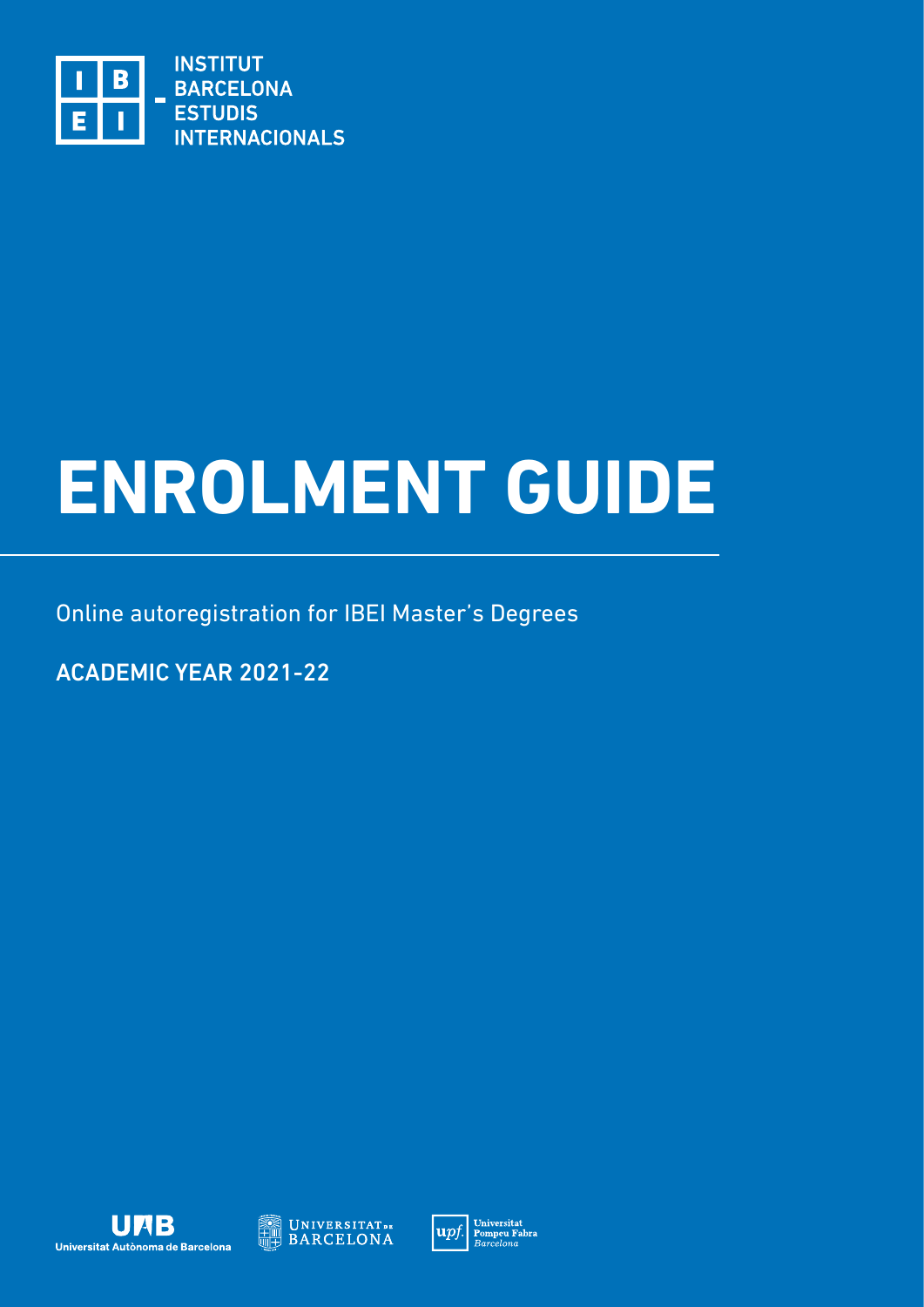

# **Contents**

| <b>How to Enrol the Courses</b>                   | 3  |
|---------------------------------------------------|----|
| 1. Master's in International Relations, FULL TIME | 3  |
| 2. Master's in International Relations, PART TIME | 6  |
| 3. Master's in International Security             | 9  |
| 4. Master's in International Development          | 13 |
| 5. Research Master's in International Studies     | 17 |
| 6. Erasmus Mundus Master's in Public Policy       | 21 |
| <b>Enrolment process</b>                          | 24 |
| 1. Access the IBEI website                        | 24 |
| 2. Select the language                            | 25 |
| 3. Access to "Identification"                     | 25 |
| 4. Generate user / password                       | 26 |
| 5. Introduce your personal data                   | 26 |
| 6. Open your email                                | 27 |
| 7. Generate the password                          | 27 |
| 8. Access to "Master's Degrees"                   | 28 |
| 9. Access to "Registration"                       | 28 |
| 10. Access to your Virtual Academic Office        | 29 |
| 11. Confirm your personal information             | 29 |
| 12. Check your personal data                      | 30 |
| 13. Select the courses to enrol                   | 31 |
| 14. Payment information                           | 32 |
| 15. Summary of the registration                   | 33 |
| 16. Documentation                                 | 34 |
| 17. Enrolment proof                               | 35 |
| 18. Enrolment Bank Transfer                       | 36 |
| 19. The registration is finished                  | 36 |
| <b>Support</b>                                    | 37 |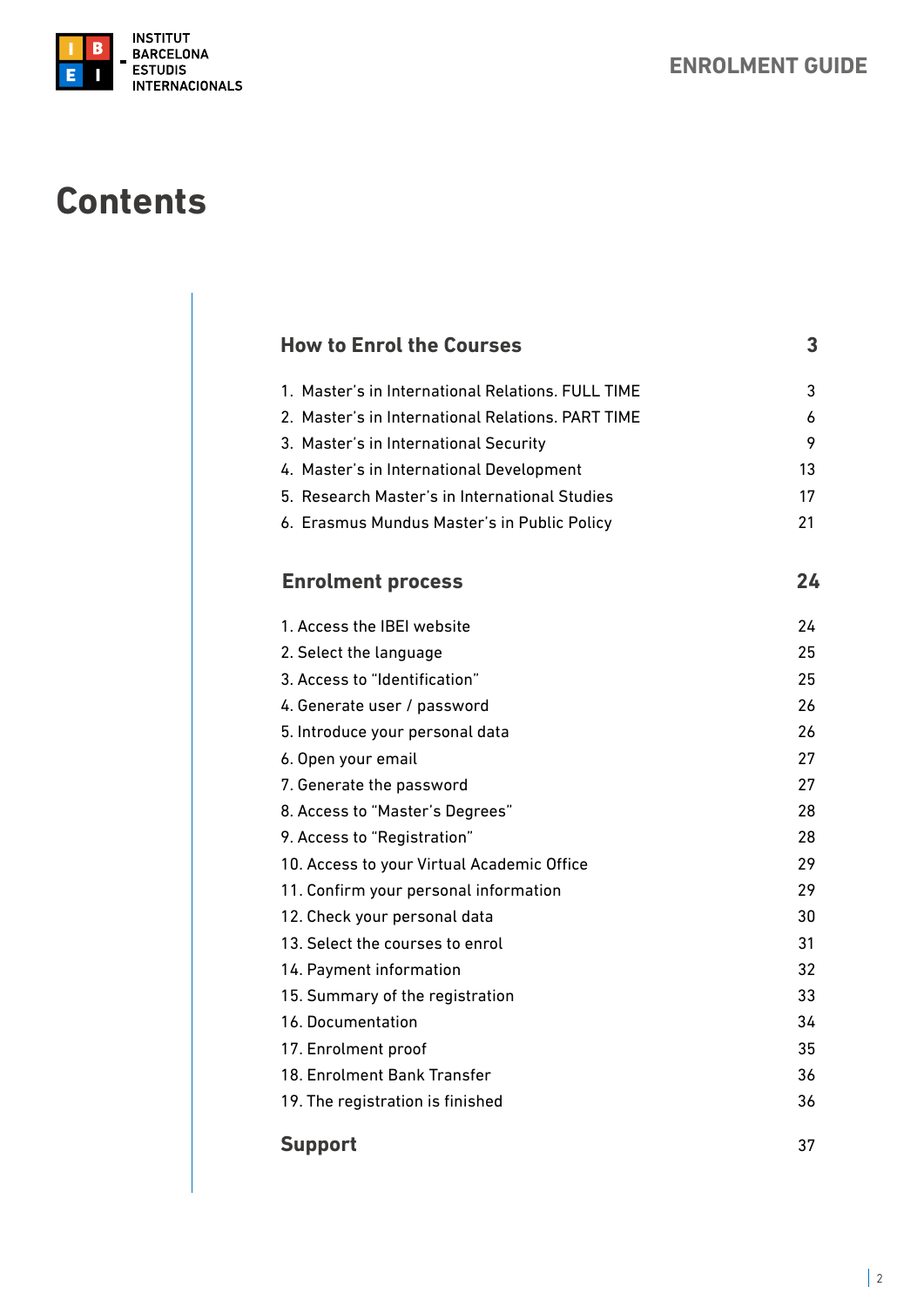<span id="page-2-0"></span>

## **How to Enrol the Courses**

## **1. Master's in International Relations. FULL TIME**

Welcome to the eighteenth edition of the Master's in International Relations at the Institut Barcelona d'Estudis Internacionals. This is an interdisciplinary programme that combines compulsory and pathway core courses, as well as electives.

At the beginning of the Master programme, we strongly recommend that you contact your personal tutor who will inform you about which courses can you enrol in. Waivers must be approved by the Head of Studies during the previous days of the enrolment period.

#### **If you don't get any waiver, you must enrol in:**

- a) All compulsory courses:
- 1002 Comparative Politics and Democratization (6 ECTS)
- 1004 Advanced Social Research (4 ECTS)
- 1005 Final Research Project (10 ECTS)
- 1006 International Relations Theory (6 ECTS)
- 1007 Contemporary Issues in International Relations (4 ECTS)
- 1008 International Trade and Economy (4 ECTS)
- b) **ONE** of the following Pathway Core Courses:
- 9001 Mediterranean Area Studies (6 ECTS)
- 9008 International Political Economy (6 ECTS)
- 9020 International Environment Politics (6 ECTS)
- 9067 Global Governance (6 ECTS)
- 9068 Conflicts, Threads and Violence in Global Politics (6 ECTS)
- c) Electives (up to 20 ECTS)

The minimum total number of credits should be 60: 24 credits for compulsory courses + 6 credits for Pathway Core Courses + 20 credits for electives and the remaining 10 credits are for the Final Research Project.

**If you get a waiver for some of the compulsory courses** (and therefore you were to register less than 24 ECTS compulsory credits in total), the number of credits needs to be 60: 24 credits of compulsory courses (less waivered credits) + 6 compulsory credits of pathway core courses + 20 (more the waived credits) and the remaining 10 credits are for the Final Research Project.

The **online enrolment period begins on 28 September at 9 am and ends on 30 September 2021 at 11.59 pm**. If you have any further doubt, you should contact the Academic Office (first floor office 24.135). Please note that after this date we cannot accept any changes to your course choices.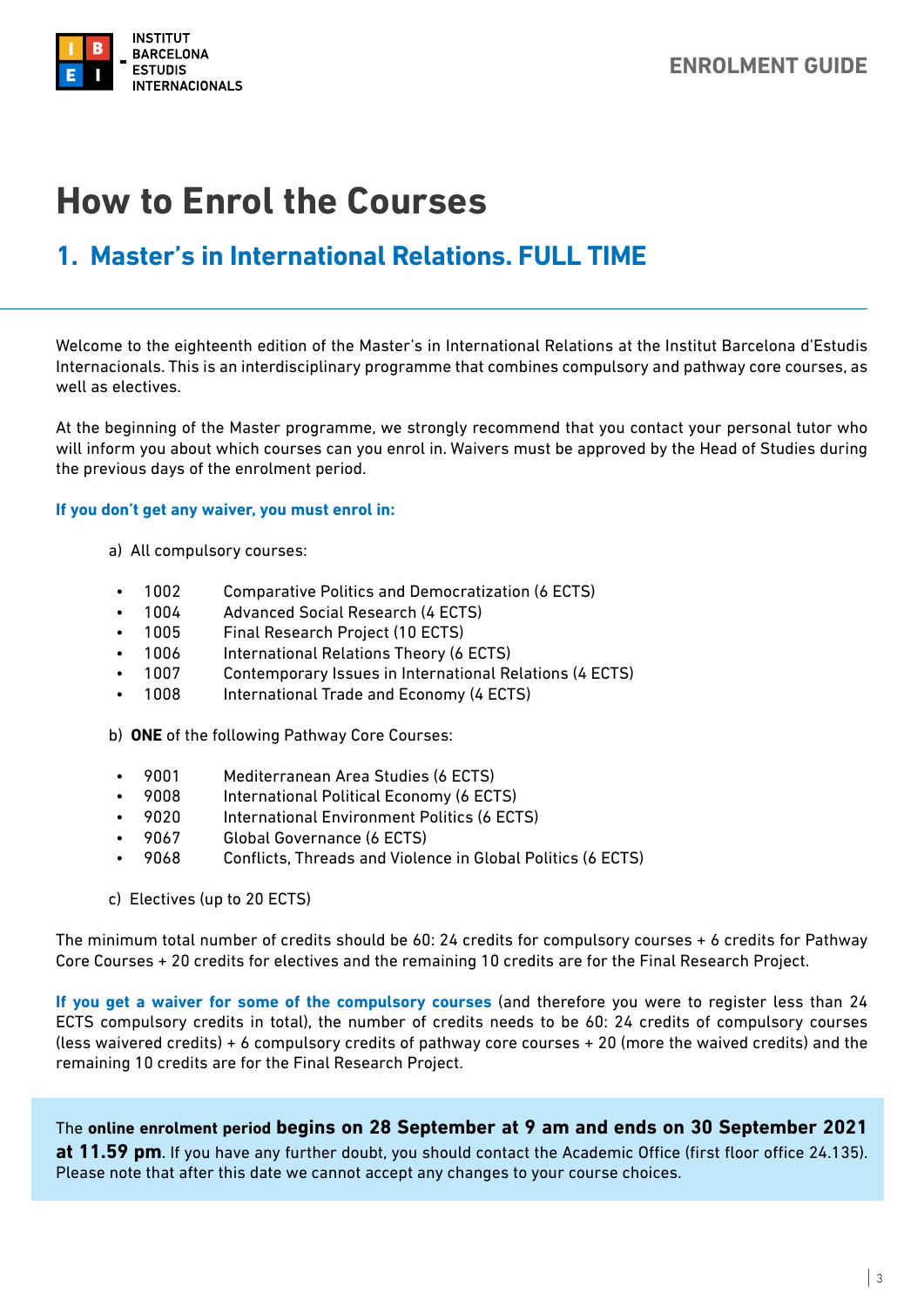

| Code | <b>Course</b>                                                                                                   | Language            | <b>Credits</b> | <b>Type</b> | <b>Semester</b> |
|------|-----------------------------------------------------------------------------------------------------------------|---------------------|----------------|-------------|-----------------|
| 1002 | <b>Comparative Politics and Democratization</b>                                                                 | English             | 6              | Compulsory  | 1st             |
| 1006 | International Relations Theory / Teoría de las<br>Relaciones Internacionales                                    | English,<br>Spanish | 6              | Compulsory  | 1st             |
| 1007 | Contemporary Issues in International Relations<br>/ Asuntos Contemporáneos de las Relaciones<br>Internacionales | English,<br>Spanish | $\overline{4}$ | Compulsory  | 1st             |
| 1008 | International Trade and Economy / Comercio y<br>Economía Internacional                                          | English,<br>Spanish | $\overline{4}$ | Compulsory  | 1st             |
| 1004 | <b>Advanced Social Research</b>                                                                                 | English             | $\overline{4}$ | Compulsory  | 2nd             |
| 1005 | <b>Final Research Project</b>                                                                                   | English,<br>Spanish | 10             | Compulsory  | 2nd             |
| 9001 | Mediterranean Area Studies                                                                                      | English             | $\overline{6}$ | Pathway     | 2nd             |
| 9008 | International Political Economy                                                                                 | English             | 6              | Pathway     | 2nd             |
| 9020 | <b>International Environmental Politics</b>                                                                     | English             | 6              | Pathway     | 2nd             |
| 9067 | <b>Global Governance</b>                                                                                        | English             | $\epsilon$     | Pathway     | 2nd             |
| 9068 | Conflicts, Threads and Violence in Global Politics                                                              | English,<br>Spanish | 6              | Pathway     | 2nd             |
| 9002 | Sistema Jurídico Internacional                                                                                  | Spanish             | 4              | Elective    | 1st             |
| 9005 | Historia Política Global                                                                                        |                     | $\overline{4}$ | Elective    | 1st             |
| 9006 | Estudios de América Latina                                                                                      |                     | 4              | Elective    | 1st             |
| 9009 | <b>Ethnic Conflicts and Nationalism</b>                                                                         | English             | 4              | Elective    | 1st             |
| 9010 | Intelligence Studies (online)                                                                                   | English             | 4              | Elective    | 1st             |
| 9011 | European Union Political Processes                                                                              | English             | 4              | Elective    | 1st             |
| 9012 | <b>Globalization and Society</b>                                                                                | English             | 4              | Elective    | 1st             |
| 9014 | The BRICS and the Global Power Shift                                                                            | English             | 4              | Elective    | 1st             |
| 9016 | Programme Evaluation in Development<br>(1 online group/ 1 face-to-face group)                                   | English             | 4              | Elective    | 1st             |
| 9017 | Understanding Development: Theory and Practice                                                                  | English             | 4              | Elective    | 1st             |
| 9021 | Desarrollo y Cooperación Internacional                                                                          | Spanish             | 4              | Elective    | 1st             |
| 9022 | Security and Development in Africa                                                                              | English             | 4              | Elective    | 1st             |
| 9043 | <b>International Migrations</b>                                                                                 | English             | 4              | Elective    | 1st             |
| 9055 | International Relations of Global Cities                                                                        | English             | 4              | Elective    | 1st             |
| 9064 | Civil Wars                                                                                                      | English             | 4              | Elective    | 1st             |
| 9076 | Data Visualization                                                                                              | English             | 4              | Elective    | 1st             |
| 9083 | American Foreign Policy                                                                                         | English             | 4              | Elective    | 1st             |
| 9088 | <b>Islam and Politics</b>                                                                                       | English             | 4              | Elective    | 1st             |
| 9094 | Data Analysis for International Relations                                                                       | English             | 4              | Elective    | 1st             |
| 9095 | European Union and its Neighbours: Politics,<br>Institutions and Instruments                                    | English             | 4              | Elective    | 1st             |
| 9098 | Political Economy of Welfare State                                                                              | English             | 4              | Elective    | 1st             |
| 9104 | Foreign Policy, Diplomacy and Globalization<br>(80% online)                                                     | English             | 4              | Elective    | 1st             |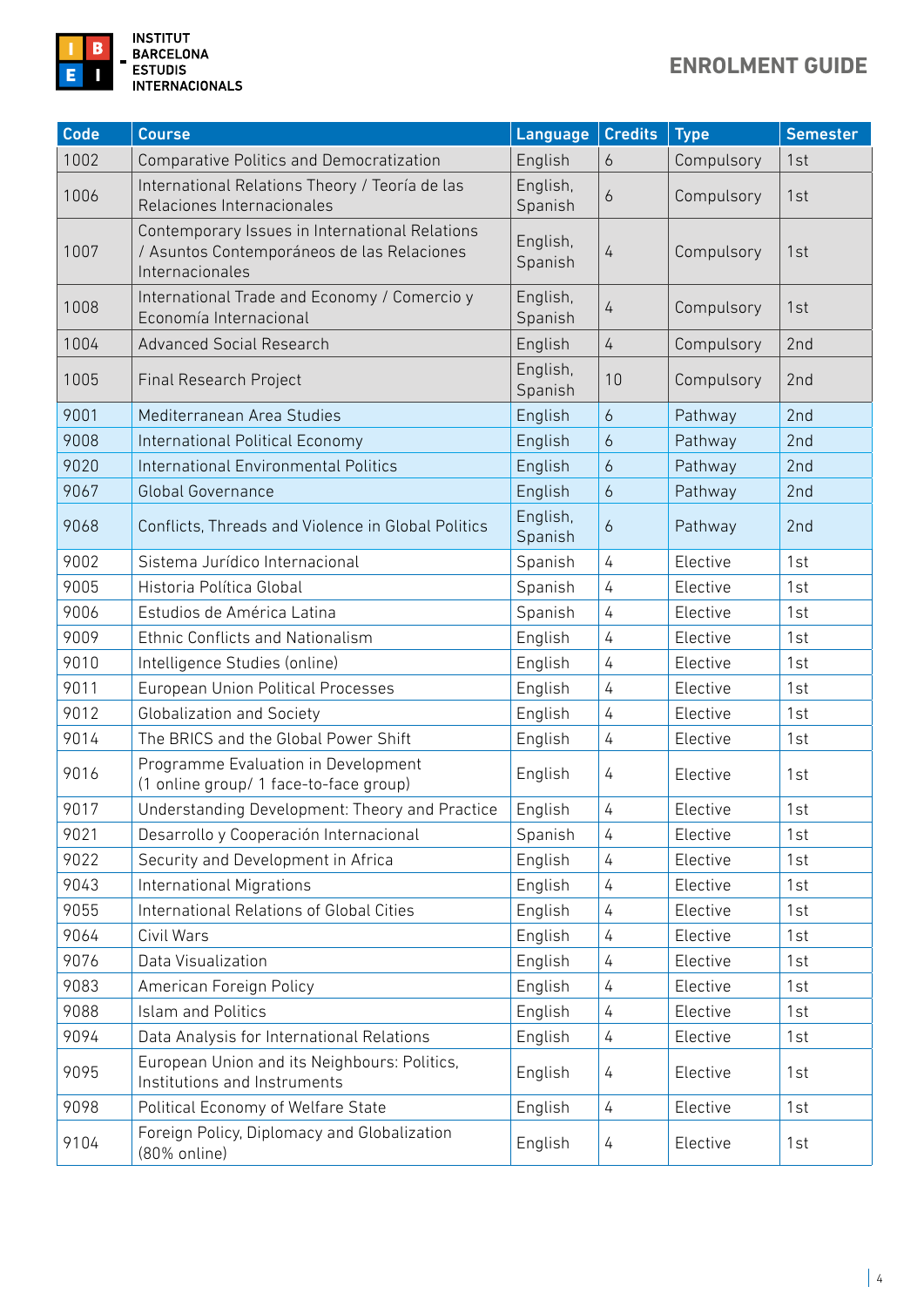

|| INSTITUT<br>| BARCELONA<br>| ESTUDIS<br>| INTERNACIONALS

## **ENROLMENT GUIDE**

| Code | <b>Course</b>                                                    | Language | <b>Credits</b> | <b>Type</b> | <b>Semester</b> |
|------|------------------------------------------------------------------|----------|----------------|-------------|-----------------|
| 9007 | Guerra, Pensamiento Político y Construcción de la Paz            | Spanish  | 4              | Elective    | 2nd             |
| 9013 | Geopolitics of Energy (intensive)                                | English  | 4              | Elective    | 2nd             |
| 9017 | Understanding Development: Theory and Practice                   | English  | 4              | Elective    | 2nd             |
| 9019 | Politics of International Sanctions (intensive)                  | English  | 3              | Elective    | 2nd             |
| 9023 | Protección Internacional de los Derechos Humanos                 | Spanish  | 4              | Elective    | 2nd             |
| 9024 | International Relations in Latin America                         | English  | 4              | Elective    | 2nd             |
| 9025 | International Relations of the Middle East                       | English  | 4              | Elective    | 2nd             |
| 9026 | International Relations in Asia                                  | English  | 4              | Elective    | 2nd             |
| 9027 | Foreign Policy Analysis                                          | English  | 4              | Elective    | 2nd             |
| 9028 | International Business and Economic Institutions                 | English  | 4              | Elective    | 2nd             |
| 9029 | Growth, Inequality and Poverty                                   | English  | 4              | Elective    | 2nd             |
| 9031 | Peace Processes and Conflict Resolution                          | English  | 4              | Elective    | 2nd             |
| 9032 | War and Genocide                                                 | English  | 4              | Elective    | 2nd             |
| 9036 | Seguridad Internacional y Fuerzas Armadas                        | Spanish  | 4              | Elective    | 2nd             |
| 9040 | English,<br>Internship<br>Spanish                                |          | 4              | Elective    | 2nd             |
| 9041 | Cybersecurity                                                    | English  | 4              | Elective    | 2nd             |
| 9042 | Evaluation of Development Programs: Experimental Methods         | English  | 4              | Elective    | 2nd             |
| 9045 | Development Finance: Emerging Challenges and Governance          | English  | 4              | Elective    | 2nd             |
| 9047 | Game Theory for International Relations                          | English  | 4              | Elective    | 2nd             |
| 9048 | Immigration Integration Policies                                 | English  | 4              | Elective    | 2nd             |
| 9049 | Development, Environment and Natural Resources                   | English  | $\overline{4}$ | Elective    | 2nd             |
| 9050 | International Security and Weapons of Mass Destruction           | English  | 4              | Elective    | 2nd             |
| 9051 | Natural Resources and Armed Conflicts                            | English  | 4              | Elective    | 2nd             |
| 9056 | Gender, Security and Development                                 | English  | 4              | Elective    | 2nd             |
| 9059 | Transnational Politics in Europe                                 | English  | 4              | Elective    | 2nd             |
| 9061 | Minority Politics in the Middle East                             | English  | 4              | Elective    | 2nd             |
| 9062 | International Climate Change Policy                              | English  | 4              | Elective    | 2nd             |
| 9065 | Regulatory Governance                                            | English  | 4              | Elective    | 2nd             |
| 9073 | Terrorism and Counterterrorism (intensive)                       | English  | 4              | Elective    | 2nd             |
| 9077 | Text and Content Analysis                                        | English  | 4              | Elective    | 2nd             |
| 9081 | Textual and Discourse Analysis (Text-as-Data)                    | English  | 4              | Elective    | 2nd             |
| 9085 | Politics of International Organizations                          | English  | 4              | Elective    | 2nd             |
| 9086 | Program Design and Development                                   | English  | 4              | Elective    | 2nd             |
| 9087 | Transitional Justice and Peace                                   | English  | 4              | Elective    | 2nd             |
| 9092 | Global Trade Governance                                          | English  | 4              | Elective    | 2nd             |
| 9093 | Nationalism and Democracy                                        | English  | 4              | Elective    | 2nd             |
| 9094 | Data Analysis for International Relations                        | English  | 4              | Elective    | 2nd             |
| 9096 | Human Security (intensive)                                       | English  | 4              | Elective    | 2nd             |
| 9097 | The Politics and Practice of International Humanitarianism       | English  | 4              | Elective    | 2nd             |
| 9099 | Science Diplomacy                                                | English  | 4              | Elective    | 2nd             |
| 9100 | Prevención, reacción y reconstrucción en conflictos<br>violentos | Spanish  | 4              | Elective    | 2nd             |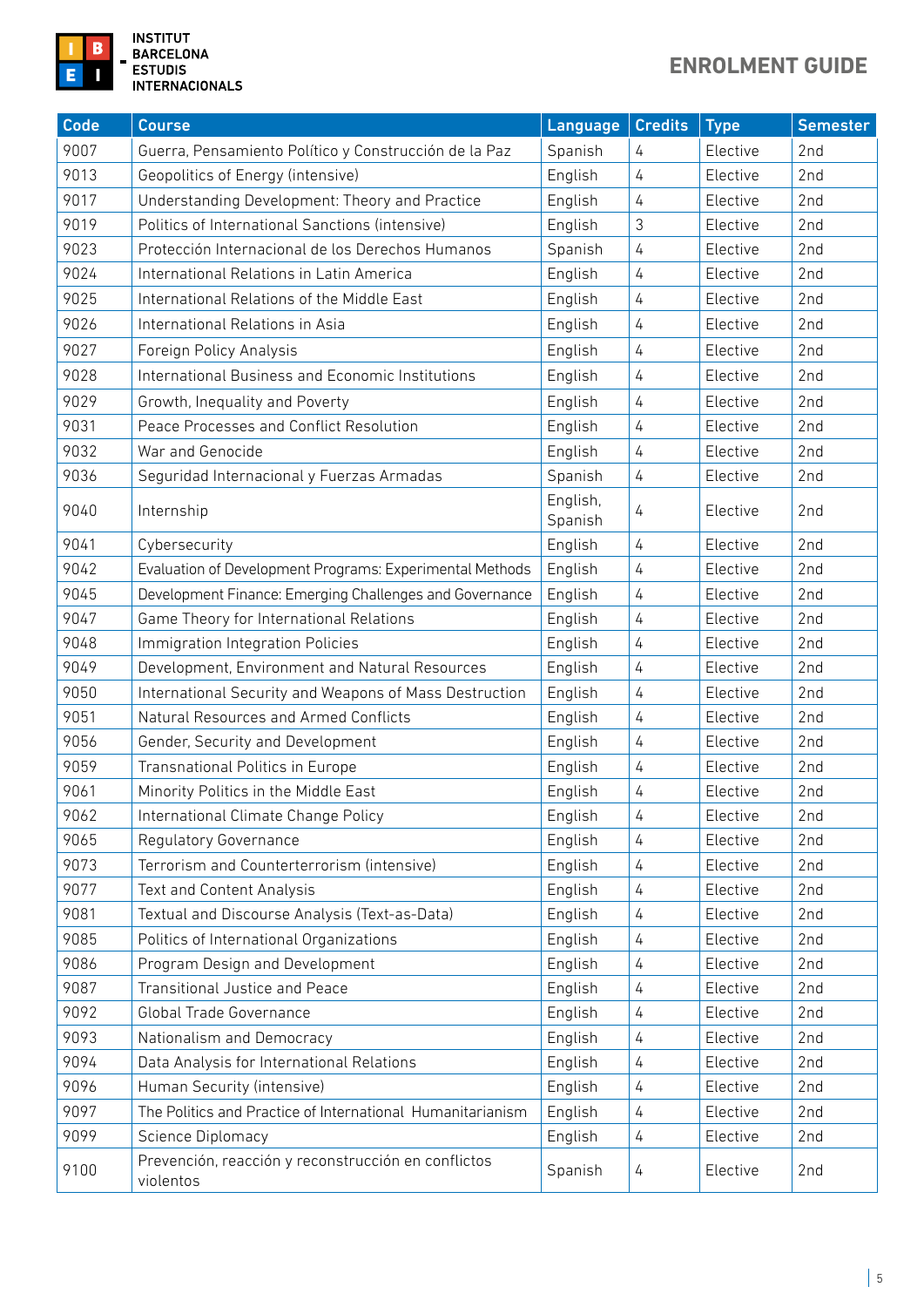<span id="page-5-0"></span>

## **2. Master's in International Relations. PART TIME**

Welcome to the thirteenth edition of the Master's in International Relations at the Institut Barcelona d'Estudis Internacionals (Part Time). This is an interdisciplinary programme that combines compulsory and pathway core courses, as well as electives.

At the beginning of the Master programme, we strongly recommend that you contact your personal tutor who will inform you about which courses can you enrol in. Waivers must be approved by the Head of Studies during the previous days of the enrolment period.

#### **If you don't get any waiver, you must enrol in:**

- a) All compulsory courses:
- 1106 Teoría de las Relaciones Internacionales (6 ECTS) **1st year**
- 1107 Asuntos Contemporáneos de las Relaciones Internacionales (4 ECTS) **1st year**
- 1108 Comercio y Economía Internacional (4 ECTS) **1st year**
- 1102 Comparative Politics and Democratization (6 ECTS) **1st year**
- 1104 Investigación Social Avanzada (4 ECTS) **2nd year**
- 1005 Final Research Project (10 ECTS) **2nd year**

b) **ONE** of the following Pathway Core Courses: **1st year**

- 9001 Mediterranean Area Studies (6 ECTS)
- 9008 International Political Economy (6 ECTS)
- 9020 International Environment Politics (6 ECTS)
- 9067 Global Governance (6 ECTS)
- 9068 Conflicts, Threads and Violence in Global Politics (6 ECTS)
- c) Electives (up to 20 ECTS)

The minimum total number of credits should be 60: 24 credits for compulsory courses + 6 credits for Pathway Core Courses + 20 credits for electives and the remaining 10 credits are for the Final Research Project.

**If you get a waiver for some of the compulsory courses** (and therefore you were to register less than 24 ECTS compulsory credits in total), the number of credits needs to be 60: 24 credits of compulsory courses (less waivered credits) + 6 compulsory credits of pathway core courses + 20 (more the waived credits) and the remaining 10 credits are for the Final Research Project.

Part Time students must enrol in at least 50% of the credits of the Master's programme the first academic year (please see the list of the compulsory courses above, where you can see the compulsory courses you must enrol the first year). The second academic year students must register all the remaining credits until they reach 100% of the credits of the programme.

The **online enrolment period begins on 28 September at 9 am and ends on 30 September 2021 at 11.59 pm**. If you have any further doubt you should contact the Academic Office (first floor office 24.135). Please note that after this date we cannot accept any changes to your course choices.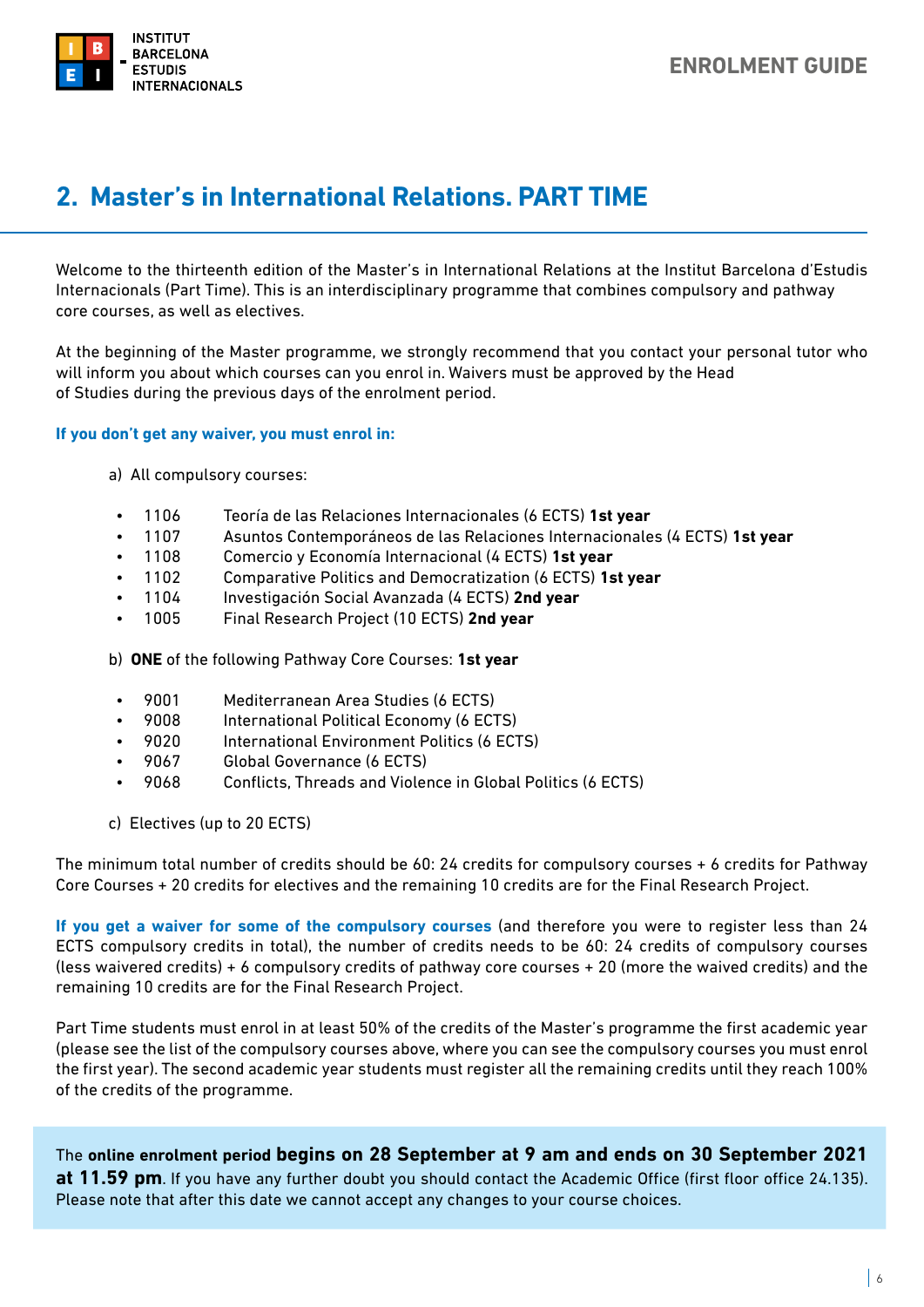

**INSTITUT<br>BARCELONA ESTUDIS INTERNACIONALS** 

## **ENROLMENT GUIDE**

| Code | <b>Course</b>                                                                 | Language            | <b>Credits</b>   | <b>Type</b> | <b>Semester</b> | Year     |
|------|-------------------------------------------------------------------------------|---------------------|------------------|-------------|-----------------|----------|
| 1106 | Teoría de las Relaciones Internacionales                                      | Spanish             | $\overline{6}$   | Compulsory  | 1st             |          |
| 1107 | Asuntos Contemporáneos de las<br>Relaciones Internacionales                   | Spanish             | 4                | Compulsory  | 1st             | 1st year |
| 1108 | Comercio y Economía Internacional                                             | Spanish             | $\overline{4}$   | Compulsory  | 1st             |          |
| 1104 | Investigación Social Avanzada                                                 | Spanish             | 4                | Compulsory  | 1st             | 2nd year |
| 1102 | <b>Comparative Politics and Democratization</b>                               | English             | $\overline{6}$   | Compulsory  | 2nd             | 1st year |
| 1005 | Final Research Project                                                        | English,<br>Spanish | 10               | Compulsory  | 2nd             | 2nd year |
| 9001 | Mediterranean Area Studies                                                    | English             | $\boldsymbol{6}$ | Pathway     | 2nd             |          |
| 9008 | International Political Economy                                               | English             | $\boldsymbol{6}$ | Pathway     | 2nd             |          |
| 9020 | <b>International Environmental Politics</b>                                   | English             | $\boldsymbol{6}$ | Pathway     | 2nd             | 1st year |
| 9067 | <b>Global Governance</b>                                                      | English             | $\overline{6}$   | Pathway     | 2nd             |          |
| 9068 | Conflicts, Threads and Violence in Global<br>Politics                         | English,<br>Spanish | 6                | Pathway     | 2nd             |          |
| 9002 | Sistema Jurídico Internacional                                                | Spanish             | $\overline{4}$   | Elective    | 1st             |          |
| 9005 | Historia Política Global                                                      | Spanish             | 4                | Elective    | 1st             |          |
| 9006 | Estudios de América Latina                                                    | Spanish             | 4                | Elective    | 1st             |          |
| 9009 | <b>Ethnic Conflicts and Nationalism</b>                                       | English             | 4                | Elective    | 1st             |          |
| 9010 | Intelligence Studies (online)                                                 | English             | $\overline{4}$   | Elective    | 1st             |          |
| 9011 | European Union Political Processes                                            | English             | 4                | Elective    | 1st             |          |
| 9012 | <b>Globalization and Society</b>                                              | English             | 4                | Elective    | 1st             |          |
| 9014 | The BRICS and the Global Power Shift                                          | English             | 4                | Elective    | 1st             |          |
| 9016 | Programme Evaluation in Development<br>(1 online group/ 1 face-to-face group) | English             | 4                | Elective    | 1st             |          |
| 9017 | Understanding Development: Theory and<br>Practice                             | English             | 4                | Elective    | 1st             |          |
| 9021 | Desarrollo y Cooperación Internacional                                        | Spanish             | 4                | Elective    | 1st             |          |
| 9022 | Security and Development in Africa                                            | English             | 4                | Elective    | 1st             |          |
| 9043 | <b>International Migrations</b>                                               | English             | 4                | Elective    | 1st             |          |
| 9055 | International Relations of Global Cities                                      | English             | 4                | Elective    | 1st             |          |
| 9064 | Civil Wars                                                                    | English             | 4                | Elective    | 1st             |          |
| 9076 | Data Visualization                                                            | English             | 4                | Elective    | 1st             |          |
| 9083 | American Foreign Policy                                                       | English             | 4                | Elective    | 1st             |          |
| 9088 | <b>Islam and Politics</b>                                                     | English             | 4                | Elective    | 1st             |          |
| 9094 | Data Analysis for International Relations                                     | English             | 4                | Elective    | 1st             |          |
| 9095 | European Union and its Neighbours:<br>Politics, Institutions and Instruments  | English             | 4                | Elective    | 1st             |          |
| 9098 | Political Economy of Welfare State                                            | English             | 4                | Elective    | 1st             |          |
| 9104 | Foreign Policy, Diplomacy and<br>Globalization (80% online)                   | English             | 4                | Elective    | 1st             |          |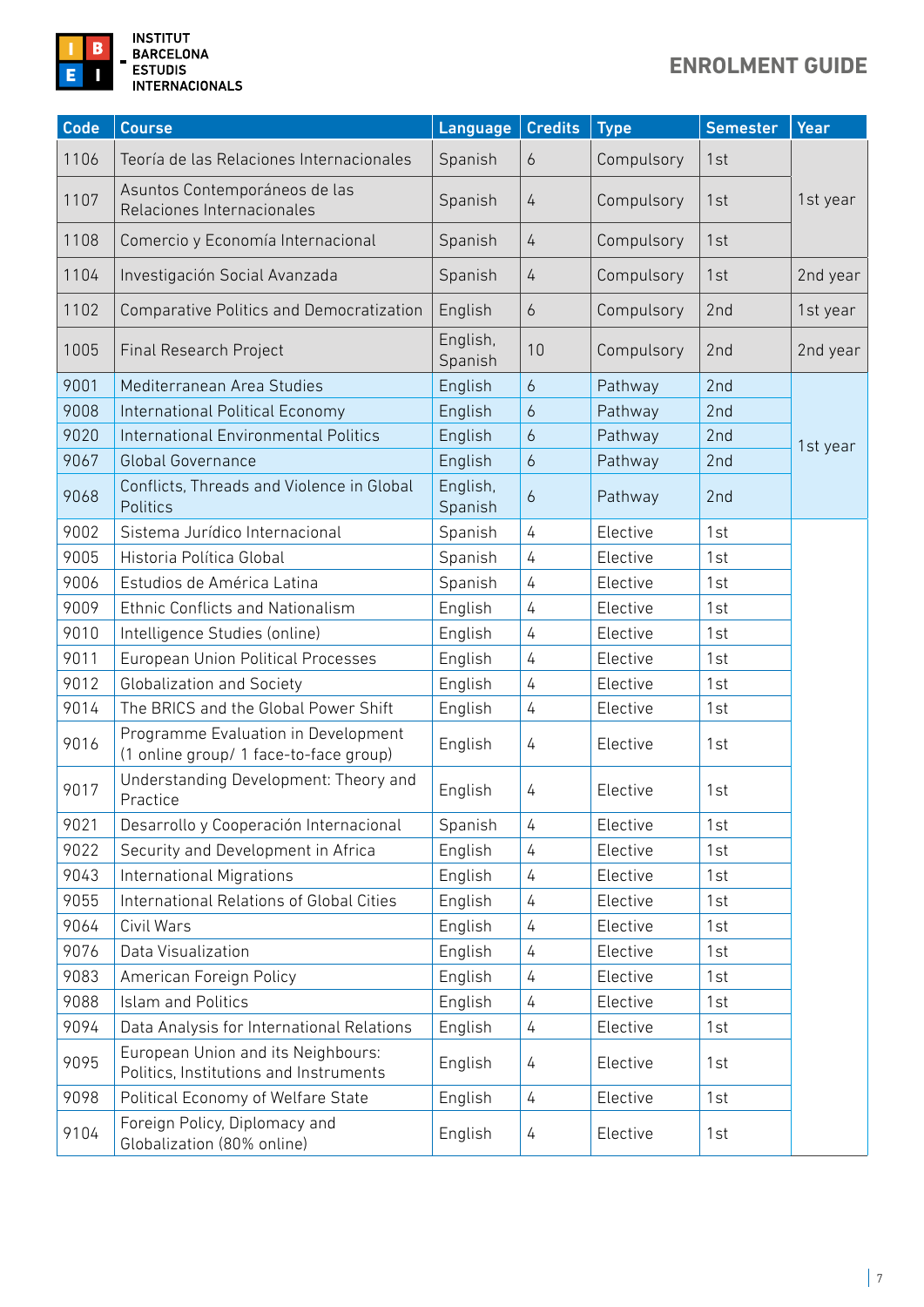

| <b>Code</b> | <b>Course</b>                                                          | Language            | <b>Credits</b> | <b>Type</b> | <b>Semester</b> |
|-------------|------------------------------------------------------------------------|---------------------|----------------|-------------|-----------------|
| 9007        | Guerra, Pensamiento Político y Construcción de la Paz                  | Spanish             | 4              | Elective    | 2 <sub>nd</sub> |
| 9013        | Geopolitics of Energy (intensive)                                      | English             | 4              | Elective    | 2 <sub>nd</sub> |
| 9017        | Understanding Development: Theory and Practice                         | English             | 4              | Elective    | 2nd             |
| 9019        | Politics of International Sanctions (intensive)                        | English             | 3              | Elective    | 2nd             |
| 9023        | Protección Internacional de los Derechos Humanos                       | Spanish             | 4              | Elective    | 2nd             |
| 9024        | International Relations in Latin America                               | English             | 4              | Elective    | 2nd             |
| 9025        | International Relations of the Middle East                             | English             | 4              | Elective    | 2nd             |
| 9026        | International Relations in Asia                                        | English             | 4              | Elective    | 2nd             |
| 9027        | Foreign Policy Analysis                                                | English             | 4              | Elective    | 2nd             |
| 9028        | International Business and Economic Institutions                       | English             | 4              | Elective    | 2nd             |
| 9029        | Growth, Inequality and Poverty                                         | English             | 4              | Elective    | 2nd             |
| 9031        | Peace Processes and Conflict Resolution                                | English             | 4              | Elective    | 2nd             |
| 9032        | War and Genocide                                                       | English             | 4              | Elective    | 2nd             |
| 9036        | Seguridad Internacional y Fuerzas Armadas                              | Spanish             | 4              | Elective    | 2nd             |
| 9040        | Internship                                                             | English,<br>Spanish | 4              | Elective    | 2nd             |
| 9041        | Cybersecurity                                                          | English             | 4              | Elective    | 2nd             |
| 9042        | Evaluation of Development Programs: Experimental<br>English<br>Methods |                     | 4              | Elective    | 2nd             |
| 9045        | Development Finance: Emerging Challenges and<br>English<br>Governance  |                     | 4              | Elective    | 2nd             |
| 9047        | Game Theory for International Relations                                | English             | 4              | Elective    | 2nd             |
| 9048        | Immigration Integration Policies                                       | English             | 4              | Elective    | 2nd             |
| 9049        | Development, Environment and Natural Resources                         | English             | 4              | Elective    | 2nd             |
| 9050        | International Security and Weapons of Mass Destruction                 | English             | 4              | Elective    | 2nd             |
| 9051        | Natural Resources and Armed Conflicts                                  | English             | 4              | Elective    | 2nd             |
| 9056        | Gender, Security and Development                                       | English             | 4              | Elective    | 2nd             |
| 9059        | Transnational Politics in Europe                                       | English             | 4              | Elective    | 2nd             |
| 9061        | Minority Politics in the Middle East                                   | English             | 4              | Elective    | 2nd             |
| 9062        | International Climate Change Policy                                    | English             | 4              | Elective    | 2nd             |
| 9065        | <b>Regulatory Governance</b>                                           | English             | 4              | Elective    | 2nd             |
| 9073        | Terrorism and Counterterrorism (intensive)                             | English             | 4              | Elective    | 2nd             |
| 9077        | Text and Content Analysis                                              | English             | 4              | Elective    | 2nd             |
| 9081        | Textual and Discourse Analysis (Text-as-Data)                          | English             | 4              | Elective    | 2nd             |
| 9085        | Politics of International Organizations                                | English             | 4              | Elective    | 2nd             |
| 9086        | Program Design and Development                                         | English             | 4              | Elective    | 2nd             |
| 9087        | <b>Transitional Justice and Peace</b>                                  | English             | 4              | Elective    | 2nd             |
| 9092        | Global Trade Governance                                                | English             | 4              | Elective    | 2nd             |
| 9093        | Nationalism and Democracy                                              | English             | 4              | Elective    | 2nd             |
| 9094        | Data Analysis for International Relations                              | English             | 4              | Elective    | 2nd             |
| 9096        | Human Security (intensive)                                             | English             | 4              | Elective    | 2nd             |
| 9097        | The Politics and Practice of International Humanitarianism             | English             | 4              | Elective    | 2nd             |
| 9099        | Science Diplomacy                                                      | English             | 4              | Elective    | 2nd             |
| 9100        | Prevención, reacción y reconstrucción en conflictos<br>violentos       | Spanish             | 4              | Elective    | 2nd             |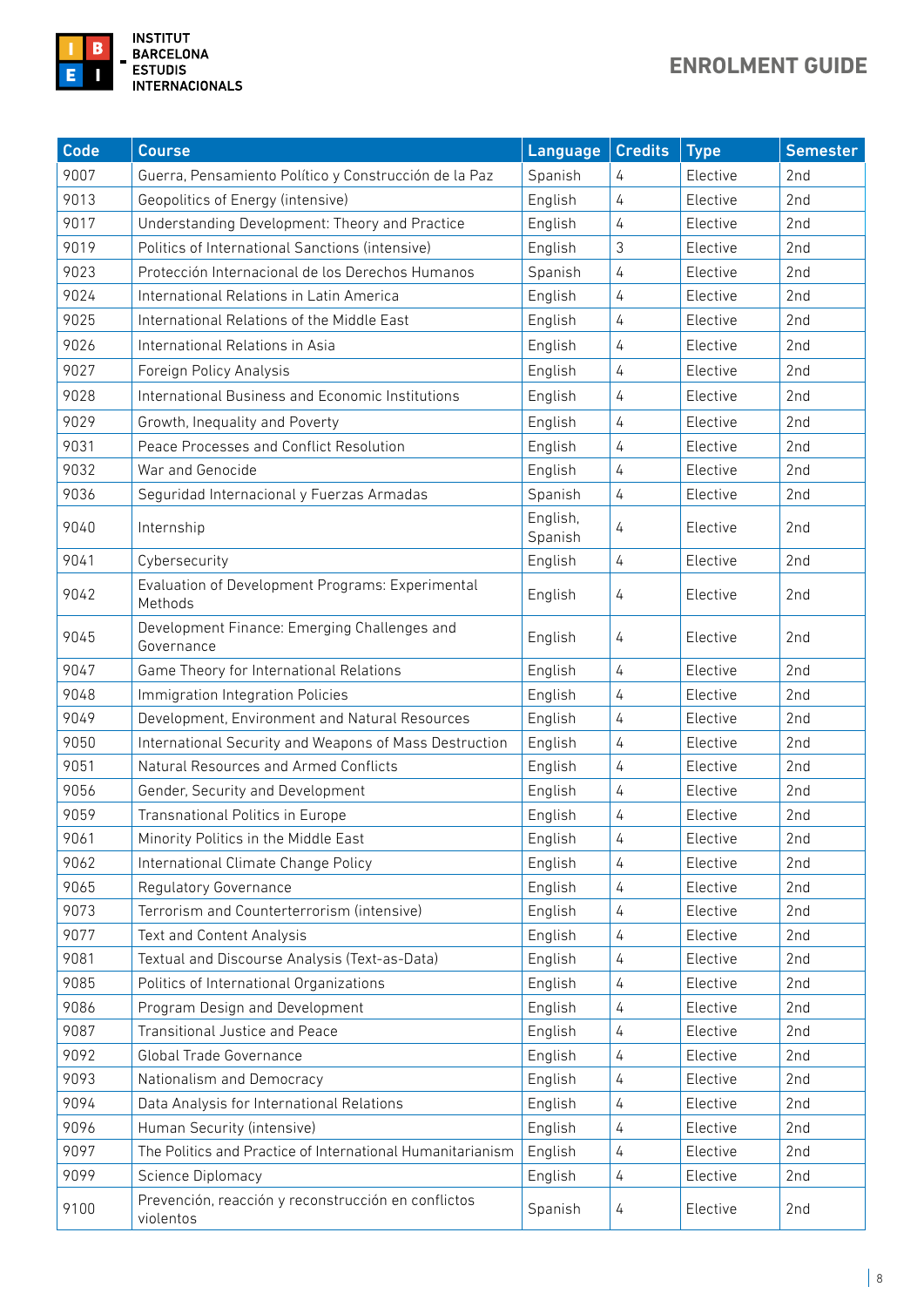<span id="page-8-0"></span>

## **3. Master's in International Security**

Welcome to the tenth edition of the Master's in International Security at the Institut Barcelona d'Estudis Internacionals. This is an interdisciplinary programme that combines compulsory and elective courses.

At the beginning of the Master programme, we strongly recommend that you contact your personal tutor who will inform you about which courses can you about your courses.

You must enrol in:

- a) All compulsory courses:
- 2001 Theories of International Security (8 ECTS)
- 2002 Research Methods in International Security (6 ECTS)
- 2003 Issues, Actors and Policy in International Security (4 ECTS)
- 2004 Research Seminar in International Security (4 ECTS)
- 1005 Final Research Project (10 ECTS)
- b) Electives in International Security (a minimum of 8 and a maximum of 28 credits)
- 9007 Guerra, Pensamiento Política y Construcción de la Paz (4 ECTS)
- 9009 Ethnic Conflicts and Nationalism (4 ECTS)
- 9010 Intelligence Studies (4 ECTS)
- 9019 Politics of International Sanctions (intensive) (3 ECTS)
- 9022 Security and Development in Africa (4 ECTS)
- 9031 Peace Processes and Conflict Resolution (4 ECTS)
- 9032 War and Genocide (4 ECTS)
- 9036 Seguridad Internacional y Fuerzas Armadas (4 ECTS)
- 9041 Cybersecurity (4 ECTS)
- 9050 International Security and Weapons of Mass Destruction (4 ECTS)
- 9051 Natural Resources and Armed Conflicts (4 ECTS)
- 9056 Gender, Security and Development (4 ECTS)
- 9064 Civil Wars (4 ECTS)
- 9073 Terrorism and Counterterrorism (intensive) (4 ECTS)
- 9087 Transitional Justice and Peace (4 ECTS)
- 9096 Human Security (4 ECTS)
- 9100 Conflicto, Prevención, Reacción y Reconstrucción (4 ECTS)
- c) Other electives (a maximum of 20 credits)

The total number of credits should be 60: 22 credits for compulsory courses and 10 credits for the Final Research Project. In addition, there are up to 28 credits for elective courses, with a minimum of 8 credits for electives specifically designed for the Master's in International Security.

The **online enrolment period begins on 28 September at 9 am and ends on 30 September 2021** 

**at 11.59 pm**. If you have any further doubt you should contact the Academic Office (first floor office 24.135). Please note that after this date we cannot accept any changes to your course choices.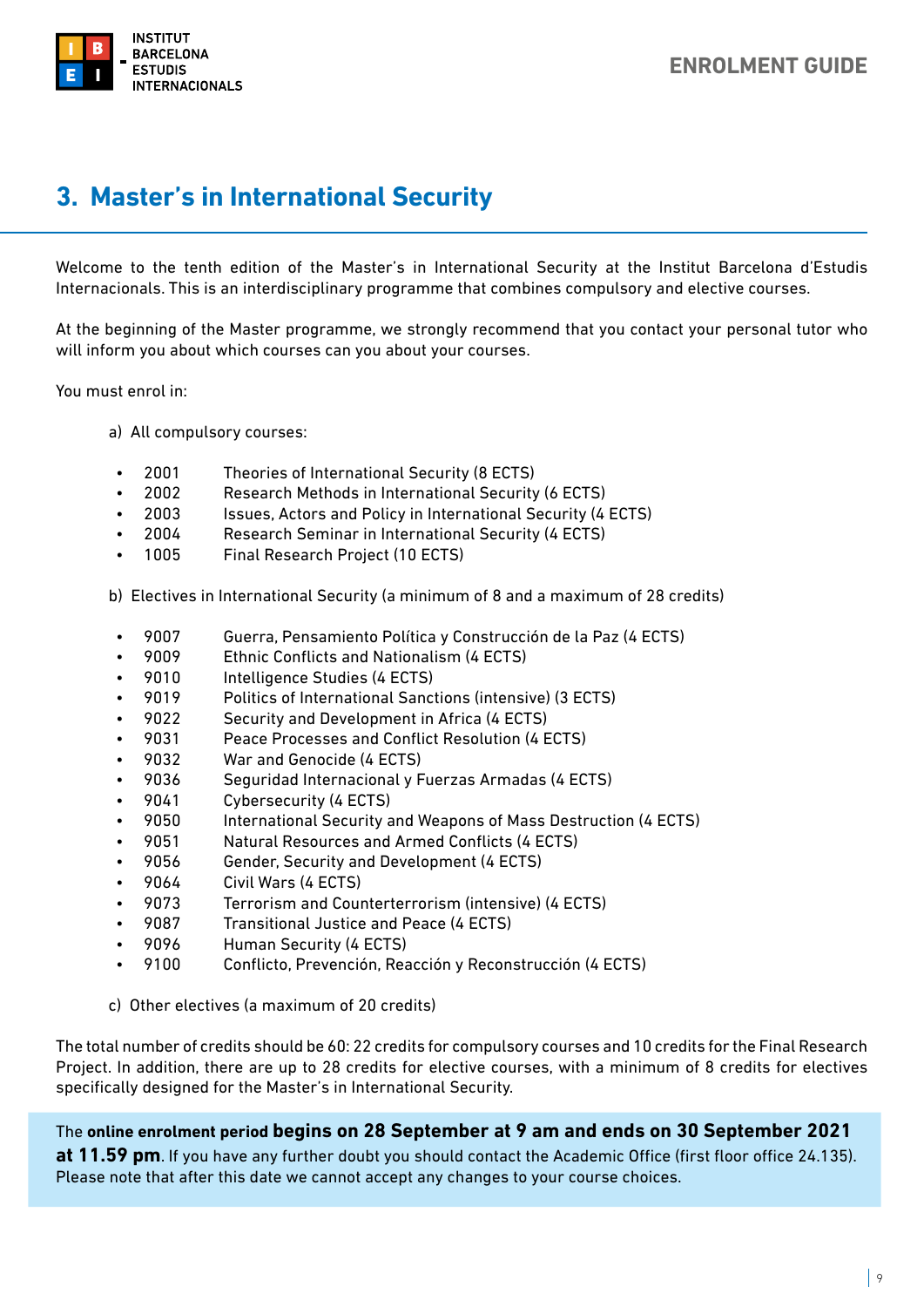

**INSTITUT<br>BARCELONA ESTUDIS INTERNACIONALS** 

## **ENROLMENT GUIDE**

| <b>Code</b> | <b>Course</b>                                                    | Language | <b>Credits</b> | <b>Type</b>                                          | <b>Semester</b> |
|-------------|------------------------------------------------------------------|----------|----------------|------------------------------------------------------|-----------------|
| 2001        | Theories of International Security                               | English  | 8              | Compulsory                                           | 1st             |
| 2002        | Research Methods in International Security                       | English  | 6              | Compulsory                                           | 1st             |
| 2003        | Issues, Actors and Policy in International<br>Security           | English  | $\overline{4}$ | Compulsory                                           | 2nd             |
| 2004        | Research Seminar in International Security                       | English  | $\overline{4}$ | Compulsory                                           | 2nd             |
| 1005        | <b>Final Research Project</b>                                    | English  | 10             | Compulsory                                           | 2nd             |
| 9009        | <b>Ethnic Conflicts and Nationalism</b>                          | English  | $\overline{4}$ | Elective Courses in<br><b>International Security</b> | 1st             |
| 9010        | Intelligence Studies (online)                                    | English  | 4              | Elective Courses in<br><b>International Security</b> | 1st             |
| 9022        | Security and Development in Africa                               | English  | $\overline{4}$ | Elective Courses in<br><b>International Security</b> | 1st             |
| 9064        | Civil Wars                                                       | English  | 4              | Elective Courses in<br><b>International Security</b> | 1st             |
| 9007        | Guerra, Pensamiento Político y Construcción<br>de la Paz         | Spanish  | $\overline{4}$ | Elective Courses in<br><b>International Security</b> | 2nd             |
| 9019        | Politics of International Sanctions (intensive)                  | English  | 3              | Elective Courses in<br><b>International Security</b> | 2nd             |
| 9031        | Peace Processes and Conflict Resolution                          | English  | 4              | Elective Courses in<br><b>International Security</b> | 2nd             |
| 9032        | War and Genocide                                                 | English  | $\overline{4}$ | Elective Courses in<br><b>International Security</b> | 2nd             |
| 9036        | Seguridad Internacional y Fuerzas Armadas                        | Spanish  | $\overline{4}$ | Elective Courses in<br><b>International Security</b> | 2nd             |
| 9041        | Cybersecurity                                                    | English  | 4              | Elective Courses in<br><b>International Security</b> | 2nd             |
| 9050        | International Security and Weapons of Mass<br>Destruction        | English  | 4              | Elective Courses in<br><b>International Security</b> | 2nd             |
| 9051        | Natural Resources and Armed Conflicts                            | English  | 4              | Elective Courses in<br><b>International Security</b> | 2nd             |
| 9056        | Gender, Security and Development                                 | English  | 4              | Elective Courses in<br><b>International Security</b> | 2 <sub>nd</sub> |
| 9073        | Terrorism and Counterterrorism (intensive)                       | English  | 4              | Elective Courses in<br><b>International Security</b> | 2nd             |
| 9087        | <b>Transitional Justice and Peace</b>                            | English  | 4              | Elective Courses in<br><b>International Security</b> | 2nd             |
| 9096        | <b>Human Security</b>                                            | English  | 4              | Elective Courses in<br><b>International Security</b> | 2nd             |
| 9100        | Prevención, reacción y reconstrucción en<br>conflictos violentos | Spanish  | 4              | Elective Courses in<br><b>International Security</b> | 2nd             |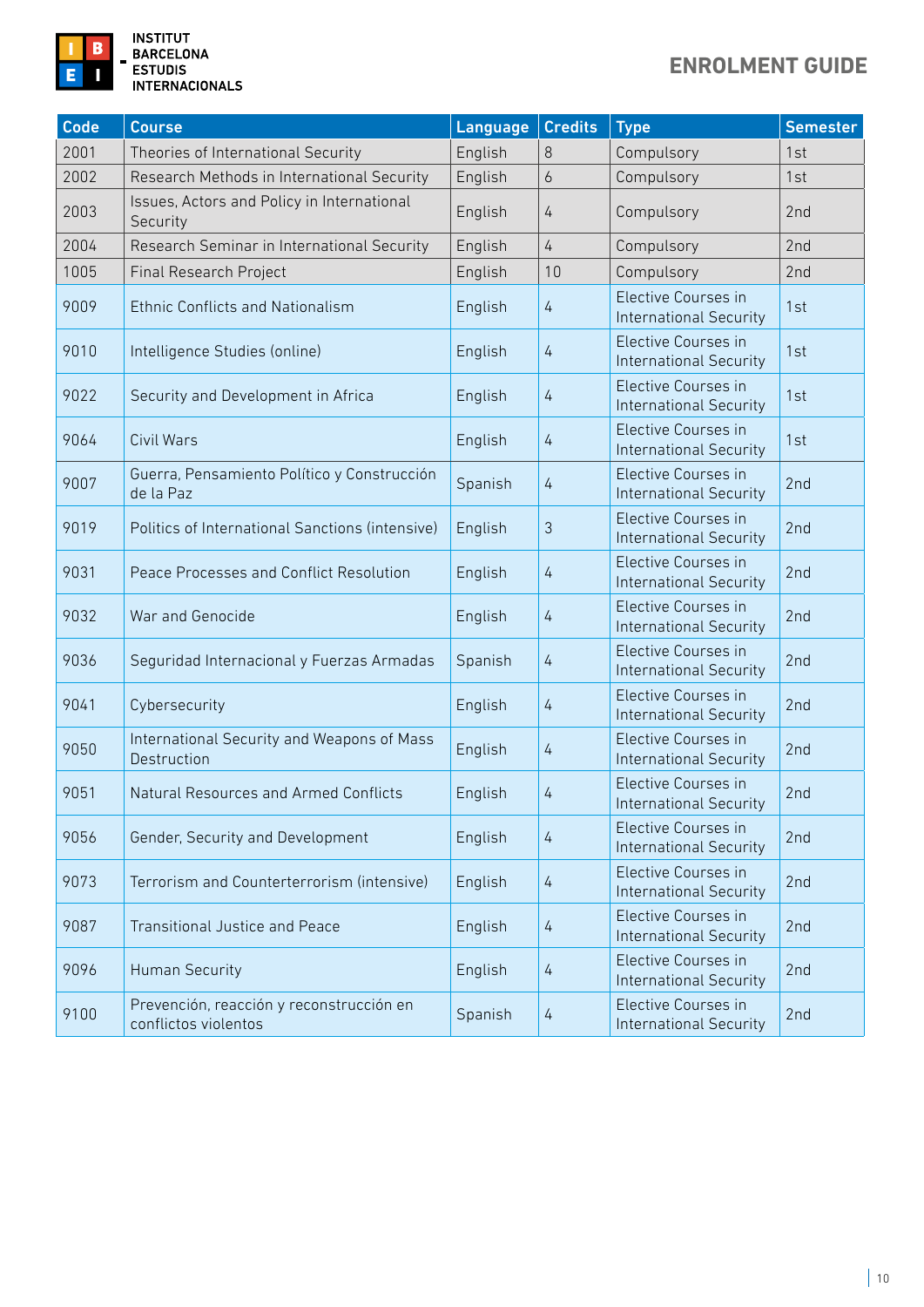

| Code | <b>Course</b>                                                                            | Language            | <b>Credits</b> | <b>Type</b> | <b>Semester</b> |
|------|------------------------------------------------------------------------------------------|---------------------|----------------|-------------|-----------------|
| 9002 | Sistema Jurídico Internacional                                                           | Spanish             | 4              | Elective    | 1st             |
| 9005 | Historia Política Global                                                                 | Spanish             | $\sqrt{4}$     | Elective    | 1st             |
| 9006 | Estudios de América Latina                                                               | Spanish             | 4              | Elective    | 1st             |
| 9011 | European Union Political Processes                                                       | English             | $\overline{4}$ | Elective    | 1st             |
| 9012 | <b>Globalization and Society</b>                                                         | English             | $\overline{4}$ | Elective    | 1st             |
| 9014 | The BRICS and the Global Power Shift                                                     | English             | $\overline{4}$ | Elective    | 1st             |
| 9016 | Programme Evaluation in Development<br>English<br>(1 online group/ 1 face-to-face group) |                     | 4              | Elective    | 1st             |
| 9017 | Understanding Development: Theory and Practice                                           | English             | $\overline{4}$ | Elective    | 1st             |
| 9021 | Desarrollo y Cooperación Internacional                                                   | Spanish             | $\overline{4}$ | Elective    | 1st             |
| 9043 | <b>International Migrations</b>                                                          | English             | $\overline{4}$ | Elective    | 1st             |
| 9055 | International Relations of Global Cities                                                 | English             | 4              | Elective    | 1st             |
| 9076 | Data Visualization                                                                       | English             | $\overline{4}$ | Elective    | 1st             |
| 9083 | American Foreign Policy                                                                  | English             | $\overline{4}$ | Elective    | 1st             |
| 9088 | <b>Islam and Politics</b>                                                                | English             | 4              | Elective    | 1st             |
| 9094 | Data Analysis for International Relations                                                | English             | $\overline{4}$ | Elective    | 1st             |
| 9095 | European Union and its Neighbours: Politics,<br>Institutions and Instruments             | English             | 4              | Elective    | 1st             |
| 9098 | Political Economy of Welfare State                                                       | English             | $\overline{4}$ | Elective    | 1st             |
| 9104 | Foreign Policy, Diplomacy and Globalization<br>English<br>(80% online)                   |                     | 4              | Elective    | 1st             |
| 9013 | Geopolitics of Energy (intensive)                                                        | English             | 4              | Elective    | 2nd             |
| 9017 | Understanding Development: Theory and Practice                                           | English             | $\overline{4}$ | Elective    | 2nd             |
| 9023 | Protección Internacional de los Derechos Humanos                                         | Spanish             | $\overline{4}$ | Elective    | 2nd             |
| 9024 | International Relations in Latin America                                                 | English             | $\overline{4}$ | Elective    | 2nd             |
| 9025 | International Relations of the Middle East                                               | English             | 4              | Elective    | 2nd             |
| 9026 | International Relations in Asia                                                          | English             | 4              | Elective    | 2nd             |
| 9027 | Foreign Policy Analysis                                                                  | English             | 4              | Elective    | 2nd             |
| 9028 | International Business and Economic Institutions                                         | English             | 4              | Elective    | 2nd             |
| 9029 | Growth, Inequality and Poverty                                                           | English             | 4              | Elective    | 2nd             |
| 9040 | Internship                                                                               | English,<br>Spanish | 4              | Elective    | 2nd             |
| 9042 | Evaluation of Development Programs: Experimental<br>Methods                              | English             | 4              | Elective    | 2nd             |
| 9045 | Development Finance: Emerging Challenges and<br>Governance                               | English             | 4              | Elective    | 2nd             |
| 9047 | Game Theory for International Relations                                                  | English             | 4              | Elective    | 2nd             |
| 9048 | Immigration Integration Policies                                                         | English             | 4              | Elective    | 2nd             |
| 9049 | Development, Environment and Natural Resources                                           | English             | 4              | Elective    | 2nd             |
| 9059 | Transnational Politics in Europe                                                         | English             | 4              | Elective    | 2nd             |
| 9061 | Minority Politics in the Middle East                                                     | English             | 4              | Elective    | 2nd             |
| 9062 | International Climate Change Policy                                                      | English             | 4              | Elective    | 2nd             |
| 9065 | <b>Regulatory Governance</b>                                                             | English             | 4              | Elective    | 2nd             |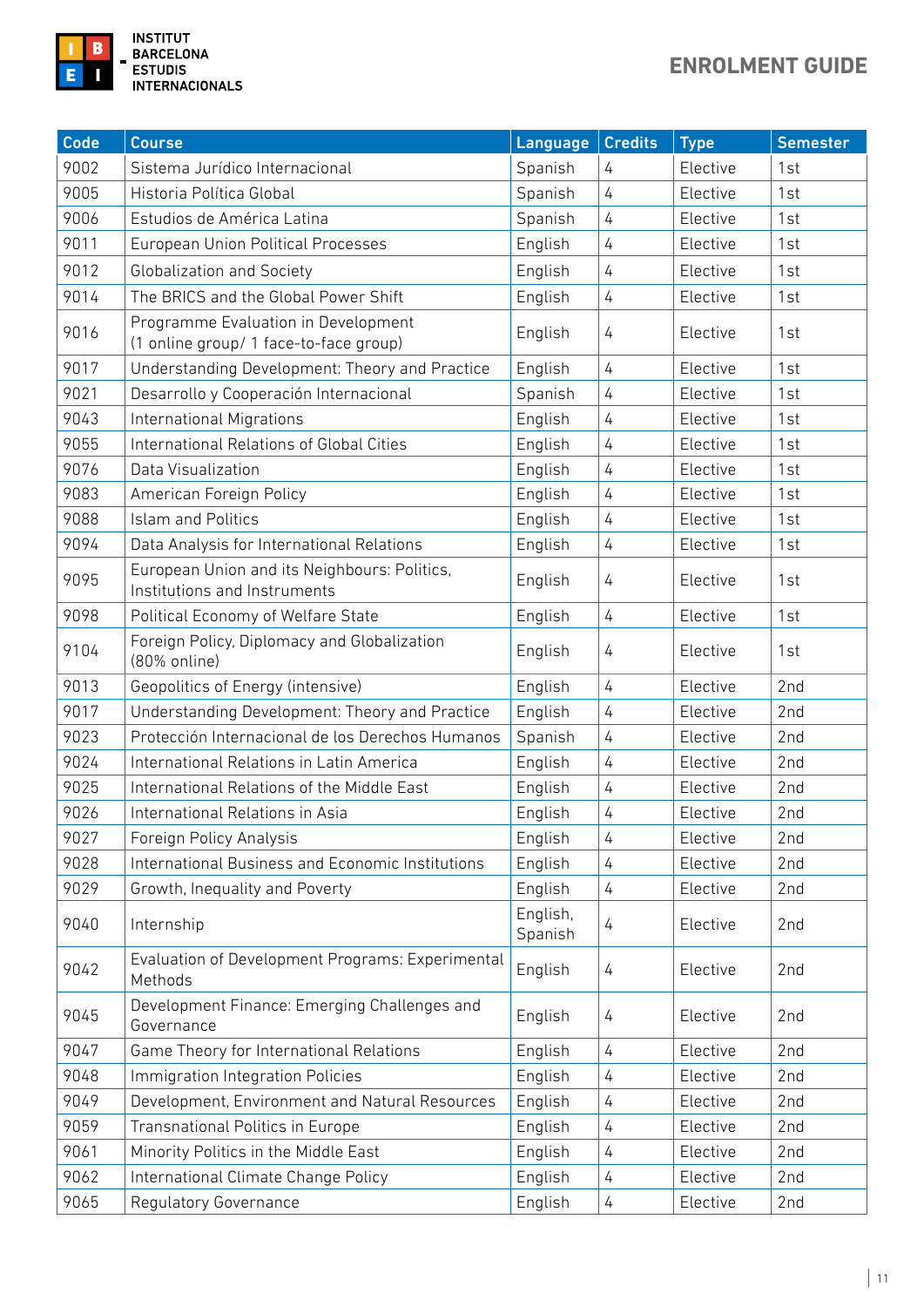

| Code | <b>Course</b>                                                 | Language | <b>Credits</b> | <b>Type</b> | <b>Semester</b> |
|------|---------------------------------------------------------------|----------|----------------|-------------|-----------------|
| 9070 | Mediterranean and Arab World Studies                          | English  | 4              | Elective    | 2nd             |
| 9071 | International Environmental Politics                          | English  | 4              | Elective    | 2nd             |
| 9072 | International Political Economy                               | English  | 4              | Elective    | 2nd             |
| 9077 | <b>Text and Content Analysis</b>                              | English  | 4              | Elective    | 2nd             |
| 9081 | Textual and Discourse Analysis (Text-as-Data)                 | English  | 4              | Elective    | 2nd             |
| 9085 | Politics of International Organizations                       | English  | 4              | Elective    | 2nd             |
| 9086 | Program Design and Development                                | English  | 4              | Elective    | 2nd             |
| 9092 | <b>Global Trade Governance</b>                                | English  | 4              | Elective    | 2nd             |
| 9093 | Nationalism and Democracy                                     | English  | 4              | Elective    | 2nd             |
| 9094 | Data Analysis for International Relations                     | English  | 4              | Elective    | 2nd             |
| 9097 | The Politics and Practice of International<br>Humanitarianism | English  | 4              | Elective    | 2nd             |
| 9099 | <b>Science Diplomacy</b>                                      | English  | 4              | Elective    | 2 <sub>nd</sub> |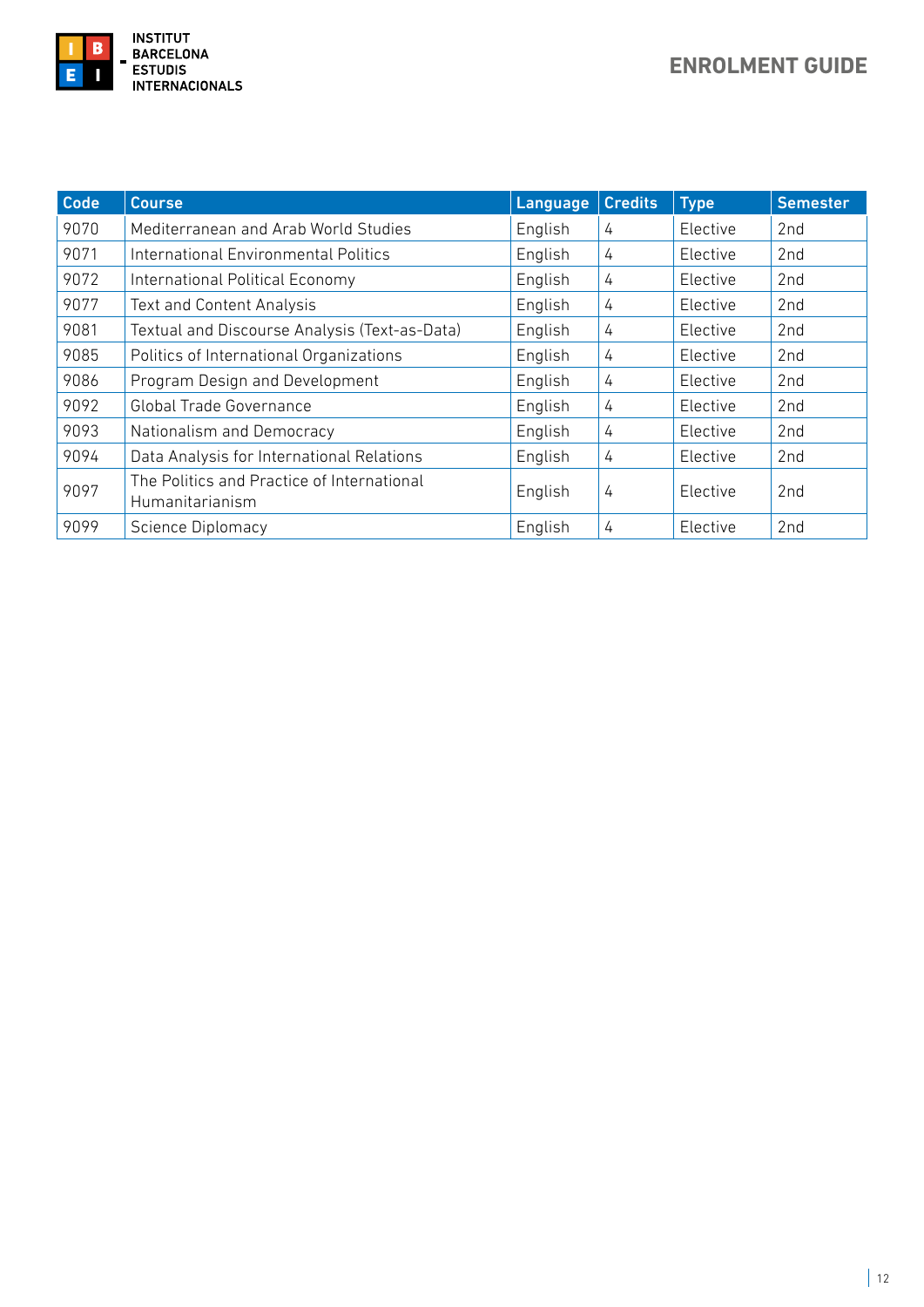<span id="page-12-0"></span>

## **4. Master's in International Development**

Welcome to the sixth edition of the Master's in International Development at the Institut Barcelona d'Estudis Internacionals. This is an interdisciplinary programme that combines compulsory and elective courses.

At the beginning of the Master programme, we strongly recommend that you contact your personal tutor who will inform you about your courses.

You must enrol in:

- a) All compulsory courses:
	- 3001 Growth Models and Development Strategies (4 ECTS)
	- 3002 Governance, National and Global Institutions (4 ECTS)
	- 3003 Research Methods in International Development (6 ECTS)
	- 3004 Research Seminar in International Development (4 ECTS)
	- 3005 Global Trends and Sustainability (4 ECTS)
	- 1005 Final Research Project (10 ECTS)
- b) Electives in International Development (a minimum of 12 and a maximum of 28 credits)
	- 9016 Programme Evaluation in Development (4 ECTS)
	- 9017 Understanding Development: Theory and Practice (4 ECTS)
	- 9021 Desarrollo y Cooperación Internacional (4 ECTS)
	- 9029 Growth, Inequality and Poverty (4 ECTS)
	- 9042 Evaluation of Development Programs: Experimental Methods (4 ECTS)
	- 9045 Development Finance: Emerging Challenges and Governance (4 ECTS)
	- 9048 Immigration Integration Policies (4 ECTS)
	- 9049 Development, Environment and Natural Resources (4 ECTS)
	- 9051 Natural Resources and Armed Conflicts (4 ECTS)
	- 9056 Gender, Security and Development (4 ECTS)
	- 9062 International Climate Change Policy (4 ECTS)
	- 9065 Regulatory Governance (4 ECTS)
	- 9071 International Environmental Politics (4 ECTS)
	- 9072 International Political Economy (4 ECTS)
- 9086 Program Design and Development (4 ECTS)
- 9098 Political Economy of Welfare State (4 ECTS)
- c) Other electives (a maximum of 16 credits)

The total number of credits should be 60: 22 credits for compulsory courses and 10 credits for the Final Research Project. In addition, there are up to 28 credits for elective courses, with a minimum of twelve credits for electives specifically designed for the Master's in International Development.

The **online enrolment period begins on 28 September at 9 am and ends on 30 September 2021** 

**at 11.59 pm**. If you have any further doubt you should contact the Academic Office (first floor office 24.135). Please note that after this date we cannot accept any changes to your course choices.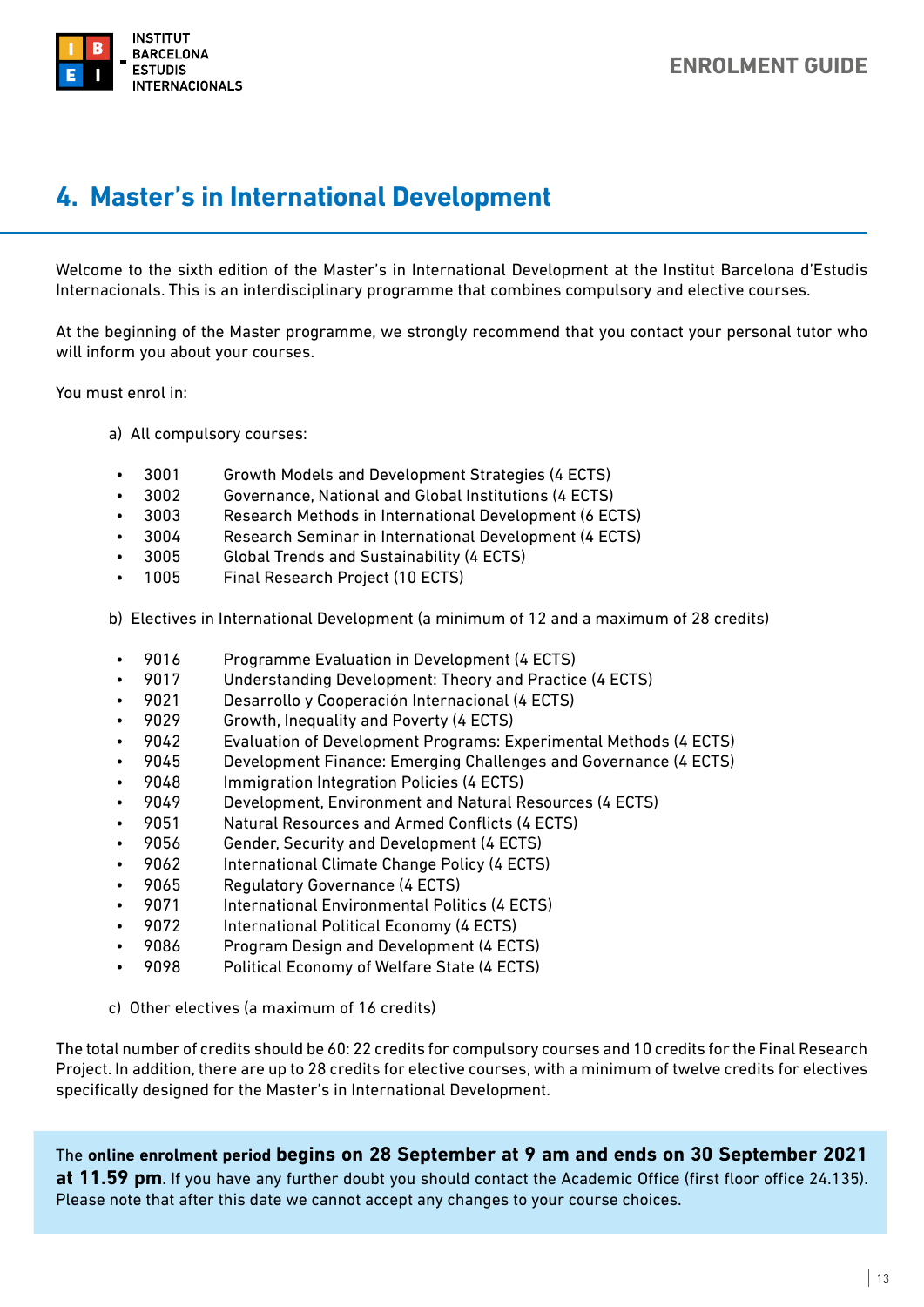

| <b>Code</b> | <b>Course</b>                                                                 | Language | <b>Credits</b> | <b>Type</b>                                      | <b>Semester</b> |
|-------------|-------------------------------------------------------------------------------|----------|----------------|--------------------------------------------------|-----------------|
| 3001        | Growth Models and Development<br>Strategies                                   | English  | 4              | Compulsory                                       | 1st             |
| 3002        | Governance, National and Global<br>Institutions                               | English  | 4              | Compulsory                                       | 1st             |
| 3003        | Research Methods in International<br>Development                              | English  | 6              | Compulsory                                       | 1st             |
| 3004        | Research Seminar in International<br>Development                              | English  | 4              | Compulsory                                       | 2nd             |
| 3005        | <b>Global Trends and Sustainability</b>                                       | English  | $\overline{4}$ | Compulsory                                       | 2nd             |
| 1005        | Final Research Project                                                        | English  | 10             | Compulsory                                       | 2nd             |
| 9016        | Programme Evaluation in Development<br>(1 online group/ 1 face-to-face group) | English  | 4              | Elective Courses in<br>International Development | 1st             |
| 9017        | Understanding Development: Theory<br>and Practice                             | English  | $\overline{4}$ | Elective Courses in<br>International Development | 1st & 2nd       |
| 9021        | Desarrollo y Cooperación Internacional                                        | Spanish  | $\overline{4}$ | Elective Courses in<br>International Development | 1st             |
| 9098        | Political Economy of Welfare State                                            | English  | 4              | Elective Courses in<br>International Development | 1st             |
| 9029        | Growth, Inequality and Poverty                                                | English  | 4              | Elective Courses in<br>International Development | 2nd             |
| 9042        | Evaluation of Development Programs:<br><b>Experimental Methods</b>            | English  | $\overline{4}$ | Elective Courses in<br>International Development | 2nd             |
| 9048        | Immigration Integration Policies                                              | English  | 4              | Elective Courses in<br>International Development | 2nd             |
| 9049        | Development, Environment and Natural<br>Resources                             | English  | 4              | Elective Courses in<br>International Development | 2nd             |
| 9051        | Natural Resources and Armed Conflicts                                         | English  | 4              | Elective Courses in<br>International Development | 2nd             |
| 9056        | Gender, Security and Development                                              | English  | 4              | Elective Courses in<br>International Development | 2nd             |
| 9062        | International Climate Change Policy                                           | English  | 4              | Elective Courses in<br>International Development | 2nd             |
| 9065        | <b>Regulatory Governance</b>                                                  | English  | 4              | Elective Courses in<br>International Development | 2nd             |
| 9071        | <b>International Environmental Politics</b>                                   | English  | 4              | Elective Courses in<br>International Development | 2nd             |
| 9072        | International Political Economy                                               | English  | 4              | Elective Courses in<br>International Development | 2nd             |
| 9086        | Program Design and Development                                                | English  | $\overline{4}$ | Elective Courses in<br>International Development | 2nd             |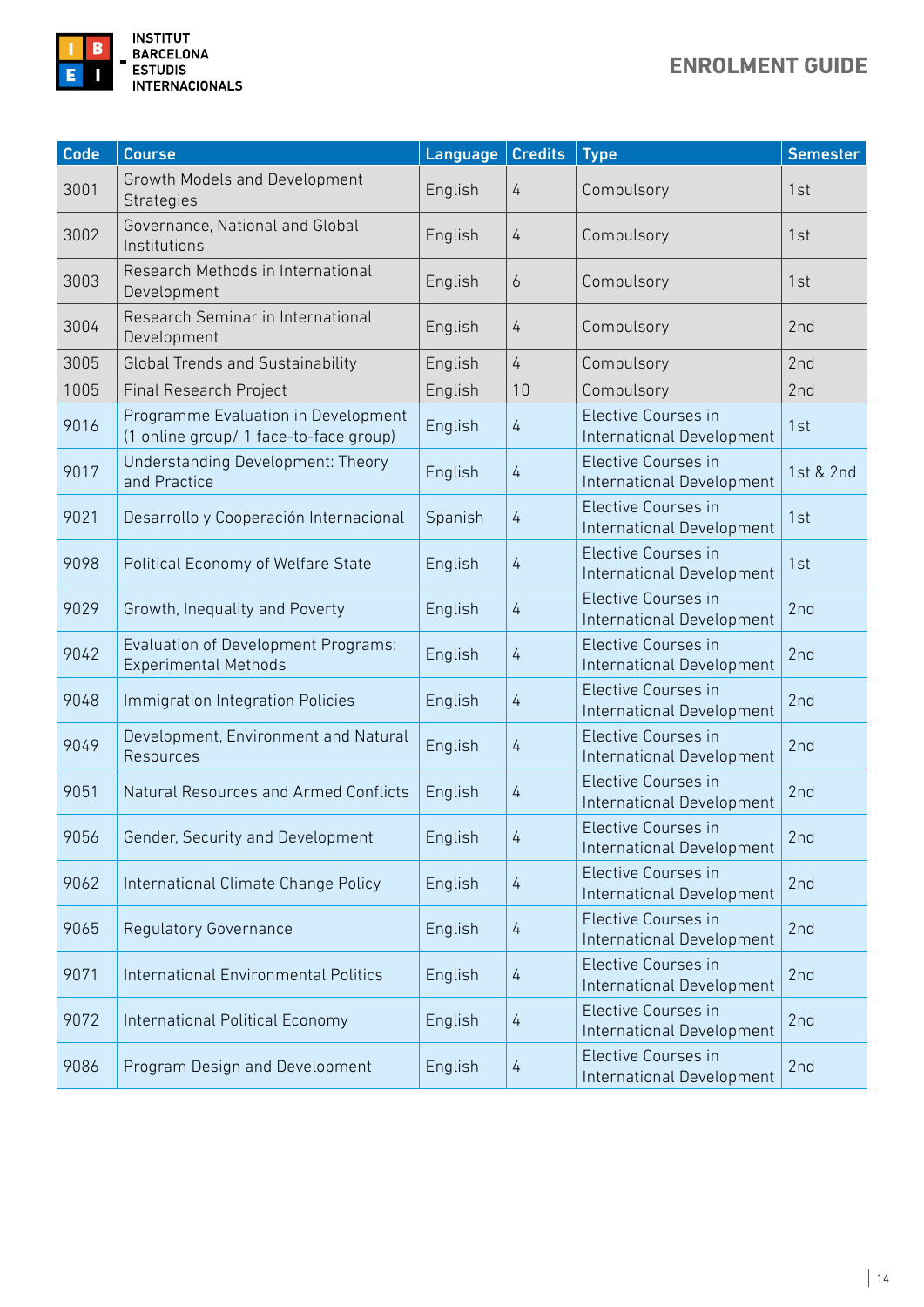

| <b>Code</b> | <b>Course</b>                                                                           | Language            | <b>Credits</b> | <b>Type</b> | <b>Semester</b> |
|-------------|-----------------------------------------------------------------------------------------|---------------------|----------------|-------------|-----------------|
| 9002        | Sistema Jurídico Internacional                                                          | Spanish             | 4              | Elective    | 1st             |
| 9005        | Historia Política Global                                                                | Spanish             | 4              | Elective    | 1st             |
| 9006        | Estudios de América Latina                                                              | Spanish             | 4              | Elective    | 1st             |
| 9009        | <b>Ethnic Conflicts and Nationalism</b>                                                 | English             | $\overline{4}$ | Elective    | 1st             |
| 9010        | Intelligence Studies (online)                                                           | English             | $\overline{4}$ | Elective    | 1st             |
| 9011        | <b>European Union Political Processes</b>                                               | English             | 4              | Elective    | 1st             |
| 9012        | Globalization and Society                                                               | English             | 4              | Elective    | 1st             |
| 9014        | The BRICS and the Global Power Shift                                                    | English             | $\overline{4}$ | Elective    | 1st             |
| 9022        | Security and Development in Africa                                                      | English             | 4              | Elective    | 1st             |
| 9043        | <b>International Migrations</b>                                                         | English             | 4              | Elective    | 1st             |
| 9055        | International Relations of Global Cities                                                | English             | 4              | Elective    | 1st             |
| 9064        | Civil Wars                                                                              | English             | 4              | Elective    | 1st             |
| 9076        | Data Visualization                                                                      | English             | 4              | Elective    | 1st             |
| 9083        | American Foreign Policy                                                                 | English             | 4              | Elective    | 1st             |
| 9088        | <b>Islam and Politics</b>                                                               | English             | $\overline{4}$ | Elective    | 1st             |
| 9094        | Data Analysis for International Relations                                               | English             | 4              | Elective    | 1st             |
| 9095        | European Union and its Neighbours: Politics,<br>English<br>Institutions and Instruments |                     | 4              | Elective    | 1st             |
| 9104        | Foreign Policy, Diplomacy and Globalization<br>English<br>(80% online)                  |                     | 4              | Elective    | 1st             |
| 9007        | Guerra, Pensamiento Político y Construcción de la<br>Paz                                | Spanish             | 4              | Elective    | 2nd             |
| 9013        | Geopolitics of Energy (intensive)                                                       | English             | $\overline{4}$ | Elective    | 2nd             |
| 9019        | Politics of International Sanctions (intensive)                                         | English             | 3              | Elective    | 2nd             |
| 9023        | Protección Internacional de los Derechos Humanos                                        | Spanish             | $\overline{4}$ | Elective    | 2nd             |
| 9024        | International Relations in Latin America                                                | English             | 4              | Elective    | 2nd             |
| 9025        | International Relations of the Middle East                                              | English             | 4              | Elective    | 2nd             |
| 9026        | International Relations in Asia                                                         | English             | 4              | Elective    | 2nd             |
| 9027        | Foreign Policy Analysis                                                                 | English             | 4              | Elective    | 2nd             |
| 9028        | International Business and Economic Institutions                                        | English             | 4              | Elective    | 2nd             |
| 9031        | Peace Processes and Conflict Resolution                                                 | English             | 4              | Elective    | 2nd             |
| 9032        | War and Genocide                                                                        | English             | 4              | Elective    | 2nd             |
| 9036        | Seguridad Internacional y Fuerzas Armadas                                               | Spanish             | 4              | Elective    | 2nd             |
| 9040        | Internship                                                                              | English,<br>Spanish | 4              | Elective    | 2nd             |
| 9041        | Cybersecurity                                                                           | English             | 4              | Elective    | 2nd             |
| 9045        | Development Finance: Emerging Challenges and<br>Governance                              | English             | 4              | Elective    | 2nd             |
| 9047        | Game Theory for International Relations                                                 | English             | 4              | Elective    | 2nd             |
| 9050        | International Security and Weapons of Mass<br>Destruction                               | English             | 4              | Elective    | 2nd             |
| 9059        | Transnational Politics in Europe                                                        | English             | 4              | Elective    | 2nd             |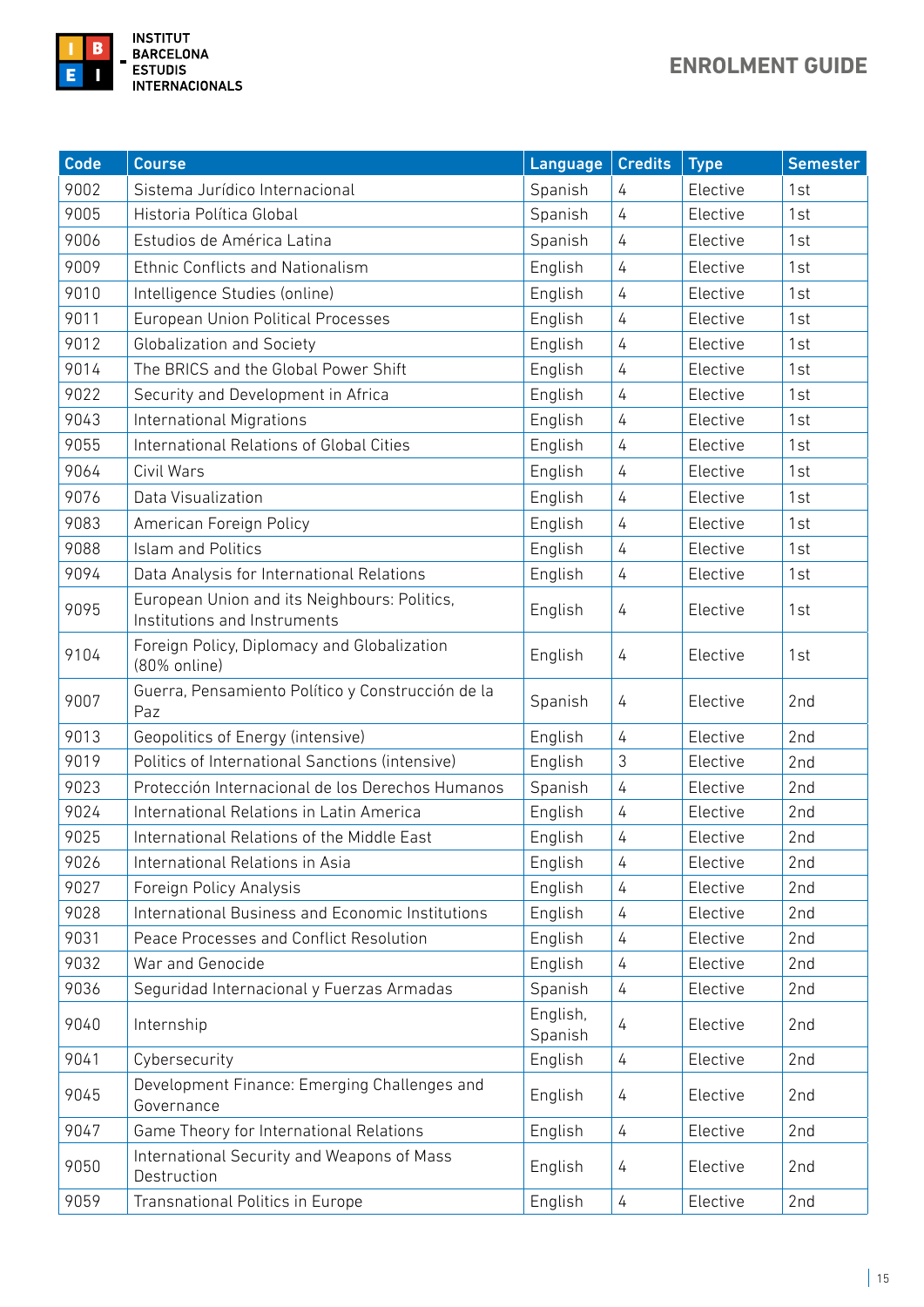

| Code | <b>Course</b>                                                    | Language                 | <b>Credits</b> | <b>Type</b> | <b>Semester</b> |
|------|------------------------------------------------------------------|--------------------------|----------------|-------------|-----------------|
| 9061 | Minority Politics in the Middle East                             | English                  | 4              | Elective    | 2 <sub>nd</sub> |
| 9070 | Mediterranean and Arab World Studies                             | English                  | 4              | Elective    | 2nd             |
| 9073 | Terrorism and Counterterrorism (intensive)                       | English                  | 4              | Elective    | 2nd             |
| 9077 | <b>Text and Content Analysis</b>                                 | English                  | 4              | Elective    | 2nd             |
| 9081 | Textual and Discourse Analysis (Text-as-Data)                    | English<br>Elective<br>4 |                |             | 2nd             |
| 9085 | Politics of International Organizations                          | English                  | 4              | Elective    | 2 <sub>nd</sub> |
| 9087 | <b>Transitional Justice and Peace</b>                            | English                  | 4              | Elective    | 2nd             |
| 9092 | <b>Global Trade Governance</b>                                   | English                  | 4              | Elective    | 2nd             |
| 9093 | Nationalism and Democracy                                        | English                  | 4              | Elective    | 2nd             |
| 9094 | Data Analysis for International Relations                        | English                  | 4              | Elective    | 2 <sub>nd</sub> |
| 9096 | Human Security (intensive)                                       | English                  | 4              | Elective    | 2nd             |
| 9097 | The Politics and Practice of International<br>Humanitarianism    | English                  | 4              | Elective    | 2 <sub>nd</sub> |
| 9099 | Science Diplomacy                                                | English                  | 4              | Elective    | 2 <sub>nd</sub> |
| 9100 | Prevención, reacción y reconstrucción en conflictos<br>violentos | Spanish                  | 4              | Elective    | 2nd             |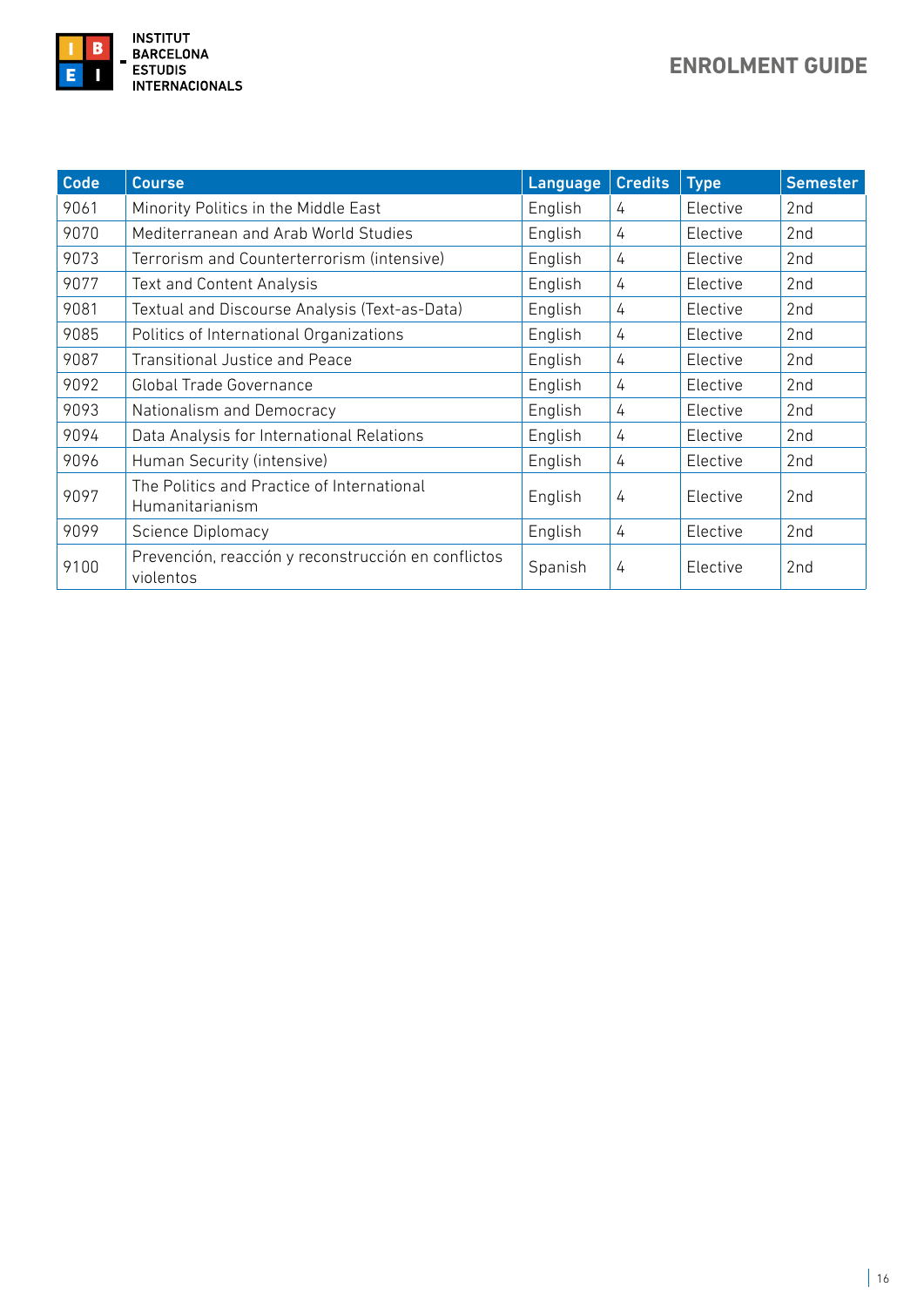<span id="page-16-0"></span>

## **5. Research Master's in International Studies**

Welcome to the third edition of the Research Master's in International Studies at the Institut Barcelona d'Estudis Internacionals. This is an interdisciplinary programme that combines compulsory and elective courses.

At the beginning of the Master programme, we strongly recommend that you contact your personal tutor who will inform you about your courses.

The Research Master's in International Studies is a two-year programme. The first year you only have to enrol the courses that you will take during the academic year 21-22 (a minimum of 60 ECTS), which include first year compulsory courses (22 ECTS) and a minimum of 38 ECTS in elective courses.

There are two type of elective courses: electives for specialization (of which you have to enrol a minimum of 8 and a maximum of 20 ECTS between the two years of the Master's programme) and common electives (a minimum of 24 and a maximum of 36 ECTS between the two years of the programme).

Therefore, you must enrol in the following courses during the academic year **21-22**:

- a) First year compulsory courses:
	- 5001 Advanced Theories of International Relations (8 ECTS)
	- 5002 Research Methods I The Logic of Social Research (6 ECTS)
	- 5003 Issues, Actors and Policy in International Studies (4 ECTS)
	- 5004 Research Methods II Probability, Inference, Regression (4 ECTS)

b) Electives in International Studies (**a minimum of 8 and a maximum of 20 credits** – to be enrolled between the two years of the Master's programme):

- 9016 Programme Evaluation in Development (4 ECTS)
- 9042 Evaluation of Development Programs: Experimental Methods (4 ECTS)
- 9047 Game Theory for International Relations (4 ECTS)
- 9076 Data Visualization (4 ECTS)
- 9077 Text and Content Analysis (4 ECTS)
- 9081 Textual and Discourse Analysis (Text-as-Data) (4 ECTS)

Please bear in mind that there will be a greater offer of electives for specialization next year.

c) Other electives (**a minimum of 24 credits and a maximum of 36 credits** - to be enrolled between the two years of the Master's programme).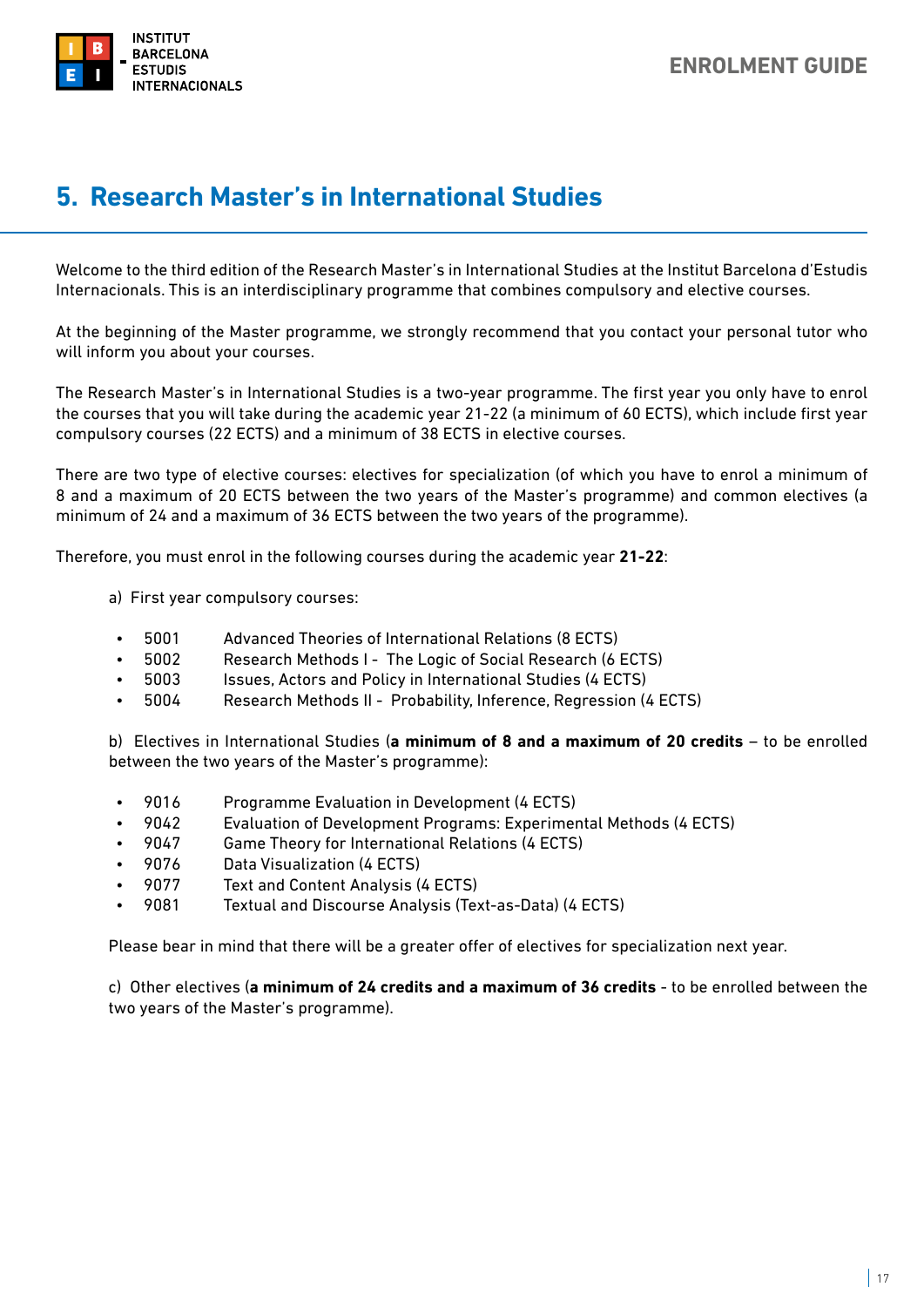

#### **ENROLMENT GUIDE**

Therefore, you must enrol in the following courses during the academic year **22-23**:

- a) Second year compulsory courses:
	- 5005 Theories of International Studies: Security, Development, Governance (8 ECTS)
	- 5006 Contemporary Debates in International Studies (4 ECTS)
	- 5007 Research Methods III Multiple Regression, Categorical Models (4 ECTS)
	- 5008 Research Methods IV Advanced Qualitative Methods (4 ECTS)
	- 5009 Issues and Trends in Research Methods (4 ECTS)
	- 5010 Final Research Project (30 ECTS)

b) Electives in International Studies (**a minimum of 8 and a maximum of 20 credits** – to be enrolled between the two years of the Master's programme):

- 9016 Programme Evaluation in Development (4 ECTS)
- 9042 Evaluation of Development Programs: Experimental Methods (4 ECTS)
- 9047 Game Theory for International Relations (4 ECTS)
- 9076 Data Visualization (4 ECTS)
- 9077 Text and Content Analysis (4 ECTS)
- 9081 Textual and Discourse Analysis (Text-as-Data) (4 ECTS)

c) Other electives (**a minimum of 24 credits and a maximum of 36 credits** - to be enrolled between the two years of the Master's programme).

The total number of credits for the two-year Master's programme should be 120: 22 credits for compulsory courses in the first year + 24 credits compulsory courses in the second year + 30 credits for the Final Research Project. In addition, there are up to 44 credits for elective courses, with a minimum of 8 and a maximum of 20 credits for electives specifically designed for the Research Master's in International Studies and a minimum of 24 and a maximum of 36 credits for common electives.

The **online enrolment period begins on 228 September at 9 am and ends on 30 September 2021 at 11.59 pm.** If you have any further doubt you should contact the Academic Office (first floor office 24.135). Please note that after this date we cannot accept any changes to your course choices.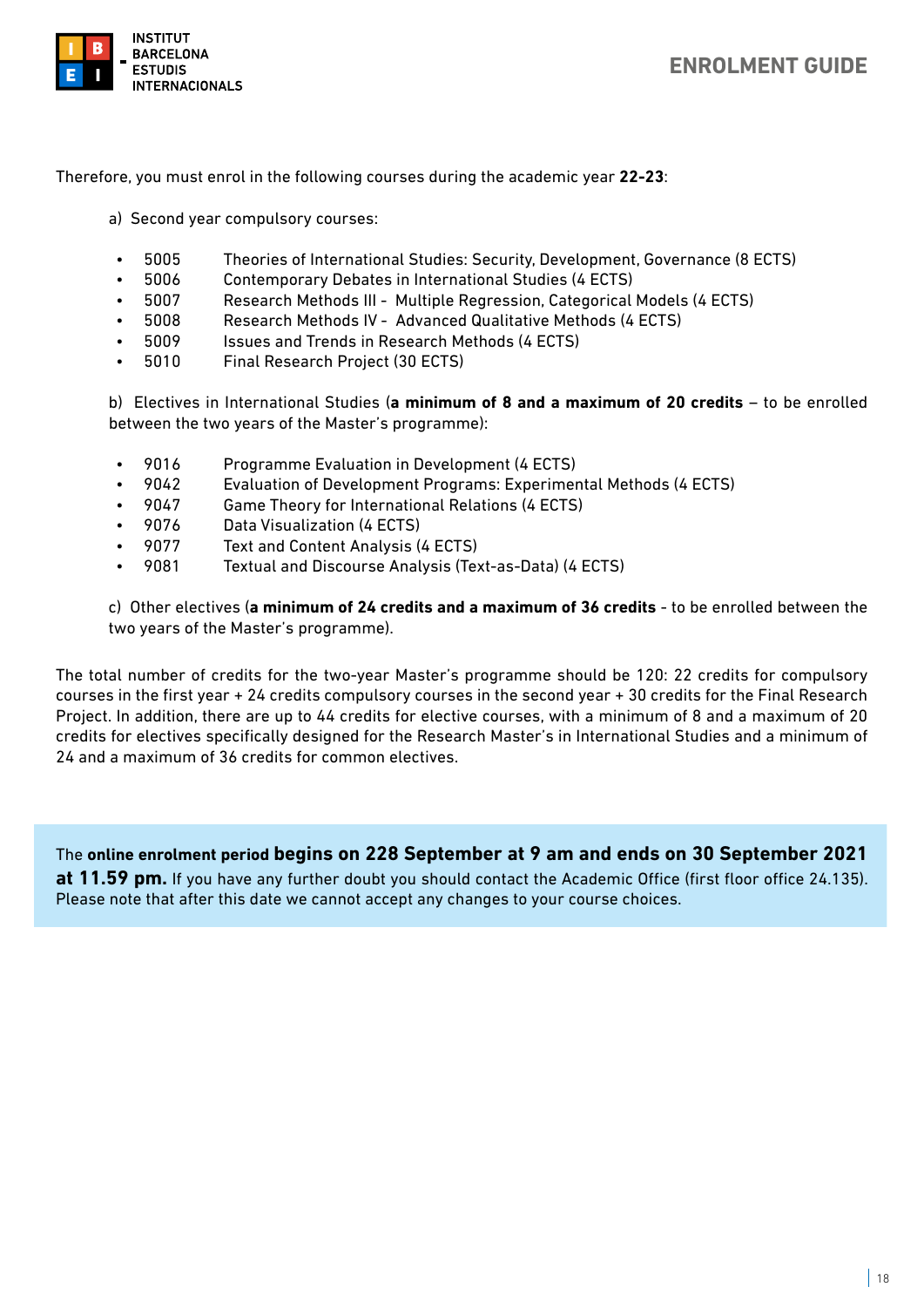## **ENROLMENT GUIDE**



| Code | Course                                                                        | Language | <b>Credits</b> | <b>Type</b>                                         | <b>Semester</b> | Year     |
|------|-------------------------------------------------------------------------------|----------|----------------|-----------------------------------------------------|-----------------|----------|
| 5001 | Advanced Theories of International<br>Relations                               | English  | 8              | Compulsory                                          | 1st             |          |
| 5002 | Research Methods I - The Logic of Social<br>Research                          | English  | 6              | Compulsory                                          | 1st             | 1st year |
| 5003 | Issues, Actors and Policy in International<br><b>Studies</b>                  | English  | 4              | Compulsory                                          | 2nd             |          |
| 5004 | Research Methods II - Probability,<br>Inference, Regression                   | English  | 4              | Compulsory                                          | 2nd             |          |
| 5005 | Theories of International Studies: Security,<br>Development, Governance       | English  | $\,8\,$        | Compulsory                                          | 3rd             |          |
| 5006 | Contemporary Debates in International Studies                                 | English  | 4              | Compulsory                                          | 3rd             |          |
| 5007 | Research Methods III - Multiple<br>Regression, Categorical Models             | English  | 4              | Compulsory                                          | 3rd             | 2nd year |
| 5008 | Research Methods IV - Advanced<br><b>Qualitative Methods</b>                  | English  | 4              | Compulsory                                          | 3rd             |          |
| 5009 | Issues and Trends in Research Methods                                         | English  | 4              | Compulsory                                          | 4th             |          |
| 5010 | <b>Final Research Project</b>                                                 | English  | 30             | Compulsory                                          | 3rd & 4th       |          |
| 9016 | Programme Evaluation in Development<br>(1 online group/ 1 face-to-face group) | English  | 4              | Elective Courses in<br><b>International Studies</b> | 1st             |          |
| 9076 | Data Visualization (intensive)                                                | English  | 4              | Elective Courses in<br><b>International Studies</b> | 1st             |          |
| 9042 | Evaluation of Development Programs:<br><b>Experimental Methods</b>            | English  | 4              | Elective Courses in<br><b>International Studies</b> | 2nd             |          |
| 9047 | Game Theory for International Relations                                       | English  | 4              | Elective Courses in<br><b>International Studies</b> | 2nd             |          |
| 9077 | <b>Text and Content Analysis</b>                                              | English  | 4              | Elective Courses in<br><b>International Studies</b> | 2nd             |          |
| 9081 | Textual and Discourse Analysis (Text-as-<br>Data)                             | English  | 4              | Elective Courses in<br><b>International Studies</b> | 2nd             |          |
| 9009 | Ethnic Conflicts and Nationalism                                              | English  | 4              | Elective                                            | 1st             |          |
| 9010 | Intelligence Studies (online)                                                 | English  | 4              | Elective                                            | 1st             |          |
| 9011 | <b>European Union Political Processes</b>                                     | English  | 4              | Elective                                            | 1st             |          |
| 9012 | Globalization and Society                                                     | English  | 4              | Elective                                            | 1st             |          |
| 9014 | The BRICS and the Global Power Shift                                          | English  | 4              | Elective                                            | 1st             |          |
| 9017 | Understanding Development: Theory and<br>Practice                             | English  | 4              | Elective                                            | 1st             |          |
| 9021 | Desarrollo y Cooperación Internacional                                        | Spanish  | 4              | Elective                                            | 1st             |          |
| 9022 | Security and Development in Africa                                            | English  | 4              | Elective                                            | 1st             |          |
| 9043 | <b>International Migrations</b>                                               | English  | 4              | Elective                                            | 1st             |          |
| 9055 | International Relations of Global Cities                                      | English  | 4              | Elective                                            | 1st             |          |
| 9064 | Civil Wars                                                                    | English  | 4              | Elective                                            | 1st             |          |
| 9083 | American Foreign Policy                                                       | English  | 4              | Elective                                            | 1st             |          |
| 9088 | Islam and Politics                                                            | English  | 4              | Elective                                            | 1st             |          |
| 9094 | Data Analysis for International Relations                                     | English  | 4              | Elective                                            | 1st             |          |
| 9095 | European Union and its Neighbours:<br>Politics, Institutions and Instruments  | English  | 4              | Elective                                            | 1st             |          |
| 9098 | Political Economy of Welfare State                                            | English  | 4              | Elective                                            | 1st             |          |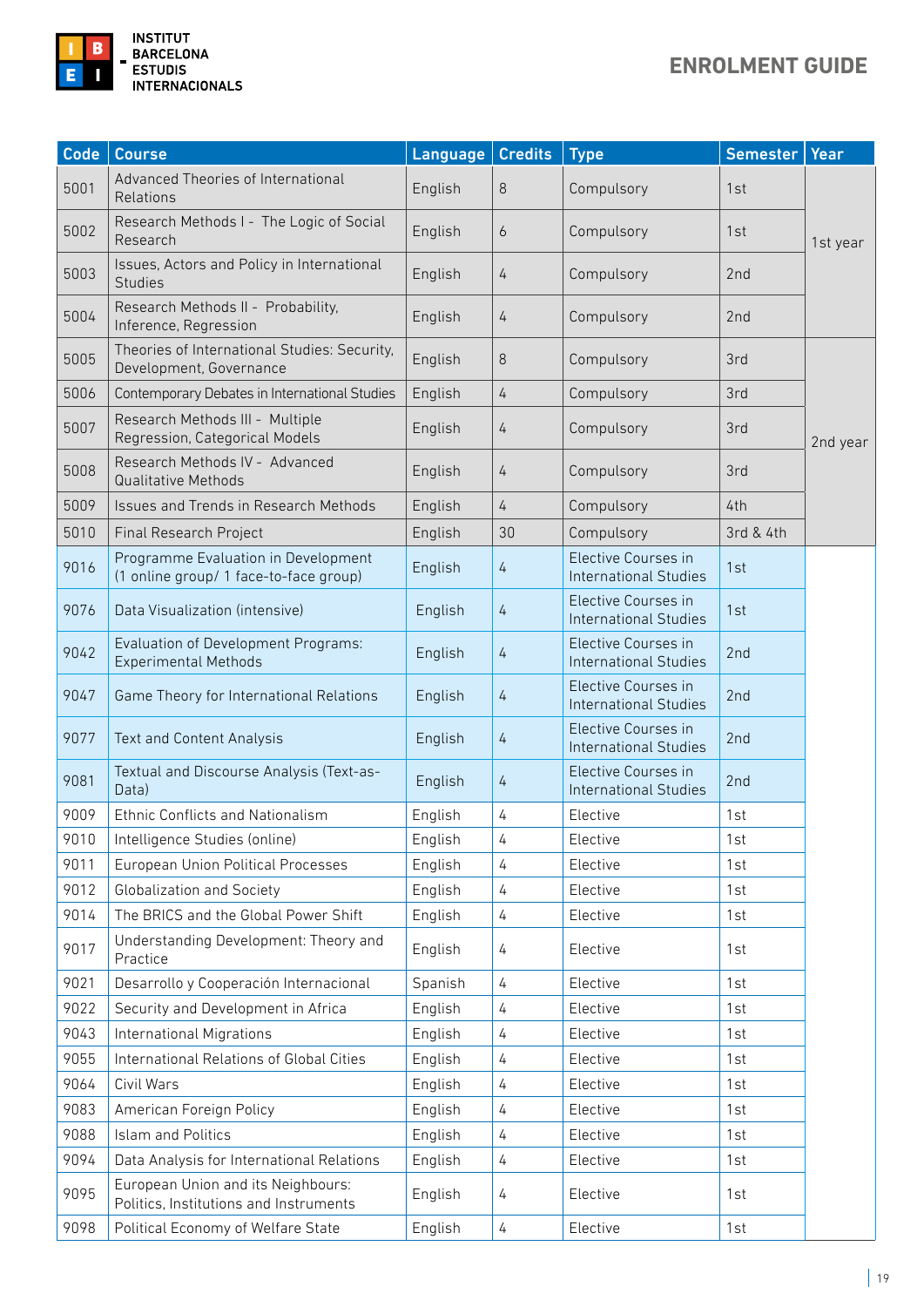

| <b>Code</b> | <b>Course</b>                                                     | Language | <b>Credits</b> | <b>Type</b> | <b>Semester</b> |
|-------------|-------------------------------------------------------------------|----------|----------------|-------------|-----------------|
| 9104        | Foreign Policy, Diplomacy and Globalization<br>(80% online)       | English  | 4              | Elective    | 1st             |
| 9013        | Geopolitics of Energy (intensive)                                 | English  | $\overline{4}$ | Elective    | 2nd             |
| 9017        | Understanding Development: Theory and Practice                    | English  | $\overline{4}$ | Elective    | 2nd             |
| 9019        | Politics of International Sanctions (intensive)                   | English  | 3              | Elective    | 2nd             |
| 9023        | Protección Internacional de los Derechos Humanos                  | Spanish  | 4              | Elective    | 2nd             |
| 9024        | International Relations in Latin America                          | English  | $\overline{4}$ | Elective    | 2nd             |
| 9025        | International Relations of the Middle East                        | English  | $\overline{4}$ | Elective    | 2nd             |
| 9026        | International Relations in Asia                                   | English  | $\overline{4}$ | Elective    | 2nd             |
| 9027        | Foreign Policy Analysis                                           | English  | $\overline{4}$ | Elective    | 2nd             |
| 9028        | International Business and Economic Institutions                  | English  | $\overline{4}$ | Elective    | 2nd             |
| 9029        | Growth, Inequality and Poverty                                    | English  | $\overline{4}$ | Elective    | 2nd             |
| 9031        | Peace Processes and Conflict Resolution                           | English  | 4              | Elective    | 2nd             |
| 9032        | War and Genocide                                                  | English  | $\overline{4}$ | Elective    | 2nd             |
| 9040        | Internship                                                        | English  | $\overline{4}$ | Elective    | 2nd             |
| 9041        | Cybersecurity                                                     | English  | $\overline{4}$ | Elective    | 2nd             |
| 9045        | Development Finance:<br><b>Emerging Challenges and Governance</b> | English  | 4              | Elective    | 2 <sub>nd</sub> |
| 9048        | Immigration Integration Policies                                  | English  | 4              | Elective    | 2 <sub>nd</sub> |
| 9049        | Development, Environment and Natural Resources                    | English  | $\overline{4}$ | Elective    | 2nd             |
| 9050        | International Security and Weapons<br>of Mass Destruction         | English  | 4              | Elective    | 2nd             |
| 9051        | Natural Resources and Armed Conflicts                             | English  | 4              | Elective    | 2nd             |
| 9056        | Gender, Security and Development                                  | English  | $\overline{4}$ | Elective    | 2nd             |
| 9059        | Transnational Politics in Europe                                  | English  | $\overline{4}$ | Elective    | 2nd             |
| 9061        | Minority Politics in the Middle East                              | English  | 4              | Elective    | 2nd             |
| 9062        | International Climate Change Policy                               | English  | 4              | Elective    | 2nd             |
| 9065        | Regulatory Governance                                             | English  | 4              | Elective    | 2nd             |
| 9070        | Mediterranean and Arab World Studies                              | English  | $\overline{4}$ | Elective    | 2nd             |
| 9071        | International Environmental Politics                              | English  | $\overline{4}$ | Elective    | 2 <sub>nd</sub> |
| 9072        | International Political Economy                                   | English  | $\overline{4}$ | Elective    | 2nd             |
| 9073        | Terrorism and Counterterrorism (intensive)                        | English  | 4              | Elective    | 2nd             |
| 9085        | Politics of International Organizations                           | English  | $\overline{4}$ | Elective    | 2nd             |
| 9086        | Program Design and Development                                    | English  | $\overline{4}$ | Elective    | 2nd             |
| 9087        | <b>Transitional Justice and Peace</b>                             | English  | $\overline{4}$ | Elective    | 2 <sub>nd</sub> |
| 9092        | Global Trade Governance                                           | English  | 4              | Elective    | 2nd             |
| 9093        | Nationalism and Democracy                                         | English  | 4              | Elective    | 2nd             |
| 9094        | Data Analysis for International Relations                         | English  | $\overline{4}$ | Elective    | 2nd             |
| 9096        | Human Security (intensive)                                        | English  | $\overline{4}$ | Elective    | 2nd             |
| 9097        | The Politics and Practice of International<br>Humanitarianism     | English  | 4              | Elective    | 2nd             |
| 9099        | Science Diplomacy                                                 | English  | $\overline{4}$ | Elective    | 2nd             |
| 9100        | Prevención, reacción y reconstrucción en conflictos violentos     | Spanish  | $\overline{4}$ | Elective    | 2nd             |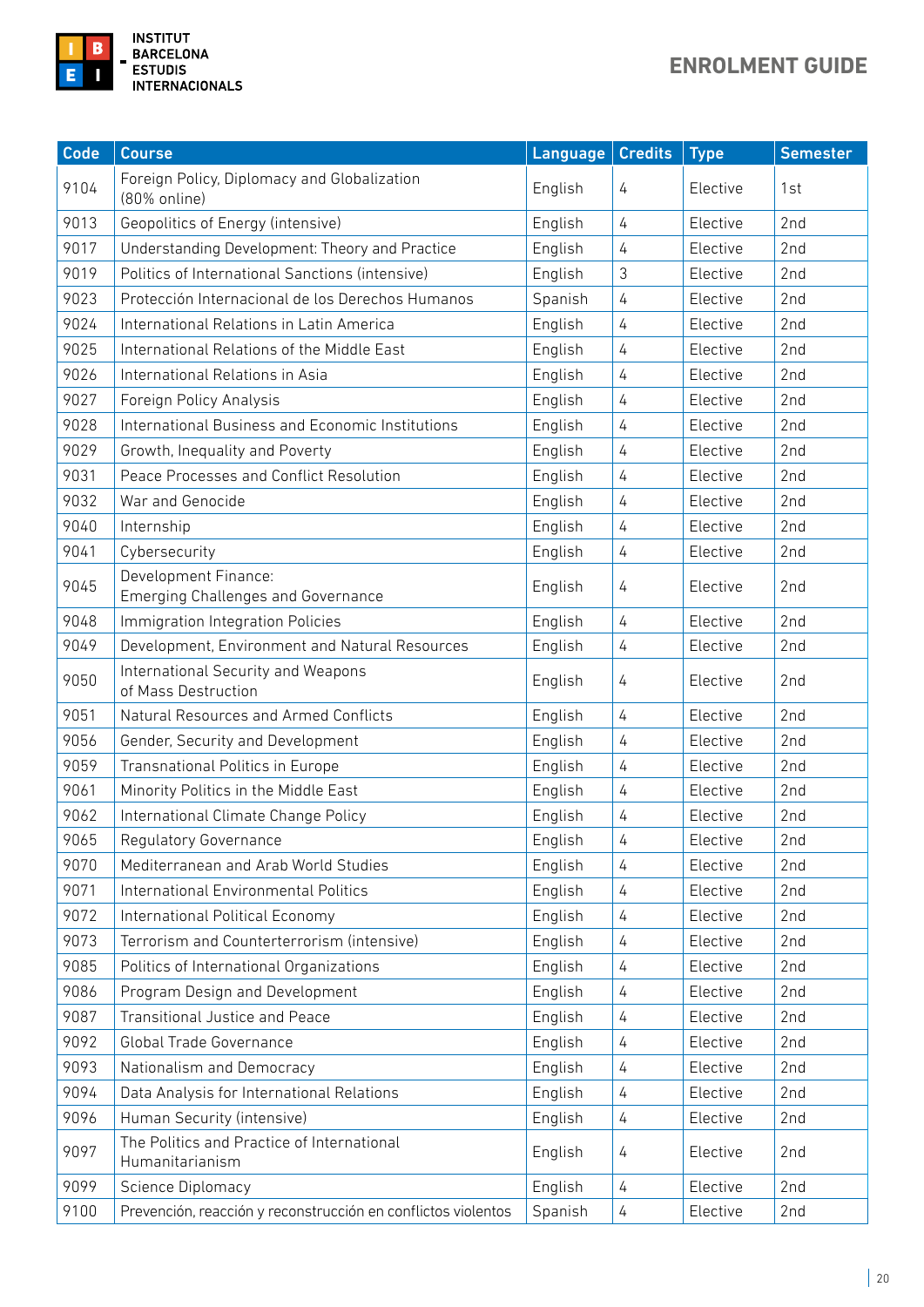<span id="page-20-0"></span>

## **6. Erasmus Mundus Master's in Public Policy**

Welcome to the ninth edition of the Erasmus Mundus Master's in Public Policy at the Institut Barcelona d'Estudis Internacionals. This is an interdisciplinary programme that combines compulsory and electives courses.

Courses you must enrol in:

a) Compulsory courses **CEU-IBEI track:**

- 1001 International Relations Theory (8 ECTS)
- 4001 Public Management (6 ECTS)
- 4003 Internship (3 ECTS)
- 4004 Thesis Workshop (3 ECTS)
- 9067 Global Governance (6 ECTS)
- 4002 Final Research Project (20 ECTS)
- 9072 **International Political Economy (4 ECTS)**
- a) Compulsory courses **ISS-IBEI track**:
- 1001 International Relations Theory (8 ECTS)
- 4001 Public Management (6 ECTS)
- 4003 Internship (3 ECTS)
- 4004 Thesis Workshop (3 ECTS)
- 9067 Global Governance (6 ECTS)
- 4002 Final Research Project (20 ECTS)
- 4005 **Development Economics (4 ECTS)**

b) Electives (up to 10 ECTS)

b) Electives (up to 10 ECTS)

The total number of credits should be 60: 30 credits for compulsory courses + 10 credits for electives. The remaining 20 credits are for the dissertation.

It is possible to enrol in some of the electives of the Master's in International Relations, International Security and International Development as well.

The **online enrolment period begins on 28 September at 9 am and ends on 30 September 2021 at 11.59 pm**. If you have any further doubt you should contact the Academic Office (first floor office 24.135). Please note that after this date we cannot accept any changes to your course choices.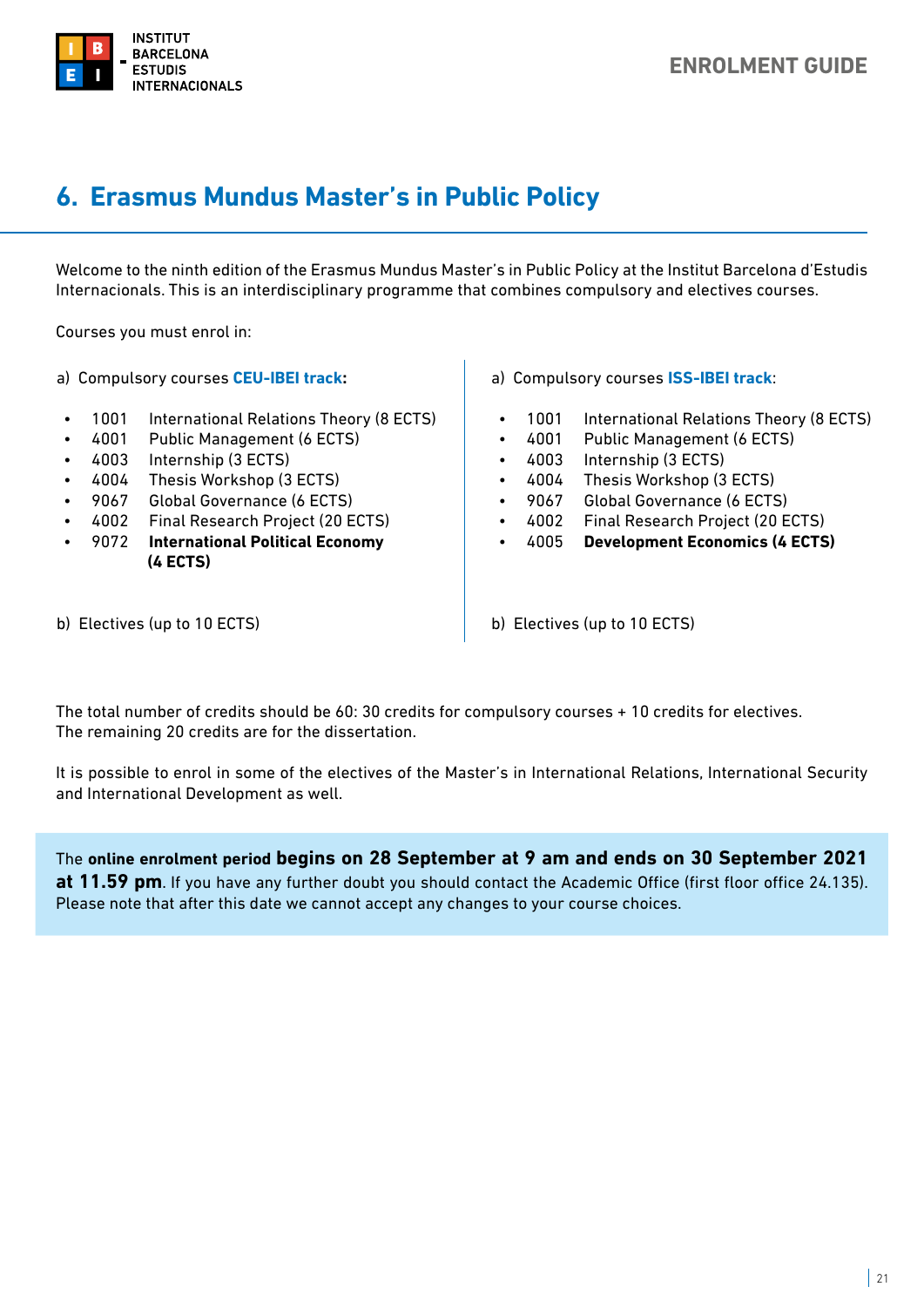

| <b>Code</b> | <b>Course</b>                                                                 | Language            | <b>Credits</b> | <b>Type</b>           | <b>Semester</b> |
|-------------|-------------------------------------------------------------------------------|---------------------|----------------|-----------------------|-----------------|
| 1001        | Teoría de las Relaciones Internacionales /<br>International Relations Theory  | English,<br>Spanish | 8              | Compulsory            | 1st             |
| 4001        | <b>Public Management</b>                                                      | English             | 6              | Compulsory            | 1st             |
| 4003        | Internship Mundus MAPP                                                        | English             | 3              | Compulsory            | 1st             |
| 4004        | Thesis Workshop                                                               | English             | 3              | Compulsory            | 1st             |
| 9067        | <b>Global Governance</b>                                                      | English             | 6              | Compulsory            | 2nd             |
| 4002        | <b>Final Research Project</b>                                                 | English             | 20             | Compulsory            | 2nd             |
| 4005        | Development Economics                                                         | English             | $\overline{4}$ | <b>Compulsory ISS</b> | 2nd             |
| 9072        | International Political Economy                                               | English             | $\overline{4}$ | Compulsory CEU        | 2nd             |
| 9002        | Sistema Jurídico Internacional                                                | Spanish             | 4              | Elective              | 1st             |
| 9005        | Historia Política Global                                                      | Spanish             | 4              | Elective              | 1st             |
| 9006        | Estudios de América Latina                                                    | Spanish             | 4              | Elective              | 1st             |
| 9009        | Ethnic Conflicts and Nationalism                                              | English             | $\overline{4}$ | Elective              | 1st             |
| 9010        | Intelligence Studies (online)                                                 | English             | 4              | Elective              | 1st             |
| 9011        | <b>European Union Political Processes</b>                                     | English             | 4              | Elective              | 1st             |
| 9012        | <b>Globalization and Society</b>                                              | English             | 4              | Elective              | 1st             |
| 9014        | The BRICS and the Global Power Shift                                          | English             | 4              | Elective              | 1st             |
| 9016        | Programme Evaluation in Development<br>(1 online group/ 1 face-to-face group) | English             | 4              | Elective              | 1st             |
| 9017        | Understanding Development: Theory and<br>Practice                             | English             | 4              | Elective              | 1st             |
| 9021        | Desarrollo y Cooperación Internacional                                        | Spanish             | 4              | Elective              | 1st             |
| 9022        | Security and Development in Africa                                            | English             | 4              | Elective              | 1st             |
| 9043        | <b>International Migrations</b>                                               | English             | 4              | Elective              | 1st             |
| 9055        | International Relations of Global Cities                                      | English             | $\sqrt{4}$     | Elective              | 1st             |
| 9064        | Civil Wars                                                                    | English             | $\overline{4}$ | Elective              | 1st             |
| 9076        | Data Visualization                                                            | English             | 4              | Elective              | 1st             |
| 9083        | American Foreign Policy                                                       | English             | 4              | Elective              | 1st             |
| 9088        | <b>Islam and Politics</b>                                                     | English             | 4              | Elective              | 1st             |
| 9094        | Data Analysis for International Relations                                     | English             | 4              | Elective              | 1st             |
| 9095        | European Union and its Neighbours:<br>Politics, Institutions and Instruments  | English             | 4              | Elective              | 1st             |
| 9098        | Political Economy of Welfare State                                            | English             | 4              | Elective              | 1st             |
| 9104        | Foreign Policy, Diplomacy and<br>Globalization (80% online)                   | English             | 4              | Elective              | 1st             |
| 9007        | Guerra, Pensamiento Político y<br>Construcción de la Paz                      | Spanish             | 4              | Elective              | 2nd             |
| 9013        | Geopolitics of Energy (intensive)                                             | English             | $\sqrt{4}$     | Elective              | 2nd             |
| 9017        | Understanding Development:<br>Theory and Practice                             | English             | 4              | Elective              | 2nd             |
| 9019        | Politics of International Sanctions<br>(intensive)                            | English             | 3              | Elective              | 2nd             |
| 9023        | Protección Internacional de los Derechos<br>Humanos                           | Spanish             | 4              | Elective              | 2nd             |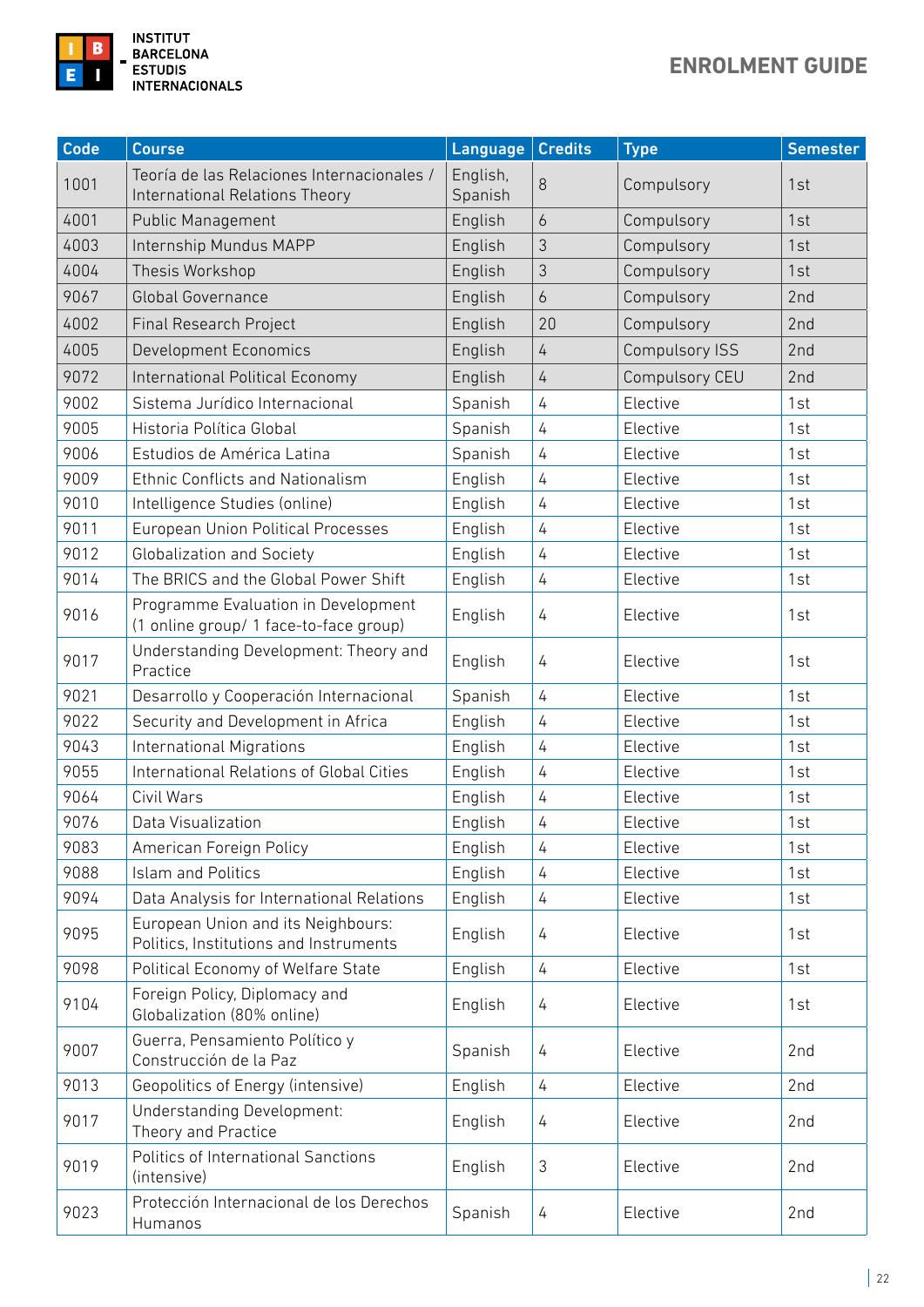

**INSTITUT<br>BARCELONA ESTUDIS INTERNACIONALS** 

| Code | <b>Course</b>                                                    | Language | <b>Credits</b> | <b>Type</b>            | <b>Semester</b> |
|------|------------------------------------------------------------------|----------|----------------|------------------------|-----------------|
| 9024 | International Relations in Latin America                         | English  | 4              | Elective               | 2nd             |
| 9025 | International Relations of the Middle East                       | English  | 4              | Elective               | 2nd             |
| 9026 | International Relations in Asia                                  | English  | 4              | Elective               | 2 <sub>nd</sub> |
| 9027 | Foreign Policy Analysis                                          | English  | 4              | Elective               | 2nd             |
| 9028 | International Business and Economic Institutions                 | English  | 4              | Elective               | 2nd             |
| 9031 | Peace Processes and Conflict Resolution                          | English  | 4              | Elective               | 2nd             |
| 9032 | War and Genocide                                                 | English  | 4              | Elective               | 2nd             |
| 9036 | Seguridad Internacional y Fuerzas Armadas                        | Spanish  | 4              | Elective               | 2nd             |
| 9041 | Cybersecurity                                                    | English  | 4              | Elective               | 2nd             |
| 9042 | Evaluation of Development Programs: Experimental<br>Methods      |          | 4              | Elective               | 2nd             |
| 9045 | Development Finance: Emerging Challenges and<br>Governance       |          | 4              | Elective               | 2nd             |
| 9047 | Game Theory for International Relations                          |          | 4              | Elective               | 2nd             |
| 9048 | Immigration Integration Policies                                 | English  | 4              | Elective               | 2nd             |
| 9049 | Development, Environment and Natural Resources                   | English  | 4              | Elective               | 2nd             |
| 9050 | International Security and Weapons of Mass Destruction           | English  | 4              | Elective               | 2nd             |
| 9051 | Natural Resources and Armed Conflicts                            | English  | 4              | Elective               | 2nd             |
| 9056 | Gender, Security and Development                                 | English  | 4              | Elective               | 2nd             |
| 9059 | Transnational Politics in Europe                                 | English  | $\overline{4}$ | Elective               | 2nd             |
| 9061 | Minority Politics in the Middle East                             | English  | $\overline{4}$ | Elective               | 2nd             |
| 9062 | International Climate Change Policy                              | English  | 4              | Elective               | 2nd             |
| 9065 | Regulatory Governance                                            | English  | 4              | Elective               | 2nd             |
| 9070 | Mediterranean and Arab World Studies                             | English  | 4              | Elective               | 2nd             |
| 9071 | International Environmental Politics                             | English  | 4              | Elective               | 2nd             |
| 9073 | Terrorism and Counterterrorism (intensive)                       | English  | 4              | Elective               | 2nd             |
| 9077 | Text and Content Analysis                                        | English  | 4              | Elective               | 2nd             |
| 9081 | Textual and Discourse Analysis (Text-as-Data)                    | English  | $\overline{4}$ | Elective               | 2nd             |
| 9085 | Politics of International Organizations                          | English  | 4              | Elective               | 2nd             |
| 9086 | Program Design and Development                                   | English  | 4              | Elective               | 2nd             |
| 9087 | <b>Transitional Justice and Peace</b>                            | English  | 4              | Elective               | 2nd             |
| 9092 | Global Trade Governance                                          | English  | 4              | Elective               | 2nd             |
| 9093 | Nationalism and Democracy                                        | English  | 4              | Elective               | 2nd             |
| 9094 | Data Analysis for International Relations                        | English  | 4              | Elective               | 2nd             |
| 9096 | Human Security (intensive)                                       | English  | 4              | Elective               | 2nd             |
| 9097 | The Politics and Practice of International Humanitarianism       | English  | 4              | Elective               | 2nd             |
| 9099 | Science Diplomacy                                                | English  | 4              | Elective               | 2nd             |
| 9100 | Prevención, reacción y reconstrucción en conflictos<br>violentos | Spanish  | 4              | Elective               | 2nd             |
| 9029 | Growth, Inequality and Poverty                                   | English  | 4              | Elective<br>CEU        | 2nd             |
| 9072 | International Political Economy                                  | English  | 4              | Elective<br><b>ISS</b> | 2nd             |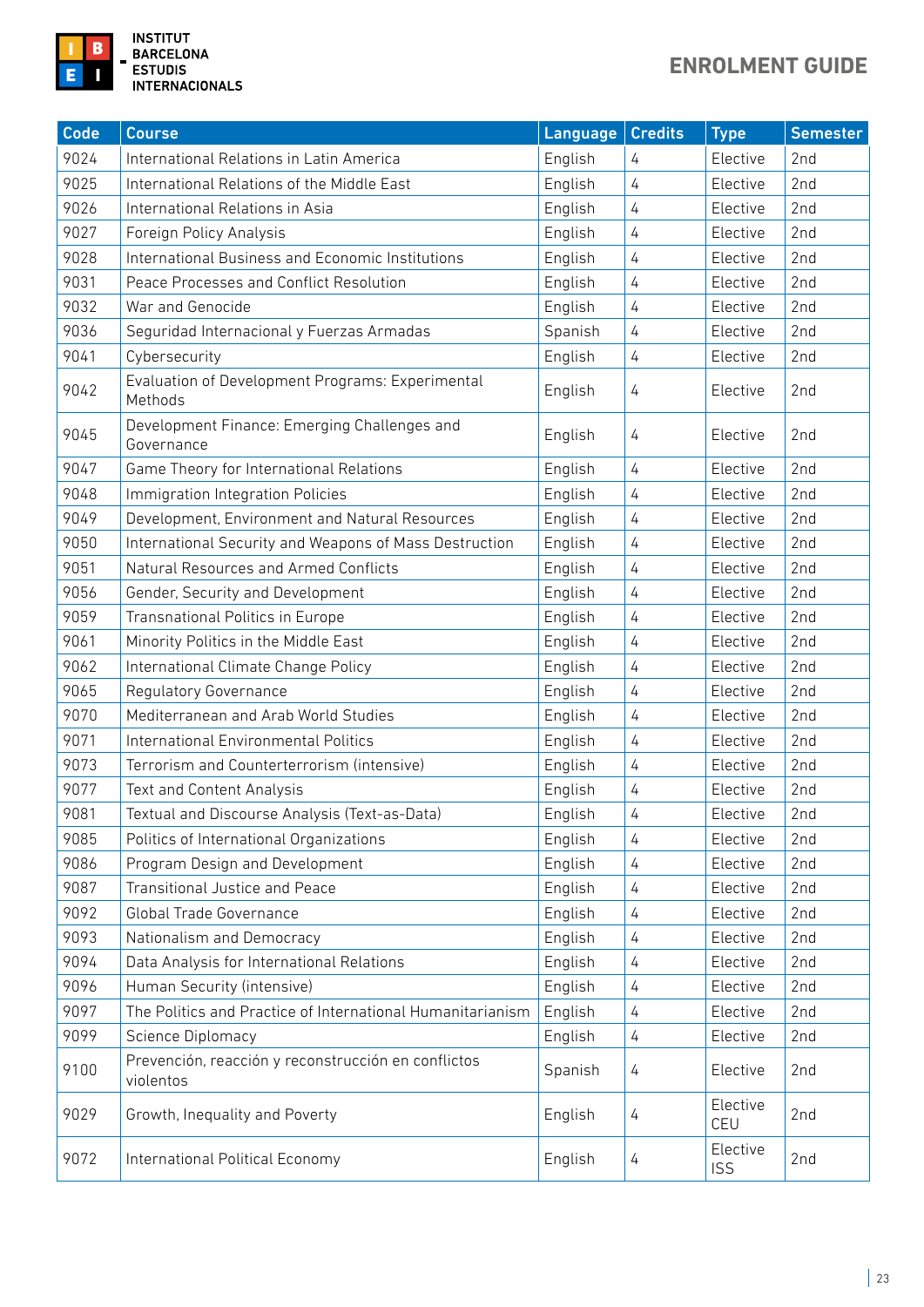<span id="page-23-0"></span>

# **Enrolment process**

## **1. Access the IBEI website**

Access the IBEI website [www.ibei.org](http://www.ibei.org) and click the Academic Office button located at the top.



Access through Academic Office for students.

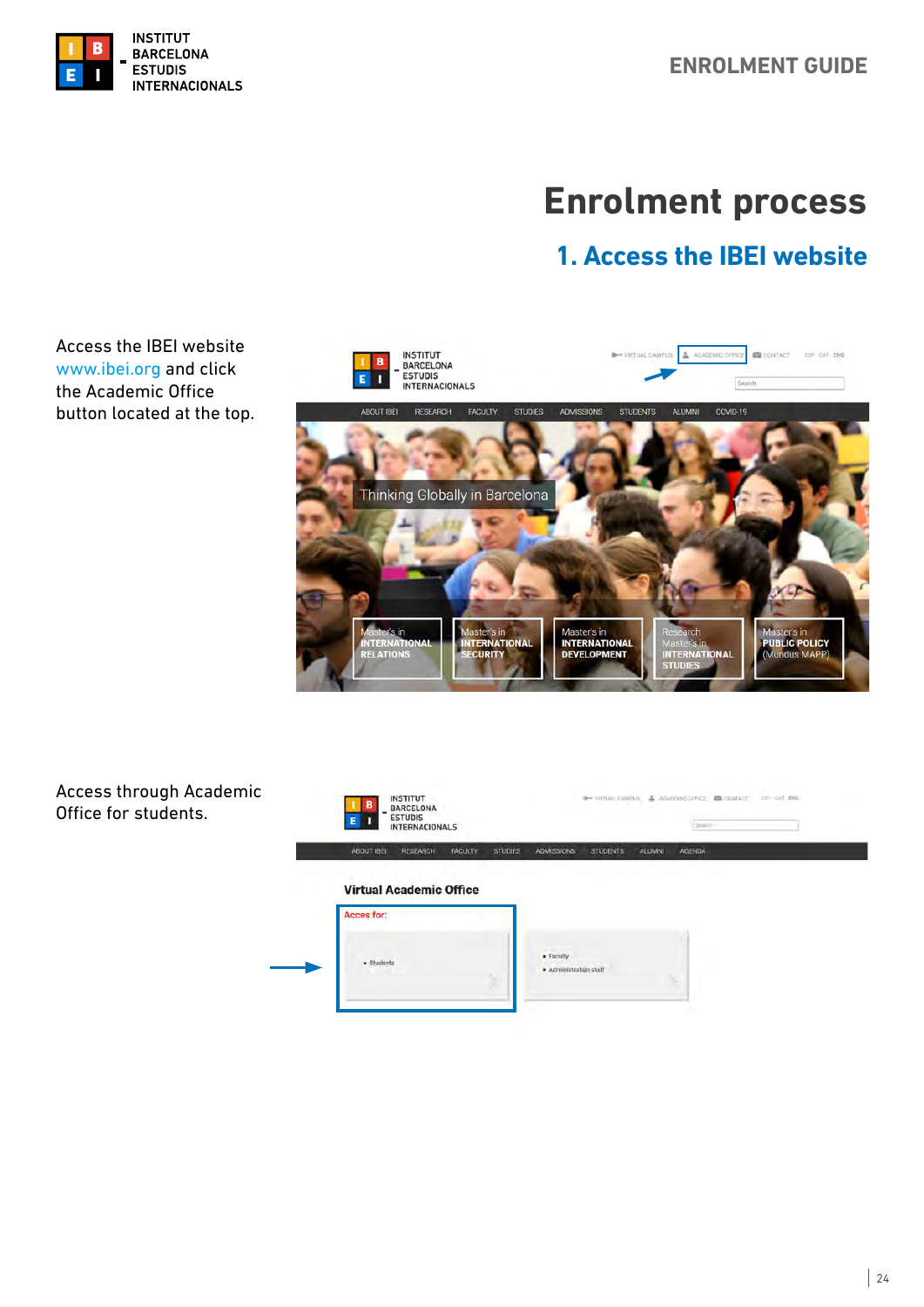<span id="page-24-0"></span>

Select the icon of "Identification".

## **2. Select the language**

Select the language in **E B**<br>- BARCELONA<br>E BITUDIS<br>- INTERNACIONALS  $\alpha$ . Virtual Academic Office Spanish<br>Catalan<br>English which you want to enrol. Online services and formalities After this you won't be able to change it. **Identification**  $\epsilon$ Academic procedures of the official IBEI Master's studie Generate user / password for the IBEI student / staff Class Schedule<sup>[2]</sup>  $\ddot{\phantom{1}}$ Student guide, academic calendar and other information  $\mathbb{Z}^{\!\star}$ i. Enrolment Guide [2]  $\rightarrow$ -<br>Home | Virtual Campus | Data profection<br>2018 Imilitot Barcelona d'Estudis Internacio

## **3. Access to "Identification"**

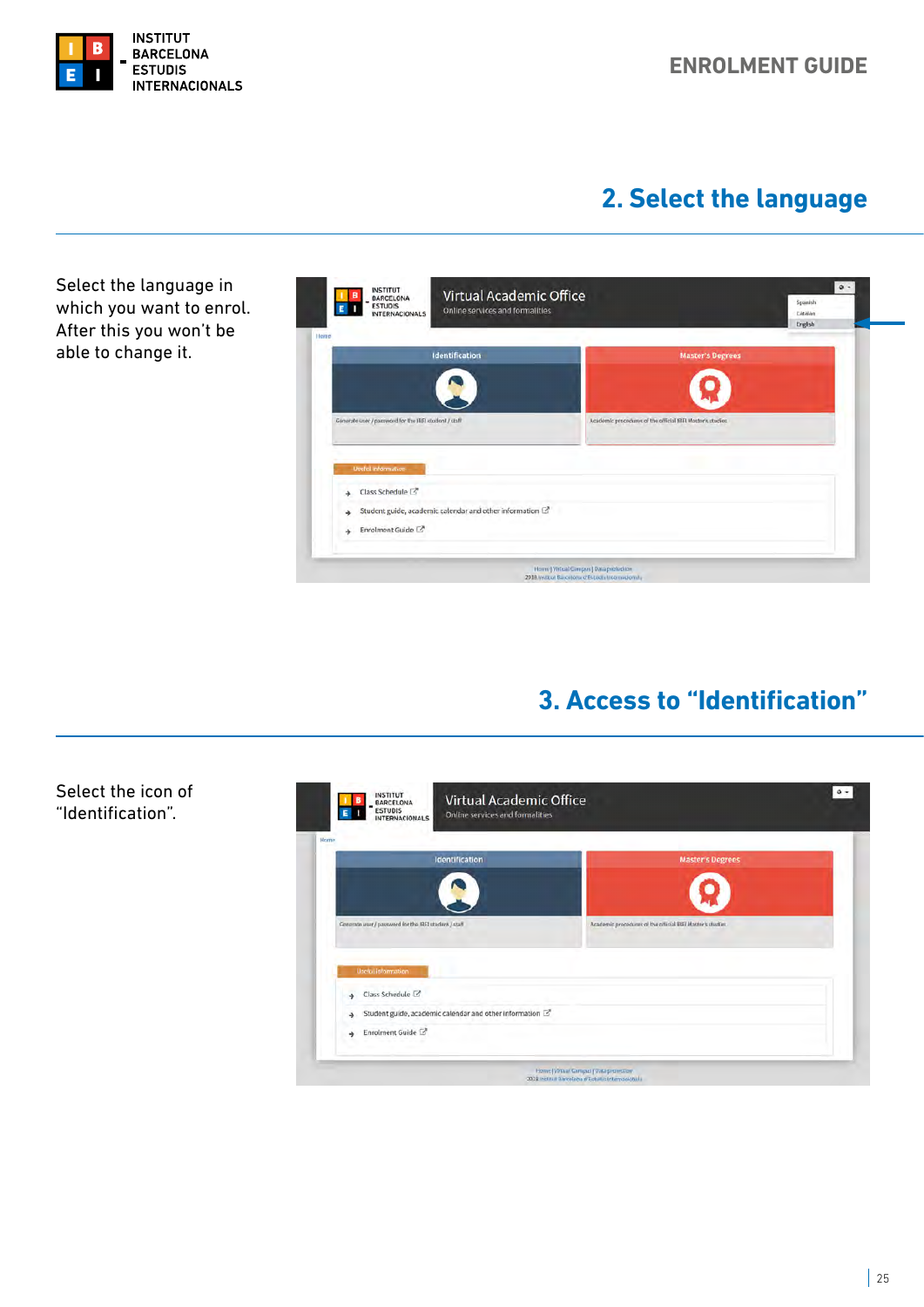<span id="page-25-0"></span>

## **4. Generate user / password**

Select the option "Generate user / password for the IBEI student / staff".

| <b>BARCELONA</b><br><b>ESTUDIS</b><br><b>INTERNACIONALS</b>   | Virtual Academic Office<br><b>Online services and formalities</b>                          |  |
|---------------------------------------------------------------|--------------------------------------------------------------------------------------------|--|
| Identification                                                | Master's Degrees                                                                           |  |
| Home / Identification                                         |                                                                                            |  |
| Identification                                                |                                                                                            |  |
| Generate user / password for the IBEI student / staff [3]<br> |                                                                                            |  |
|                                                               | Home   Virtual Campus   Data protection<br>2018 Institut Barcelona d'Estado internacionale |  |
|                                                               |                                                                                            |  |
|                                                               |                                                                                            |  |

## **5. Introduce your personal data**

ATTENTION! Introduce the same data you have used for the Admissions process:

- NIF or Passport
- Birth date
- Email address

If any of the data does not match, it will not work.

| Change password        |                                          |                |
|------------------------|------------------------------------------|----------------|
| Change password option |                                          |                |
| 'Nif/Passport          | Nif/Passport                             |                |
| Birthdate              | dd/mm/yyyy                               |                |
| 'Email address         | (for example: email_allas@email_server). |                |
|                        |                                          | <b>#</b> Clean |
|                        |                                          | Accept         |
|                        |                                          |                |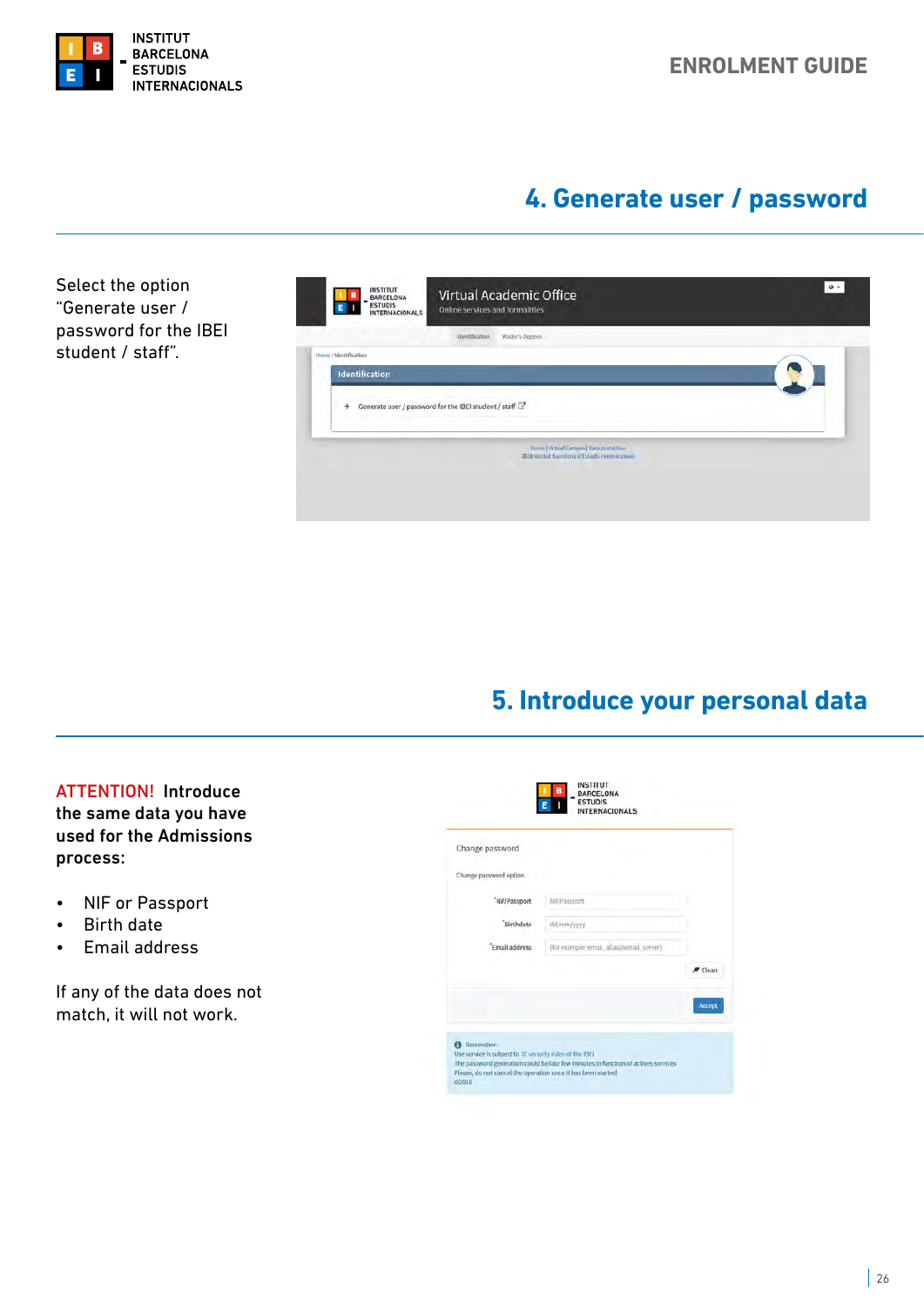<span id="page-26-0"></span>

#### **ENROLMENT GUIDE**

## **6. Open your email**



## **7. Generate the password**

Generate a new password.

| Change password     |                     |
|---------------------|---------------------|
| Your NIU is:        |                     |
| Password            | <b>Password</b>     |
| Verify the password | Verify the password |
|                     | Clean               |
|                     | Accept              |
|                     |                     |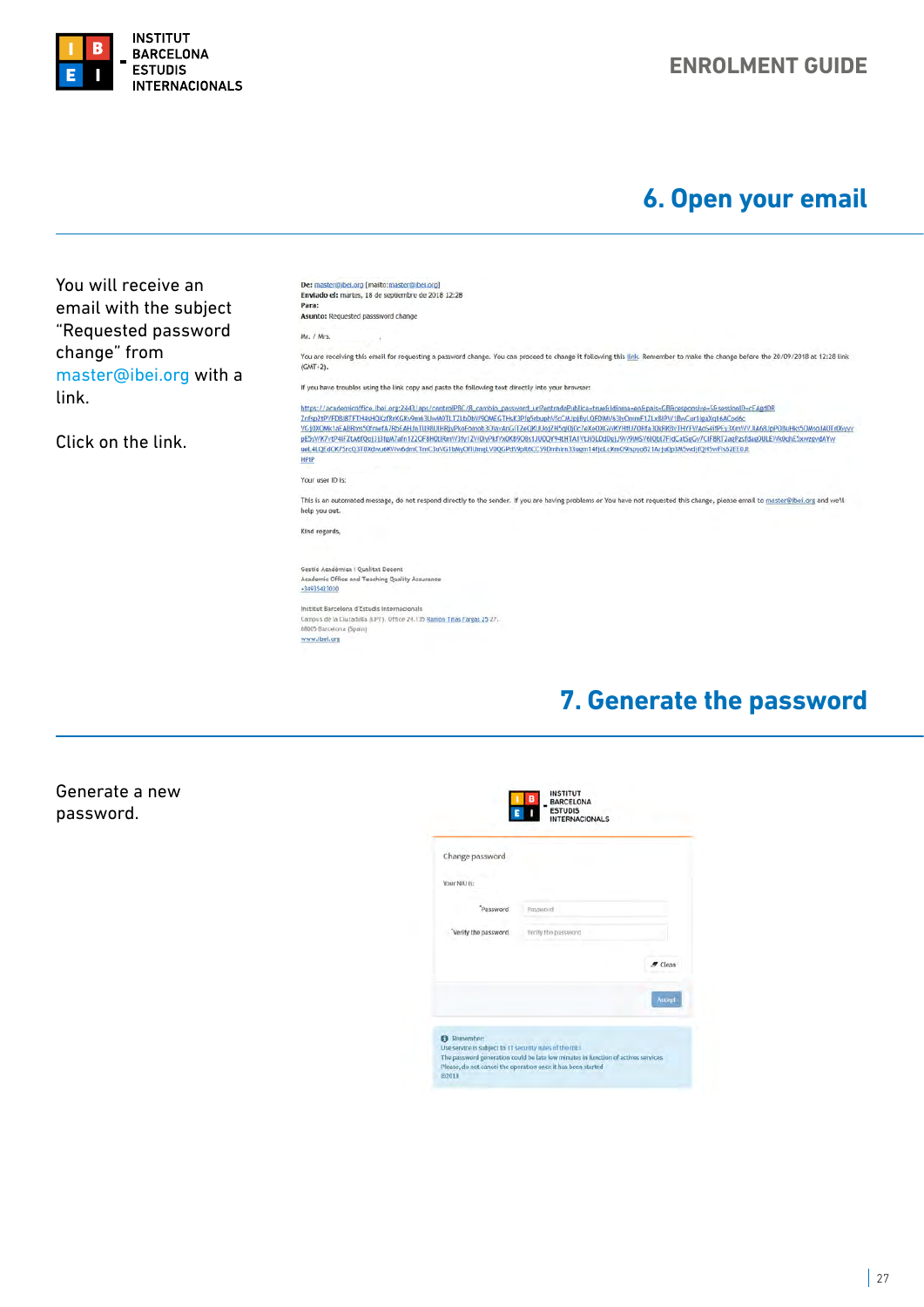## **8. Access to "Master's Degrees"**

<span id="page-27-0"></span>Return to the main  $\bullet$ . **1 B**<br>**E B** - BARCELONA<br>**E** B - INTERNACIONALS Virtual Academic Office Academic Office page Online services and formalities (steps 1 and 2) and select the icon of "Master's dentification Degrees".vord for the IBEI : Academic procedures of the official IBET Ma Class Schedule  $\mathbb{Z}^n$ > Student guide, academic calendar and other information  $\rightarrow$  Enrolment Guide -<br>Home | Virtual Campus | Oata provestor<br>2018 Institut Daronota o Estudis Internacio

## **9. Access to "Registration"**

#### Select the option "Registration".

| Master's Degrees<br><b>identification</b> |  |
|-------------------------------------------|--|
| Home / Master's Degrees                   |  |
| <b>Master's Degrees</b>                   |  |
| General information on enrolment<br>→     |  |
| Registration <sup>2</sup><br>→            |  |
| Consult your current enrolment [3]<br>÷   |  |
| Academic record [3]<br>→                  |  |
| Issuing of master's diploma<br>→          |  |
| Class Schedule <sup>[2]</sup>             |  |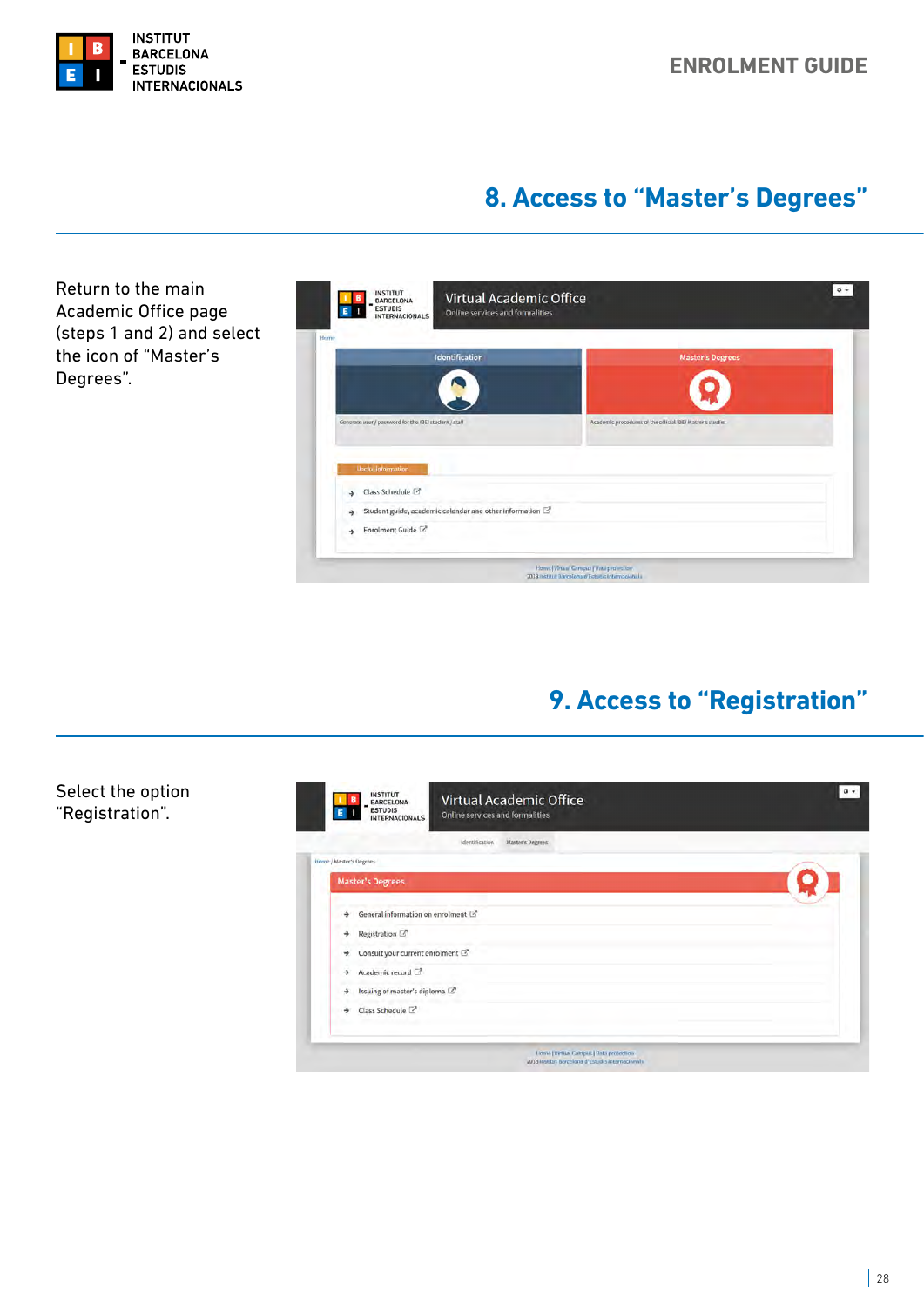<span id="page-28-0"></span>

## **10. Access to your Virtual Academic Office**

You need to access the Virtual Academic Office with your username (NIA/ NIU) and password.

You will find your NIA/NIU in the "User Keywords" sheet in the envelope that is delivered on the Welcome Day.

|                                | <b>INSTITUT<br/>BARCELONA<br/>ESTUDIS<br/>INTERNACIONALS</b><br>в<br>$\mathbf{E}$ |  |
|--------------------------------|-----------------------------------------------------------------------------------|--|
|                                | Sign in                                                                           |  |
| Nilly<br>A                     |                                                                                   |  |
| Password<br>$\hat{\mathbf{a}}$ |                                                                                   |  |
|                                | Login                                                                             |  |
|                                | Click here if you can not see this page connecty                                  |  |

## **11. Confirm your personal information**

A warning displays in a small pop-up window and warns you that you have to confirm your personal information. Click "Accept".

Check your personal data and confirm it.

| You should review your personal data before continuing |  |  |
|--------------------------------------------------------|--|--|
|--------------------------------------------------------|--|--|

D'acord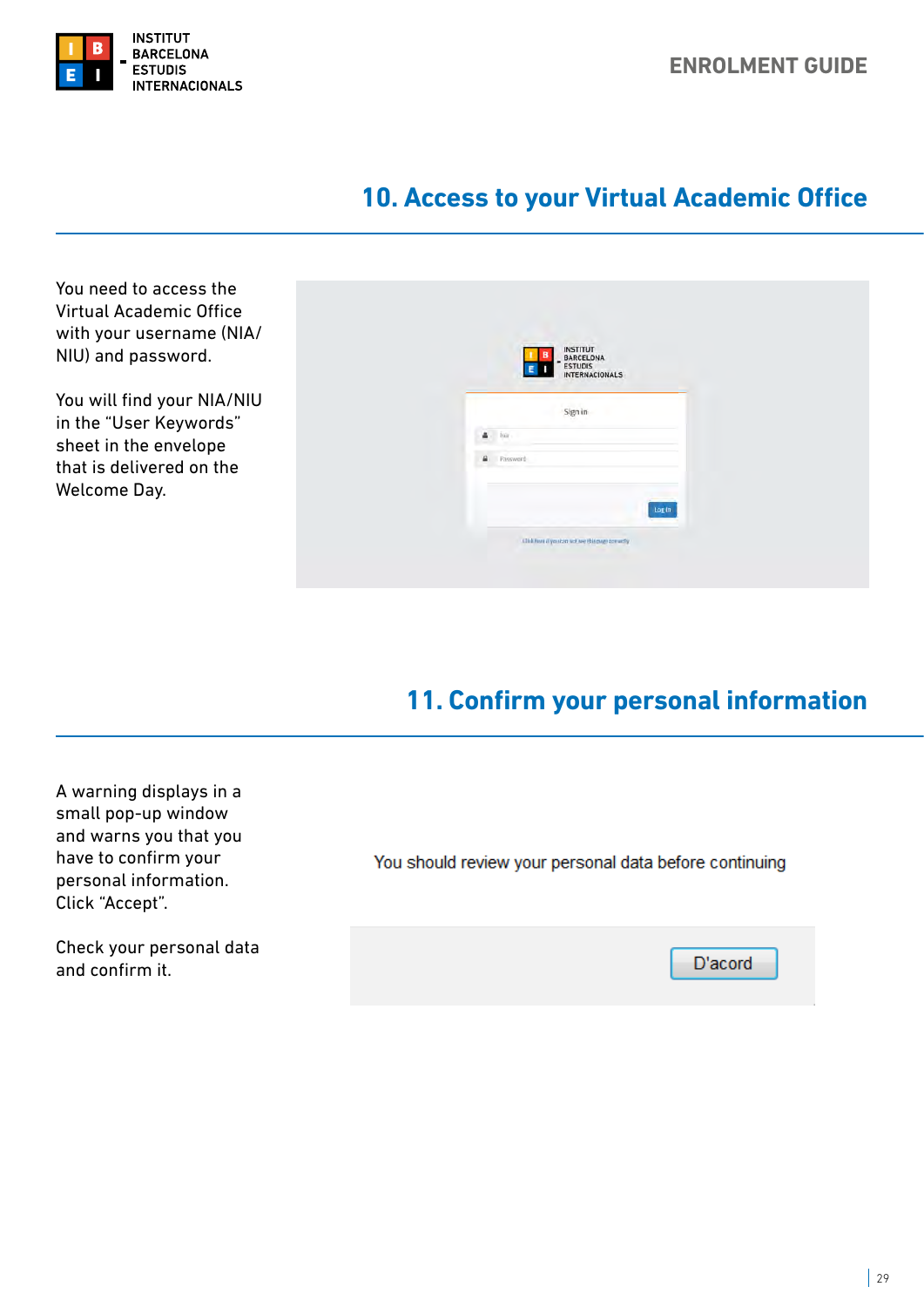<span id="page-29-0"></span>

## **12. Check your personal data**

Please, check your personal data.

If some information is missing you won't be able to continue.

You will need to read and accept the information on data processing and the terms and conditions on the use of images taken by IBEI.

To continue the enrolment process, click the "Next" button at the bottom of the screen.

| Cercer                        |                                                                                                                                         | ID/Passport<br>NIA.                                      |  |
|-------------------------------|-----------------------------------------------------------------------------------------------------------------------------------------|----------------------------------------------------------|--|
| Study                         |                                                                                                                                         | Type of Studies                                          |  |
| Studies Plan                  |                                                                                                                                         | Specialty                                                |  |
|                               |                                                                                                                                         |                                                          |  |
|                               |                                                                                                                                         |                                                          |  |
|                               | <b>My Personal Info</b>                                                                                                                 |                                                          |  |
|                               |                                                                                                                                         | Courses to enroll<br>Payment<br>Information<br>Enrolment |  |
|                               |                                                                                                                                         |                                                          |  |
|                               | After completing and reviewing the Personal Information press the Courses to enroll button to continue                                  |                                                          |  |
|                               |                                                                                                                                         |                                                          |  |
| MY PROFILE                    |                                                                                                                                         |                                                          |  |
| <b>BARTINI ADDRESS</b>        |                                                                                                                                         |                                                          |  |
|                               |                                                                                                                                         |                                                          |  |
| Outside Spain                 | iz.                                                                                                                                     |                                                          |  |
| Country<br>Address            | $\overline{\phantom{a}}$                                                                                                                |                                                          |  |
| City/Town                     |                                                                                                                                         |                                                          |  |
| Province                      |                                                                                                                                         |                                                          |  |
| Phone                         |                                                                                                                                         |                                                          |  |
|                               |                                                                                                                                         |                                                          |  |
|                               |                                                                                                                                         |                                                          |  |
| ADDIESS OUTING THE COURSE     |                                                                                                                                         |                                                          |  |
| Address                       |                                                                                                                                         |                                                          |  |
|                               |                                                                                                                                         |                                                          |  |
| Zip / Postcode                | $\varphi$                                                                                                                               |                                                          |  |
| City/Town<br>Province         |                                                                                                                                         |                                                          |  |
|                               |                                                                                                                                         |                                                          |  |
|                               |                                                                                                                                         |                                                          |  |
| Country<br>Phone              | $\overline{\Xi}$<br><b>Service Control</b>                                                                                              |                                                          |  |
|                               |                                                                                                                                         |                                                          |  |
|                               |                                                                                                                                         |                                                          |  |
| g.                            | [1] have read and understood the information on data processing by IBEL and the terms and conditions on the use of images taken by IBEL |                                                          |  |
|                               |                                                                                                                                         |                                                          |  |
|                               |                                                                                                                                         |                                                          |  |
|                               |                                                                                                                                         |                                                          |  |
| Not<br><b>O</b> Ves           | I authorize the sending of communications regarding IBEI's educational offer, news or events even after completion of the course        |                                                          |  |
|                               |                                                                                                                                         |                                                          |  |
|                               |                                                                                                                                         |                                                          |  |
| immi oxov                     |                                                                                                                                         |                                                          |  |
| Outside Spain                 | æ,                                                                                                                                      |                                                          |  |
| Date of birth                 |                                                                                                                                         |                                                          |  |
| Country of birth              | $\Xi$                                                                                                                                   |                                                          |  |
| City/Town                     |                                                                                                                                         |                                                          |  |
| Province<br>Country nationals |                                                                                                                                         |                                                          |  |
|                               |                                                                                                                                         |                                                          |  |
|                               |                                                                                                                                         |                                                          |  |
| cointicl pass.                |                                                                                                                                         |                                                          |  |
|                               |                                                                                                                                         |                                                          |  |
| Mobile Phone                  |                                                                                                                                         |                                                          |  |
| Another mobile phone          | Optional                                                                                                                                |                                                          |  |
| E-mail<br>Another e-mail      | Optimal.                                                                                                                                |                                                          |  |
|                               |                                                                                                                                         |                                                          |  |
|                               |                                                                                                                                         | $\sqrt{2}$ Hert                                          |  |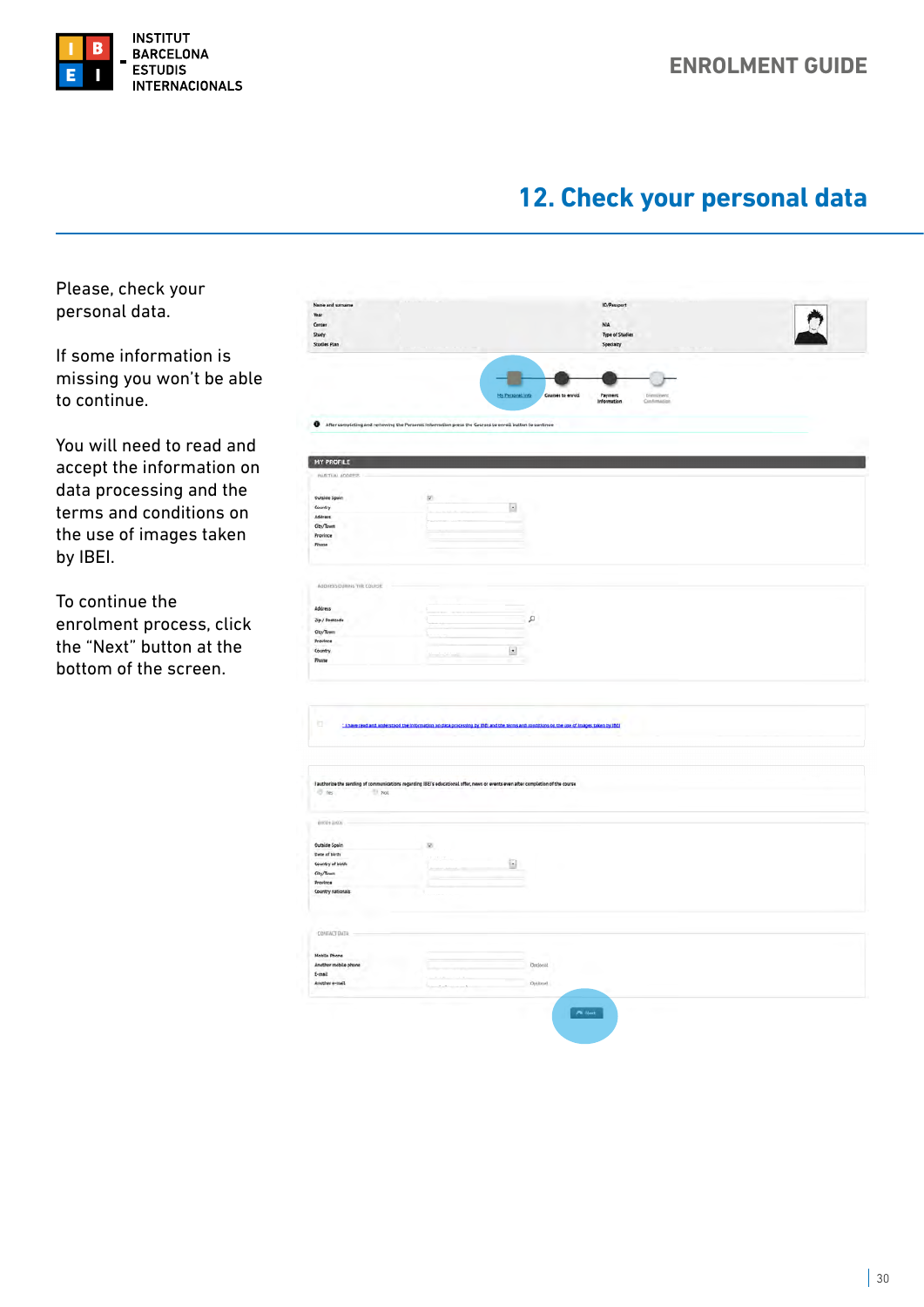<span id="page-30-0"></span>

## **13. Select the courses to enrol**

You must select the subjects you want to enrol by clicking on the "+" symbol in each subject.

Up to the right you have a subjects and credits counter.

ATTENTION! There are 67 subjects, in order to see them all you must click and select the arrow "Next" at the bottom of the screen or click the drop down menu "Show" and select 100 entries.

Please, follow the guide "How to Enrol the Courses".

To continue the enrolment process, click the "Next" button at the bottom of the screen.

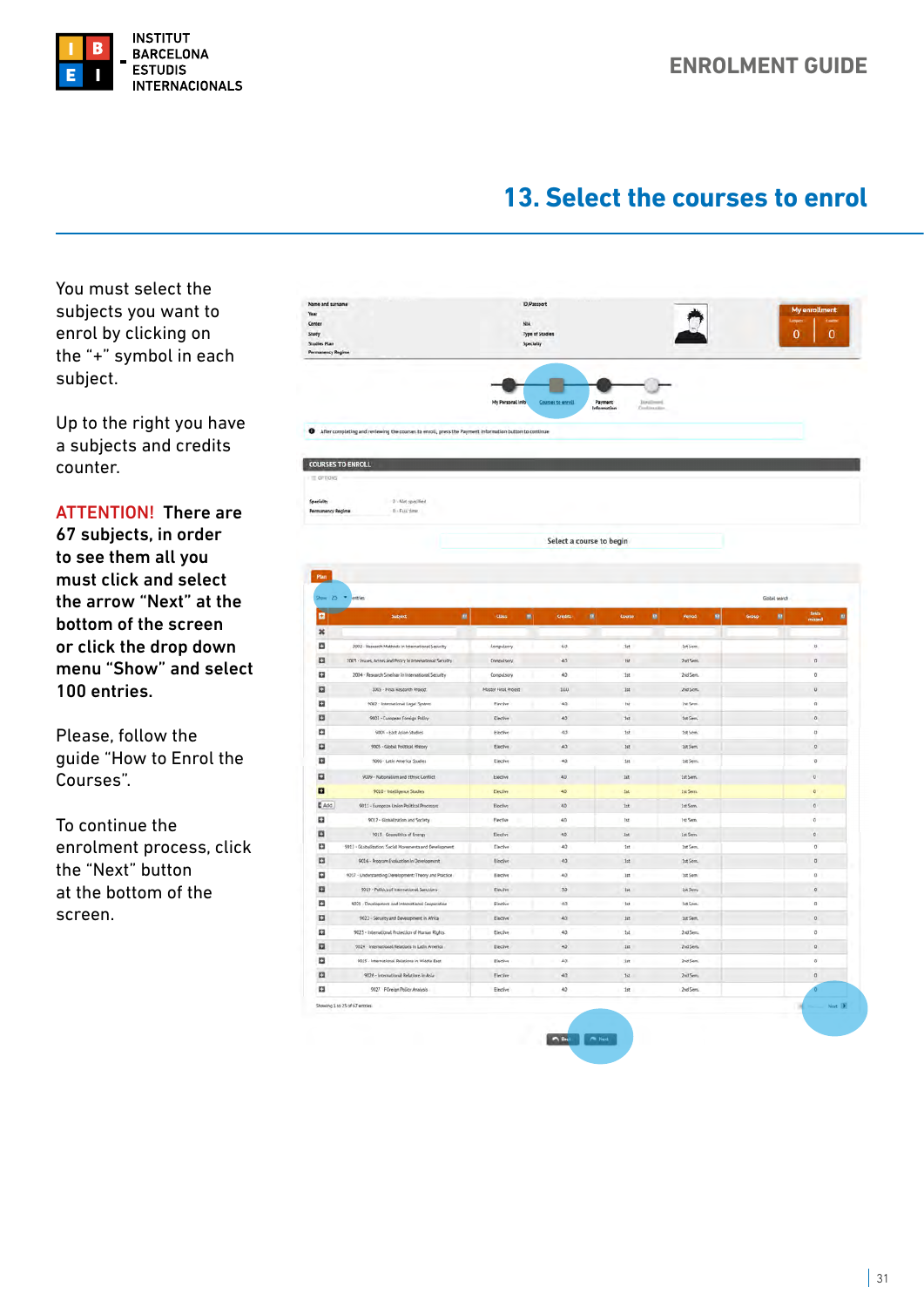

<span id="page-31-0"></span>

## **14. Payment information**

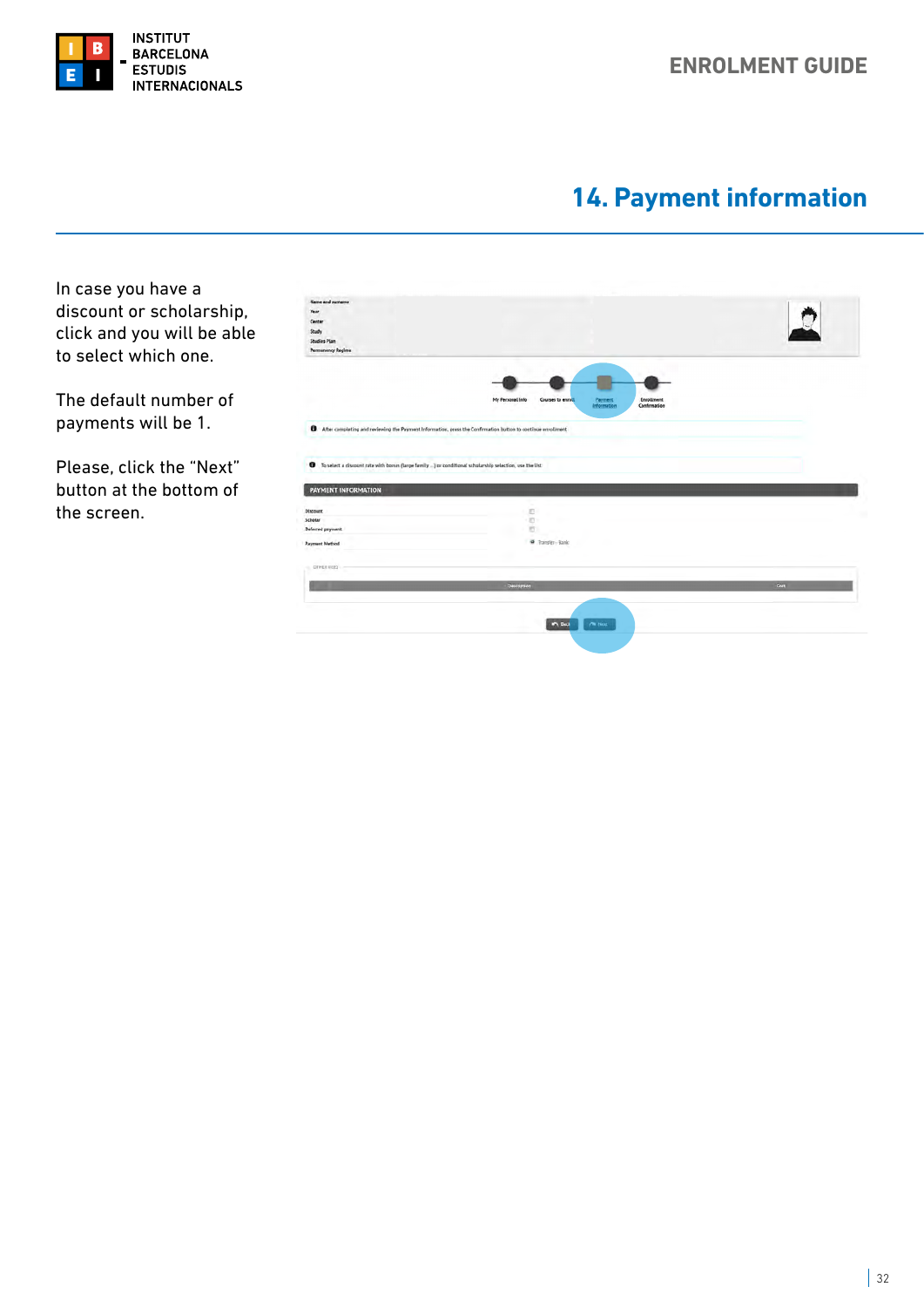<span id="page-32-0"></span>

screen.

## **15. Summary of the registration**

Please, check the Name and surname<br>Year<br>Center<br>Study<br>Studies Plan summary of the **NIA** Type of S registration. Click the "Confirm" button at the bottom of the After reviewing the summary of the registration information click the Confirm buttor **Enrollment Provisional Application**  $\begin{aligned} 1 \\ \text{credits} \\ \text{Ne} \\ 0 \quad \text{Orderary} \end{aligned}$ Highest course<br>Type of Plan<br>Conditional intern student<br>Type of Discount Code rue Module Cred  $\begin{tabular}{|c|c|} \hline & \multicolumn{3}{|c|}{\textbf{Final Research Project}} \\ \hline \multicolumn{3}{|c|}{\textbf{Final Research Project}} \\ \hline \multicolumn{3}{|c|}{\textbf{Thread between the International Society}} \\ \hline \multicolumn{3}{|c|}{\textbf{Mean of the International Society}} \\ \hline \multicolumn{3}{|c|}{\textbf{Mean of the International Society}} \\ \hline \multicolumn{3}{|c|}{\textbf{Mean of the International Society}} \\ \hline \multicolumn{3}{|c|}{\textbf{Frequency of the } \textbf{String} \\ \hline \multicolumn{3}{|c|}{\textbf{Frequency of the } \textbf{String} \\ \hline$ Computery Compulsor<br>Elective<br>Flective<br>Flective<br>Elective<br>Flective<br>Flective Pumpean Foreign Policy<br>Pumpean Foreign Policy<br>Text Aslan Studies<br>Global Policical Philosopher<br>Listin Studies and Pineli Certifical<br>Association of Fouries Nationalism and Fitinle Conflict<br>Geopolitics of Franty<br>Ading Development: Theory and Pract<br>War and Genecide Fieribe<br>Elective<br>Fieribe<br>Fieribe  $\frac{1}{1}$   $\frac{300}{100}$  4.0  $m \ge 16$ Cred. Enro Compulsory: 22.0 Master Final Project: 10.0 Optional: 40.0 **THE AMERICA** . Concepts the concepts and the contract the contract of the contract of the contract of the contract of the contract of the contract of the contract of the contract of the contract of the contract of the contract of the 726 180,334 12483,764 12.985,76 €<br>17.985,76 € **COL** Total Contractor .<br>Total fee  $\frac{1}{2006}$ ent paid in the Reserve Places  $t$ mano $\epsilon$ .<br>Tinia Tinitas Jasanisan 11.985,76 E ary Katherine Bell with ID 493407934 must pay **Insight ation total amount** 12083264  $11.983,764$ 26/09/2018 to 02/10/1018 Let payment **Ine for payment** :<br>Transfer - Bank<br>19/09/2018 Payment Metho<br>Printing date I am hareby informed that the validity of my registration is contingent on the truthfulness of the data provided and the payment of the registration fee in the terms and conditions established. .<br>By confurning my registration, I accept the syllabus as well as the academic regulations of the centre as set out in the Student's Guide for the academic year 2018-2019. I also accept that, should I<br>hotwoul is only accep Degree processing: I accept that the degree can only be processed if I meet the entrance requirement. nts, which I must have docu .<br>Naskim frankr O Bak | El God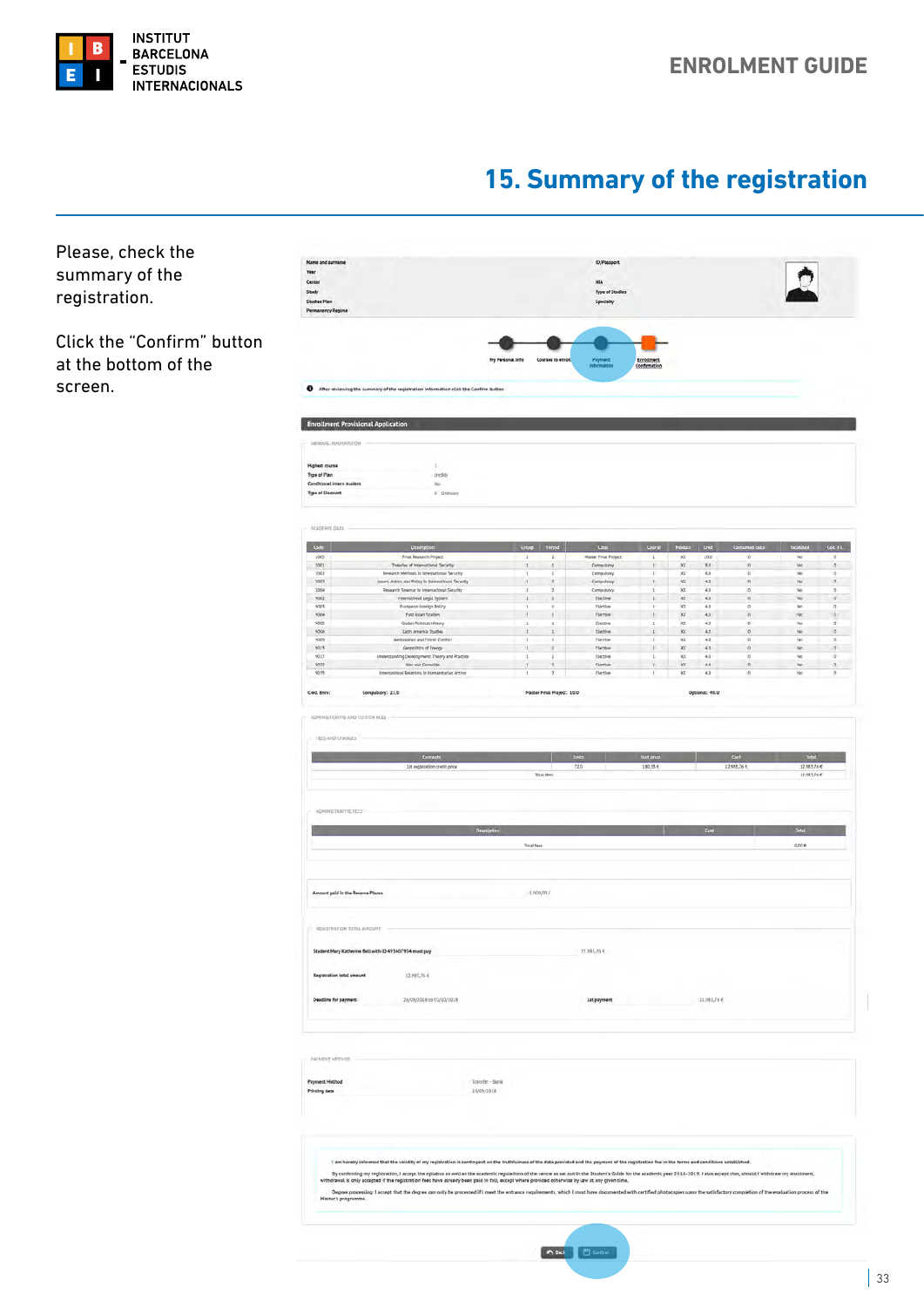<span id="page-33-0"></span>

## **16. Documentation**

Upon completion of the registration, you can download and consult the documentation generated (Enrolment Proof and Enrolment Bank Transfer).

You can resend the documentation generated in this registration by email.

You can check the documents generated at any time at the initial option "Consult your current enrolment" (see the screen on step 9). They will be necessary to make the payment of the registration.

To finish, click the "Continue" button at the bottom of the screen.

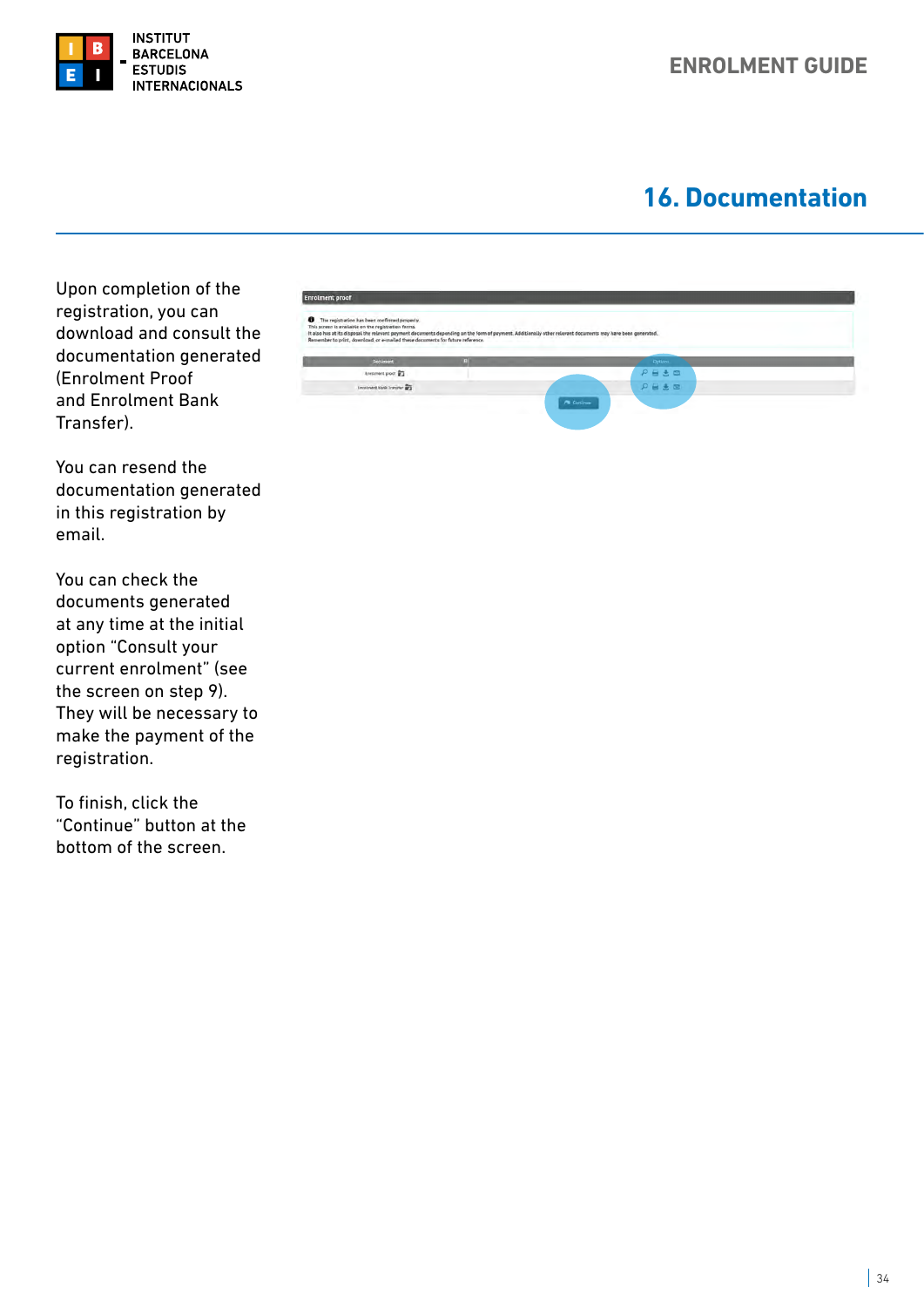<span id="page-34-0"></span>

## **17. Enrolment proof**

The Enrolment Proof document includes a summary of the enrolment and the total amount to be paid.

|              | <b>INTERNACIONALS</b>                                                      |                         |                                 |    |           |      |                            |           |             |                   |
|--------------|----------------------------------------------------------------------------|-------------------------|---------------------------------|----|-----------|------|----------------------------|-----------|-------------|-------------------|
| Student:     |                                                                            |                         |                                 |    |           |      |                            |           |             |                   |
| NIA:         | NIP:<br>DNI:<br>authorize the publication of personal data                 |                         |                                 |    |           |      |                            |           |             |                   |
|              | Scholar Student. No                                                        |                         |                                 |    |           |      |                            |           |             |                   |
|              |                                                                            |                         |                                 |    |           |      |                            |           |             |                   |
|              |                                                                            | <b>ACADEMIC DETAILS</b> |                                 |    |           |      |                            |           |             |                   |
| Code         | <b>Description</b>                                                         | group                   | Course Period Year Mod. Credits |    |           |      | Type                       | Validated | PI.<br>Code | Consumed<br>Calls |
| 1005         | <b>Final Research Project</b>                                              | 1                       | y.                              | ĩ  | XX        | 10.0 | Master<br>Finat<br>Project | No        | Ü           | Ü.                |
| 2001         | Theories of International Security                                         | 1                       | ١                               | ٢  | <b>XX</b> |      | 8.0 Compulsory             | No.       | O           | 0                 |
| 5002         | Nesearch Methods in International Security                                 | Ŧ                       | Ŧ                               | ×  | XX        |      | 6.0 Compulsory             | No        | α           | D.                |
| 2003         | Issues, Actors and Policy in International<br>Security                     |                         | $\overline{2}$                  | ī. | X X       |      | 4.0 Compulsory             | No        | -TI         | D.                |
| 2004         | Research Smelnur in International Security                                 | ٠                       | 2                               |    | XX.       |      | 4.0 Compulsory             | No        | $\mathbf 0$ | 0.                |
| 9009         | Latin America Studies                                                      |                         | ۱                               |    | XХ        | 4:0  | Elective                   | No        | n           | $\alpha$          |
| 9011         | European Union Political Processes                                         |                         | ٠                               | ١  | <b>XX</b> | 4.0  | Elective                   | No        | $\alpha$    | D                 |
| <b>U021</b>  | Development and international Cooperation                                  |                         |                                 | ı  | XX        | 4.0. | Licutive                   | No        | U           | o.                |
| 18123        | International Protection of Human Rights                                   |                         | 2                               | ۲  | xх        | 3.0  | <b>Flective</b>            | No        | n           | Ü                 |
| <b>IKI25</b> | International Nelations in Middle Last                                     |                         | 2                               | ī  | XХ        | 4.0  | <b>Tieclive</b>            | No        | $\sigma$    | n.                |
| 0030         | Dala Analysis for International Relations                                  |                         | ł                               | š. | XХ        | 1.0  | Elective                   | No        | Ü           | 0 -               |
| 9031         | Paace Processes and Conflict Resolution                                    |                         | 9                               | ١  | хx        | 4:0  | Findlive                   | Nn        | n           | n.                |
| 0032         | War and Genocide                                                           |                         | 2                               | ī  | XХ        | 4.0  | Elective                   | No        | α           | o                 |
| 0034         | Strategy                                                                   |                         | $\overline{c}$                  | ١  | XХ        | 4.0  | Elective                   | No        | й           | ū.                |
| <b>IKI35</b> | International Relations in Humanitarian<br>Action                          |                         | 2                               | ۳. | XX-       | 4.0  | Etaclive                   | No        | $\alpha$    | ō.                |
|              | Creds. Enrolled Compulsory: 22.0 Elective: 40.0 Master Final Project: 10.0 |                         |                                 |    |           |      |                            |           |             |                   |
|              |                                                                            |                         |                                 |    |           |      |                            |           |             |                   |
|              |                                                                            | <b>APPLIED CONCEPTS</b> |                                 |    |           |      |                            |           |             |                   |
| Concepts     |                                                                            |                         | Units                           |    |           |      | <b>Unit Price</b>          |           |             | Total             |
|              | 1st registration credit price.                                             |                         | 72.0                            |    |           |      | <b>3 21 031</b>            |           |             | 12.983.76€        |

|                         |                         | <b>ENROLLMENT TOTAL FEE</b>                                    |                     |              |                      |
|-------------------------|-------------------------|----------------------------------------------------------------|---------------------|--------------|----------------------|
| <b>Applied concepts</b> |                         | Discounts                                                      |                     |              | Enrollment total fee |
| 12,983,70 €             |                         | 0.00C                                                          |                     |              | 12,983,70€           |
|                         |                         | RESULTING CHARGES (Application / Last Enrollment modification) |                     |              |                      |
| Payment                 | <b>Payment Method</b>   | <b>Payment Deadline</b>                                        | <b>Bank Account</b> | Payment Date | Payment<br>Ampunt    |
| $\alpha$                | Enrollment deposit pald |                                                                |                     | 23/05/2018   | 1,000,00€            |
|                         | Transfer - Bank         | 26/09/2016 to \$2/10/2018                                      |                     |              | 11,983.70 €          |

I am hereby informed that the validity of my registration is contingent on the truthfulness of the data provided and the payment of the registration fee in the terms and conditions established.<br>By confirming my registrati

Printing Date: 21/00/2018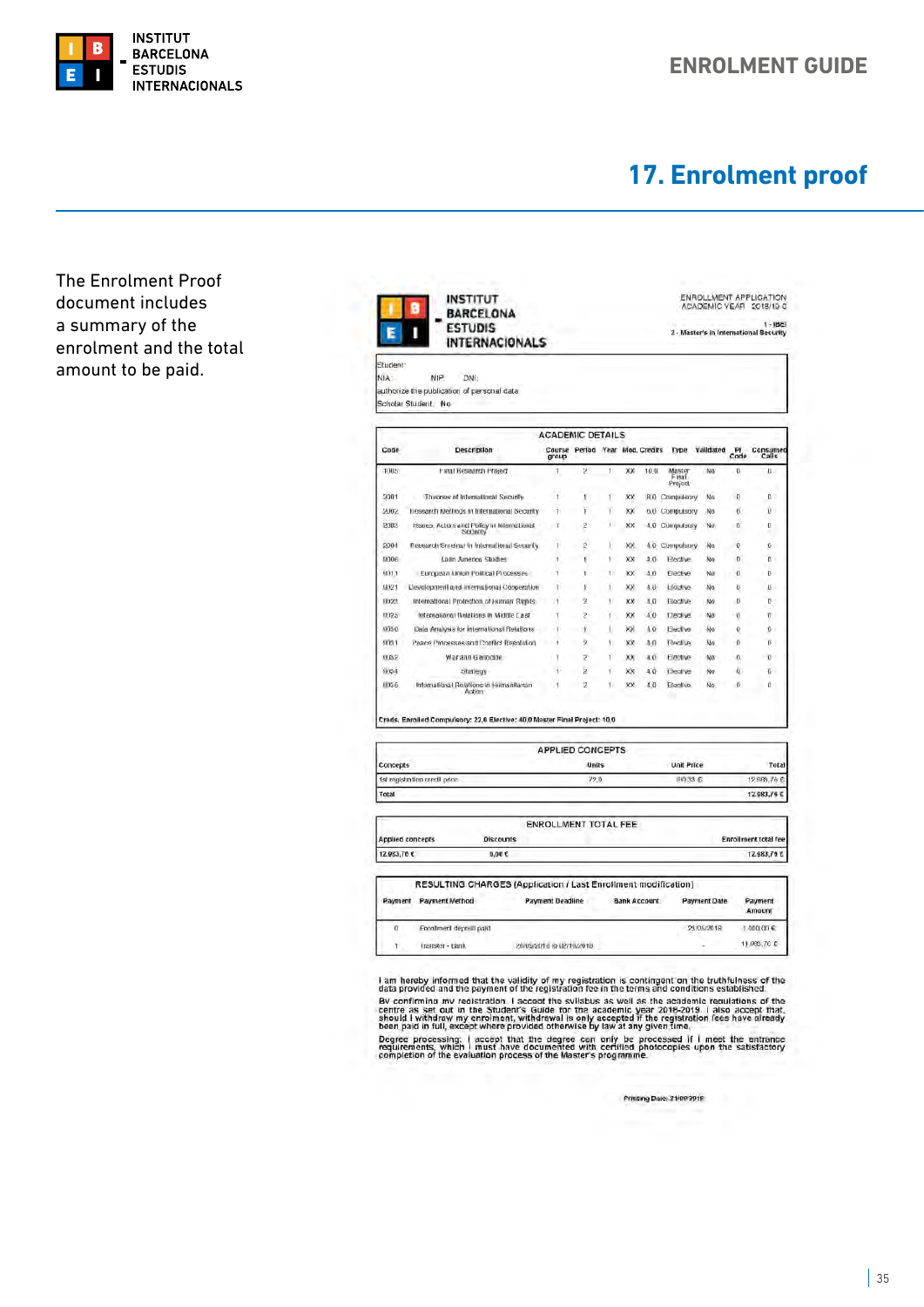<span id="page-35-0"></span>

## **18. Enrolment Bank Transfer**

The Enrolment Bank Transfer document includes the instructions to make the bank transfer.

The name and surnames and the NIA (student identification number) of the student registered must be stated as the transferor. Otherwise, the centre cannot guarantee the correct assignment of the transferred amount.

For payments from accounts that operate with currencies other than the Euro, a transfer must be made through the following link: [https://](https://www.flywire.com/pay/ibei/) [www.flywire.com/pay/](https://www.flywire.com/pay/ibei/) [ibei/](https://www.flywire.com/pay/ibei/)

#### **TRANSFERENCIA BANCARIA**

Para pagos desde cuentas que operan en euros, debe efectuar una transferencia bancaria al número de cuenta indicado a continuación:

CÓDIGO SWIFT **IRAN** TITULAR REFERENCIA

CAIXESBB () ES6621000679110200548114 IBEI-Institut Barcelona d'Estudis Internacionals 8101000000698 000001 Mary Katherine Bell

Debe hacerse constar como ordenante de la transferencia el nombre y apellidos del alumno/a matriculado/a y el NIA (número de identificación del alumno). En caso contrano, el centro no podrá garantizar la correcta asignación<br>del importe transferido. Para pagos desde cuentas que operan con monedas distintas al euro, debe realizar un

#### **WIRE TRANSFER**

For payments from accounts that operate in euro currency, a bank transferimust be made to the account number<br>indicated below:

SWIFT CODE **IBAN** BENEFICIARY NAME REFERENCE

CAIXESBB 0 ES6521000679110200548114 IBEI-Institut Barcelona d'Estudis Internacionals 8101000000698 000001 Mary Katherine Bell

The name and sumames and the NIA (student identification number) of the student registered must be stated as the transferor Otherwise, the center cannot guarantee the correct assignment of the transferred amount. For payments from accounts that operate with currencies other than the euro, a transfer must be made through the following link: https://www.flywire.com/pay/ibei/

## **19. The registration is finished**

The registration has been successfully processed.

O Your registration has been successfully p  $[0.1mm]$